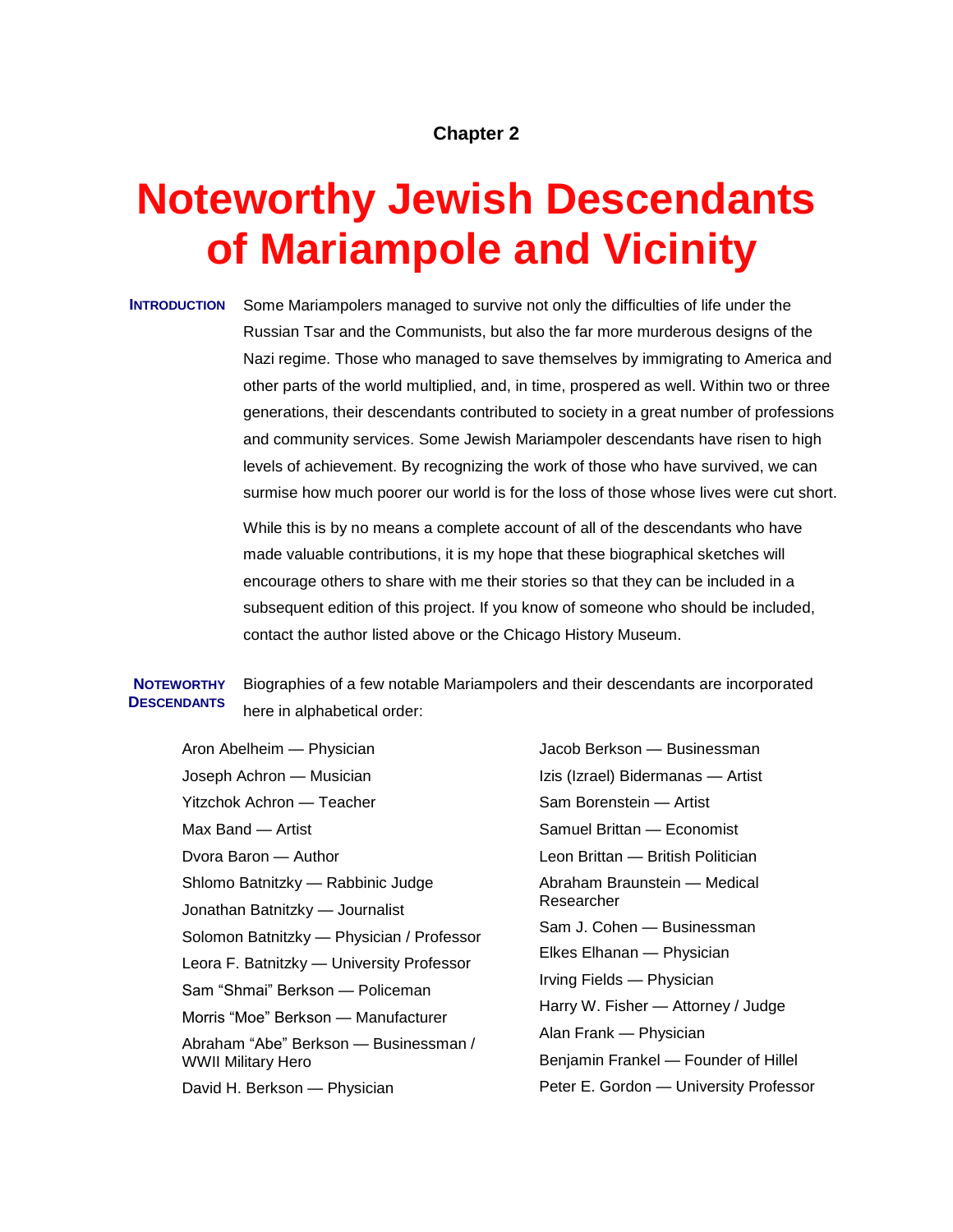Joseph Gottfarstein — Author Julius Hillel Greenstone — Author Lawrence R. Hamilton — Attorney William "Bill" Hamilton — Rabbi Judith Issroff — Pyschoanalyst Saul Issroff — Dermatologist, Holocaust and So. African Historian David V. Kahn — Attorney Celia Kaplan (Booth) — Teacher Yitschok Ben Meyer Kaplan — Pharmacist Raphael Kaplan —Physician Mordechai Kaplan — Businessman Solomon Baruch Komaiko — Author Julius Kushner — Businessman Harold S. Kushner — Rabbi, Author David Libai — Attorney, Politician Chaim Joseph Lurie — Educator Chayem Mergushelsky — Artist

Danny Newman — Public Relations Agent Ralph Paiewonsky — Governor, Virgin Islands Isidor Paiewonsky — Businessman Michael Paiewonsky — Businessman Meyer Paradise — Public Relations Agent David L. Passman — Educator Bert Rabinowitz — WWII Military Hero Dov Baer Ratner — Author Aba-Yitshak Rosenthal — Political Activist Moshe Rozentalis — Artist Benjamin Harrison Swig — Legislator, Banker, Real Estate Tycoon Sam Trivash/Travis — Businessman Moyshe Zundel Trivash and Dvora Shilobolsky/Jacobson — Business Baruch ben Yehuda (Leibovitz) — **Educator** 

**ARON ABELHEIM** Aron Abelheim, M.D.<sup>1</sup> (birth date unknown–1869) was born in Mariampole and graduated from Kharkov University. He was a member of "Bilu," a group of [Jewish](http://en.wikipedia.org/wiki/Jew) [idealists](http://en.wikipedia.org/wiki/Idealist) aspiring to [settle](http://en.wikipedia.org/wiki/Israeli_settlement) in the [Land of Israel](http://en.wikipedia.org/wiki/Land_of_Israel) with the [political](http://en.wikipedia.org/wiki/Political) purpose of redeeming [the](http://en.wikipedia.org/wiki/Eretz_Yisrael) country and re-establishing the [Jewish State.](http://en.wikipedia.org/wiki/Jewish_State) After immigrating to Johannesburg, South Africa, he practiced medicine there and lectured at the university.

**JOSEPH ACHRON**

Joseph Achron *<sup>2</sup>* (1886–1943), violinist and composer, was born in Mariampole and began violin lessons from his father at age five. His father was an amateur violinist and recited prayers at the synagogue. At age 8, Joseph Achron toured Russia as a prodigy violinist.

Achron studied with Auer and Liadov at the St. Petersburg Conservatory and began his career in Russia, teaching at the Krakow Conservatory (1913–1918). He associated with a group of Jewish writers and musicians who founded the Society for **JOSEPH ACHRON**



**(NEW YORK, 1929)**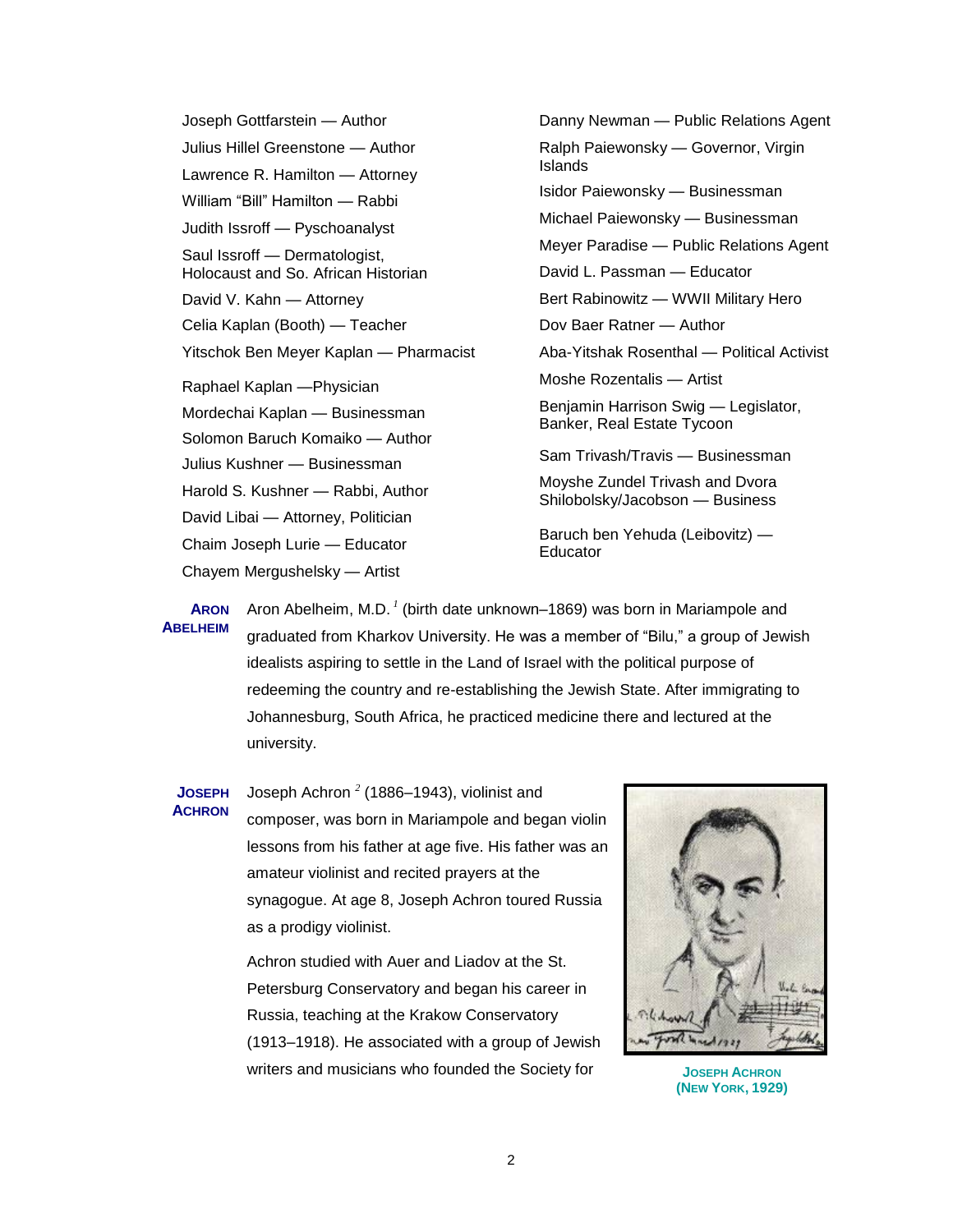Jewish Folk Music. This brought a change in his musical interests and manifested itself in his *Hebrew Melody* in 1911.

After attempting to settle in Berlin (1918–1922) and Palestine (1924), he immigrated to New York in 1925. There he wrote music for Yiddish plays and was commissioned to compose the *Sabbath Evening Service* for Temple Emanu-El in 1932.

His *Golem Suite* was presented in Venice at the International Society for Contemporary Music, an organization dedicated to the dissemination of contemporary classical music throughout the world.

In 1934, Achron moved from New York to Hollywood, where he wrote music for films as well as continuing serious composition. He composed more than eighty works including three violin concertos and violin sonatas. He performed his *Violin Concerto No.1* with the Boston Symphony Orchestra. The bulk of his manuscripts are preserved in the National and University Library, Jerusalem.*<sup>3</sup>*

# **CHATZEL/ YITZCHOK ACHRON**

Joseph's brother, Chatzel/Yitzchok Achron, (birth and death dates unknown) was a Hebrew teacher in South Africa. His granddaughter, Adina Achron, lived in Jerusalem.



**MAX BAND, (LOS ANGELES, 1941) SELF PORTRAIT** 

**MAX BAND** Max Band <sup>4</sup> (1900–1974) was a famous painter who taught art at the Mariampole *gymnasium* [high school], although he was born in Naumestis, Lithuania. He described the beginning of his interest in art this way:

> ―For three lumps of sugar the peasant's boy took me along to bathe the horses. Soon after dawn, the sun was barely up, we were galloping through narrow sandy paths to the Sesupa [Sheshupe]—my little river which, then, seemed to be ever so deep and wide, and which was the first to show me images, pictures of trees and skies and clouds, stranger and more vibrating than life itself—life as

seen through the personality of the river.

―Later, in school, still blue from the morning chill and not quite dry yet, I listened to the teacher's deep, velvet voice. He spoke of truth and justice. Our small voices chanted back to him: Happy the man who can sit under his vine and his fig tree, with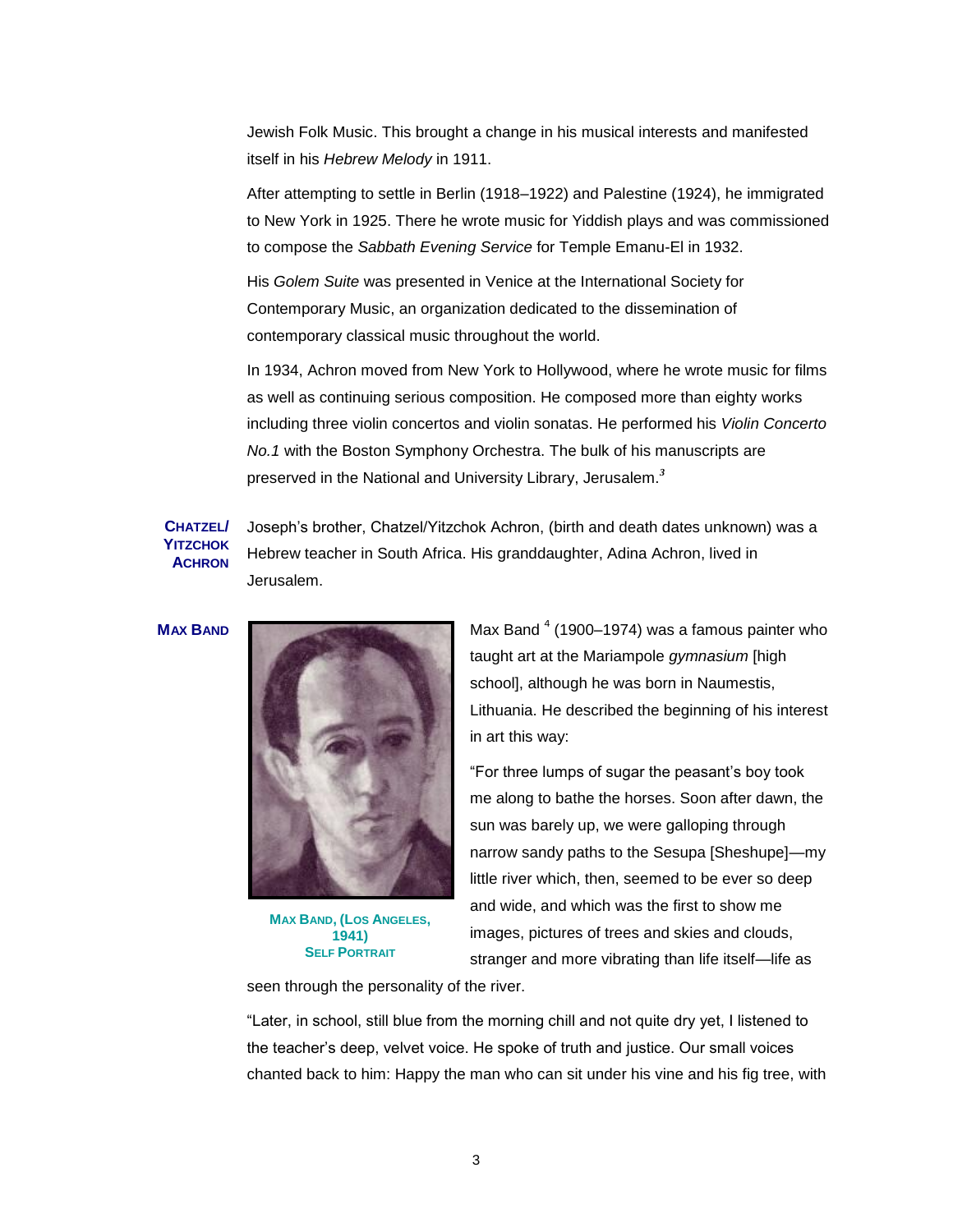none to make him afraid, and who is free to walk in the name of his God.—my Three Freedoms of twenty-seven centuries ago."

"After school, perched on a cart piled high with freshly cut hay, I breathed, I lived the eternity of the Book—it was one life, it was timeless. Arthur Milliers' *The Art of Max Band*.‖ *5*

According to a *Time Magazine* article:<sup>6</sup> "One day when [Max Band] was seven, he took his only pair of shoes to the village cobbler for soling. While he waited, barefoot, the cobbler fashioned a crude brush to varnish the new soles. He did it by pounding the tip of a stick until the fibers were separated and soft. Afterwards, Band ran home as fast as his new soles would carry him, made his own brush, and set to work on his first oil painting—using salad oil.

His paintings led Band from his Lithuanian village to Berlin in 1920, where he acquired a wife, and then to Paris, where he made his reputation. Finally, he came to the U.S., where he spent six days at the White House in 1934, when he was commissioned to paint a portrait of Franklin Delano Roosevelt among others.

Band authored the *History of Contemporary Art* in 1935. He studied at the Berlin Academy and Paris, where together with Chaim Soutine, Marc Chagall, and other Jewish modern artists, all foreigners, he founded The School of Paris. His works were represented in museums worldwide.

Band immigrated to the U.S. in 1940, settled in Hollywood, and was the Artist in Residence of Fine Arts at the University of Judaism in Los Angeles. In 1942, he painted the "Day of Atonement," which appears in Arthur Millier's book, The Art of Max Band.<sup>7</sup> "His pictures in 1948 looked a little as if they had been painted with a stick and salad dressing (he used dark pigments, thickly smeared on), but the best of them had a melancholy force.

―One small, Rembrandt-like study of a bearded old Jew outshone some of the more ambitious canvases. Band had illuminated the hoary, disconsolate head as if with a Gestapo searchlight. Journalist Pierre van Paassen said that with such somber understatements Band "indicted a civilization." But Band took a differing view of his work. "Although I paint sadness," he said, "I don't paint 'against' anyone. There can be no hatred in art. I paint the oppressed only because I love him; never do I paint the oppressor."

Band lived in California until his death in November 1974.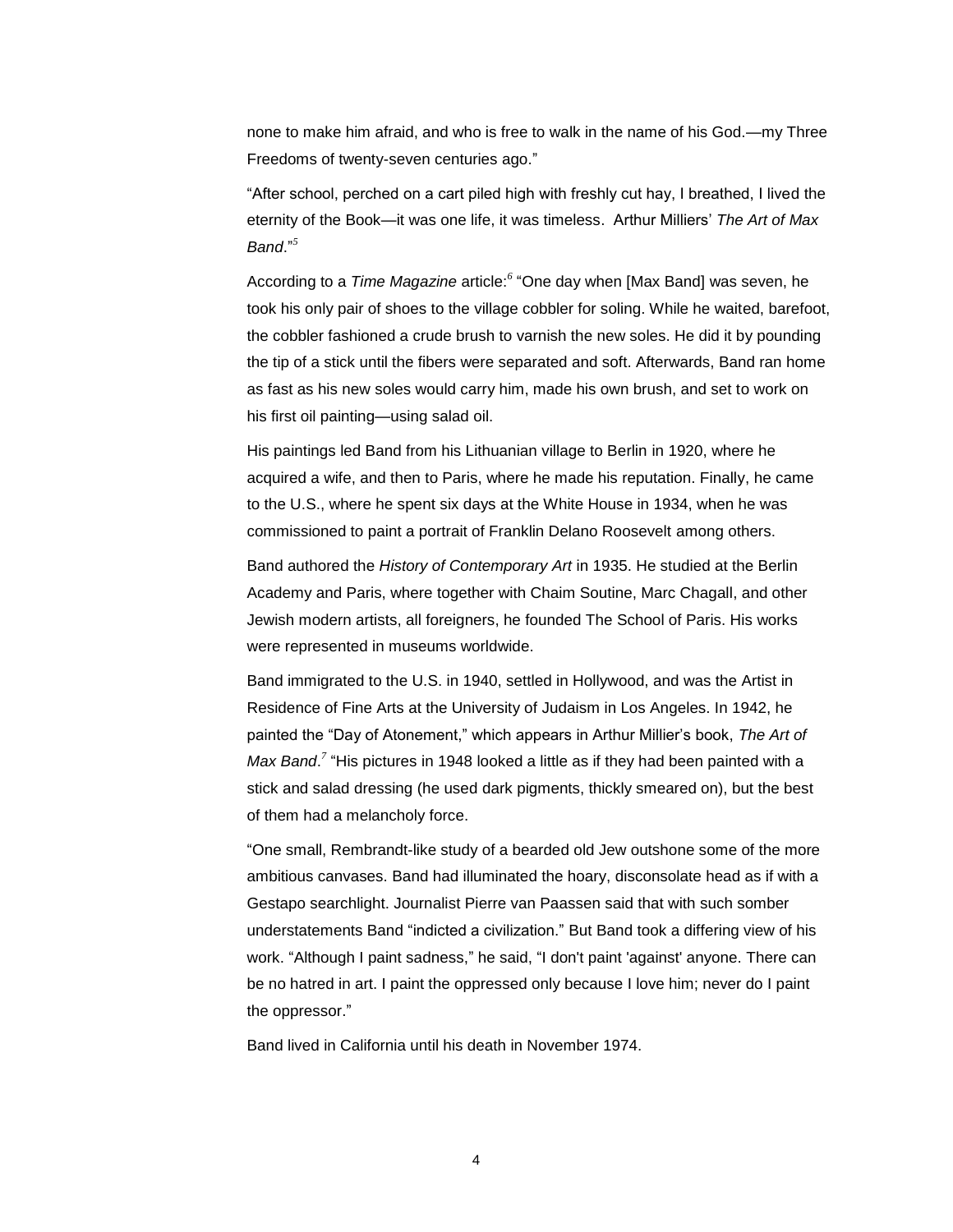**DVORA BARON** Although Dvora Baron *<sup>8</sup>* (1887–1956) was not born in Mariampole, she attended one of the two private high schools there. There were no known quotas for Jewish girls in Mariampole's Russian high schools, unlike the quotas for Jewish boys in the Russian state schools. Baron began publishing stories in the Hebrew and Yiddish press in 1902, at the age of fifteen. This was the beginning of a prolific literary career of more than fifty years in which she published eighty short stories and a few longer novellas. In 1905, Baron organized a youth group in Mariampole called *Pirchei Zion* [The Flowers of Zion], later renamed



**DVORA BARON (EASTERN EUROPE, 1907)**

*Tikvath Zion* [The Hope of Zion]. From age 15-23, she lived in Minsk and Kovno and then Mariampole.

The first half (1902–1923) of Baron's literary career was an eventful time in her life, full of professional transitions and geographical dislocations. After spending some years in major Jewish cities in the Pale of Settlement, she immigrated to Palestine in December 1910, having already made a name for herself as a Hebrew writer. In Palestine, she met and married Zionist activist Yosef Aharonovitz, editor of *Hapo'el hatza'ir* [The Young Laborer], the influential journal of Labor Zionism. Baron became the editor of the journal's literary supplement. In 1914, she, her husband, and their small daughter Tzipora were exiled to Egypt by the Ottoman authorities. They returned to Palestine only after the end of World War I, in 1919.

After her beloved brother died in 1923, Baron spent the second half of her career just secluded in her apartment except for contact with acquaintances and other writers while she continued to write and translate. She lived the last thirty years of her life as a recluse, tended only by her daughter.*<sup>9</sup>*

Baron was the first woman to enter the modern Hebrew literary canon, born into the period of the renaissance of Hebrew literature, when writers mined the Jewish cultural tradition for materials from which to construct a modern language and literature. Unusual for a woman of her time, she received a thorough childhood grounding in Jewish texts, enabling her to make skillful use of Hebrew literary allusion and to employ it as a subtle, gendered tool of cultural critique. She was a writer before it became fashionable for traditional Jewish women to write. She was respected among writers even though they did not know her personally.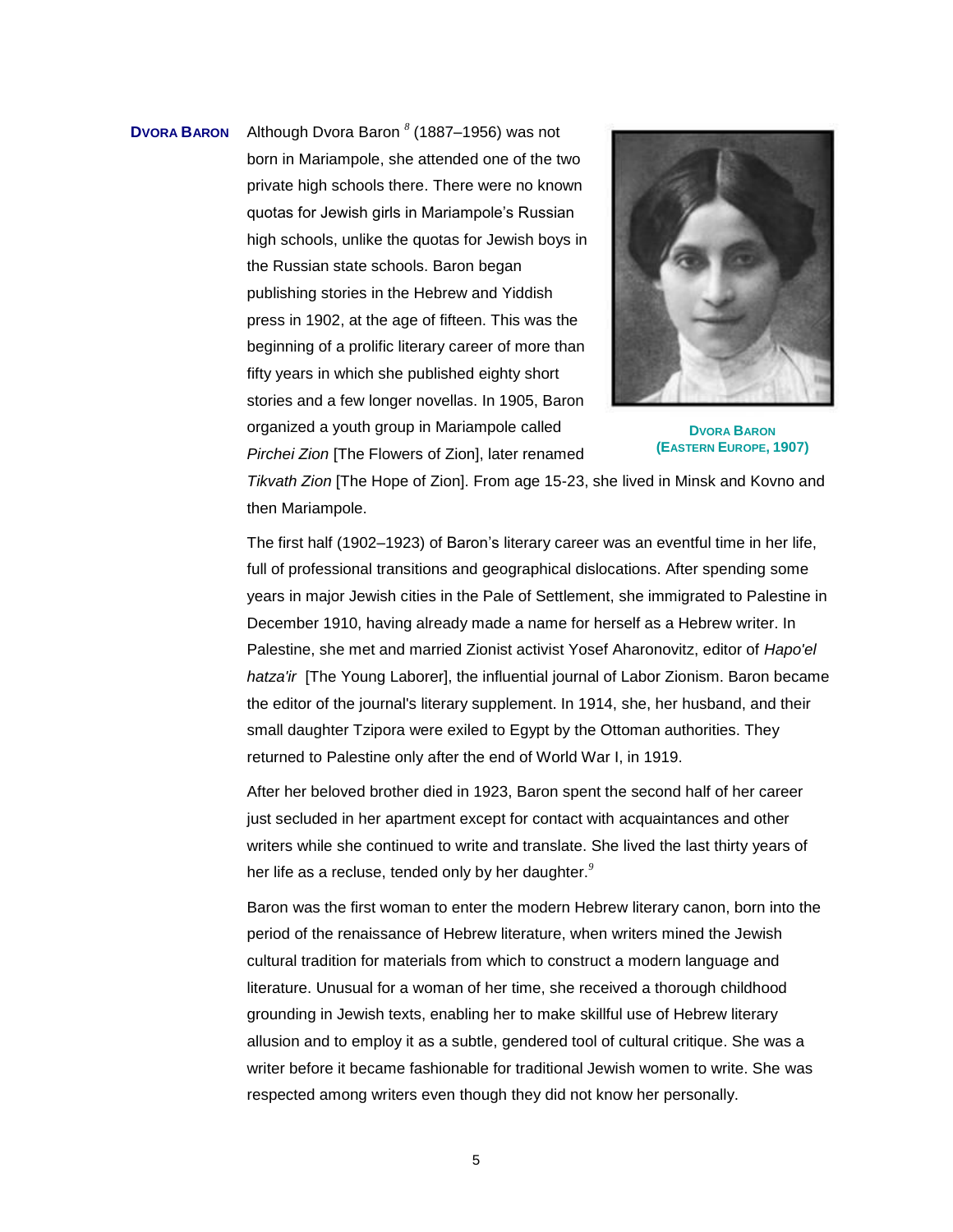#### **SHLOMO BATNITZKY**

*Reb* [rabbi] Shlomo Batnitzky *<sup>10</sup>* (1830–1920) was a much loved, compassionate *dayan* [judge of religious law] in Mariampole. He was the *dayan* of the town for close to half a century. Although he was a great Torah scholar, prayer and the study of the Talmud were not the only things that occupied his energy. Much of his time was spent caring for other people's troubles. He was a poor man's champion who knew those who needed help and saw to it that they received it.

R' Shlomo was the "father" of the orphan and widow. He had the soul of a saintly person, but his saintly behavior did not mean that he cut himself off from others. His flowing white beard, his tall lean figure, dressed in a long, black *kapota* [jacket usually worn on the Sabbath] with the shepherd's cane he constantly carried, was a familiar sight. His walk was brisk and fast, lest he would miss helping someone in need.



**RABBI SHOLOMO BATNITZKY, DER DYAN (MARIAMPOLE, ABT. 1885)**

R' Shlomo did not speak much to anyone. He was as great a silent person as he was a Torah scholar. He believed that when one speaks, one often talks foolishly and sometimes is guilty of *lashon tiara* [bearing tales]. Therefore, he considered it best to speak as little as possible. In Mariampole many people had never spoken to R' Shlomo. They had only greeted him from afar. He would respond with a cheerful and smiling 'Good Day' or 'Be well' and would walk on.

R' Shlomo spent sixteen hours a day in the *Beis Midrash* [house of prayer and study] four on the street, and four sleeping. As early as a Jew might come for the first *minyan* [prayer circle], he would find R' Shlomo standing in a comer by a *shtender* studying, and late at night, when the town was asleep, a person passing would see the glimmer of light from the windows of the house of study and would hear R' Shlomo's sweet voice. He sat alone and studied aloud. When others entered, he would study silently. No one disturbed him, unless they needed to ask him a question about Jewish law.

The people in the town did not say, "One o'clock" or "two o'clock," or "three o'clock" but "an hour" or "two hours" or "three hours" since R' Shlomo had left the house of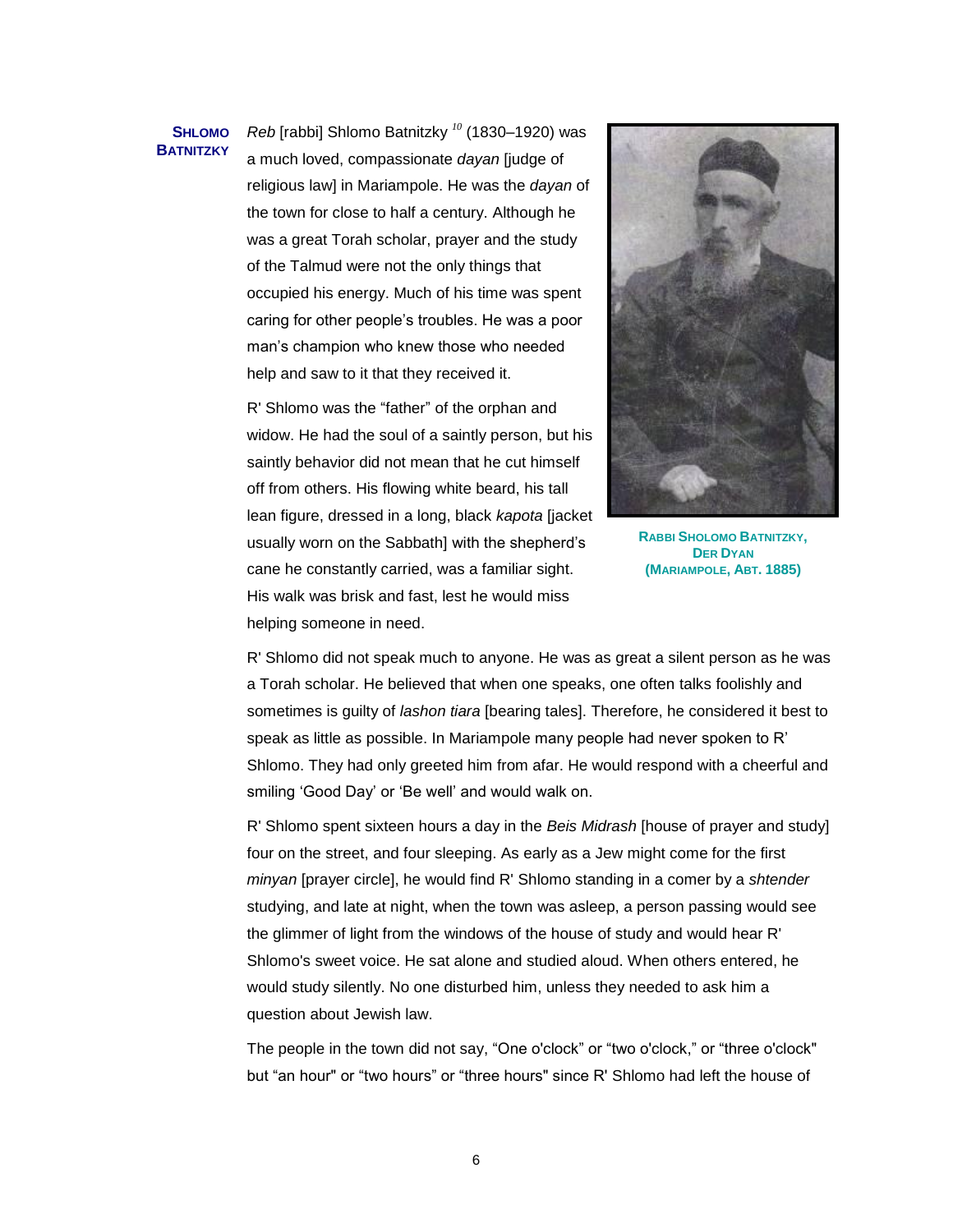study. Just as he was the first to come, he was the last to leave. In R' Shlomo's position as a *dayan*, he was lenient to help others.

Once, just before Passover, a poor butcher's axe became unkosher and made him unable to earn his living. The butcher was distraught. In the family's distress they went to R' Shlomo who listened to their troubles. R' Shlomo consulted another rabbi saying, 'Let me take responsibility to rule the axe permissible.' R' Shlomo then ruled that the axe was permissible. R'Shlomo was more concerned about whether people were 'kosher' in their actions than whether an axe was kosher. Although he separated himself from the tumult of daily life, he knew what was happening with people. He knew when a wagon driver needed a horse, an orphan needed a dowry, a poor father could not afford to pay tuition for his children. He looked after those who could not afford medicine, and those who were broken hearted and needed comforting. Despite his reserved behavior, he knew what was happening in the town, and for him, knowing meant attending to those in need.

Dr. Emma Saludok tells this story about R'Shlomo:<sup>11</sup> "One morning, R' Shlomo left the *Beis Midrash* [house of prayer and study] earlier than normal. The people, fearing that he might not be well, followed him out of concern. To their surprise he went to the market square packed with peasants and horses and went to a Jewish horse trader. The horse trader inspected the horse's mouth, picked up its hoof and R' Shlomo followed this with great interest. Eventually, R'Shlomo bought the horse. They led the horse through the town alleys, until they reached the home of Eli, a wagon driver. R' Shlomo gave the horse to the wagon driver, wished him good luck, and returned to his studies. It happened that Eli's old horse fell as it was pulling a load, leaving Eli without a way to support his large family. After he told R' Shlomo his tale of woe, R' Shlomo went to the town's wealthy man and asked him to pay the 25 rubles for the horse. Out of respect to R' Shlomo, the wealthy man did so immediately.

"R' Shlomo also served informally as the trustee of the town. If a person did not know where to keep his money, he would bring it to R' Shlomo. To leave something with him was to have it as safe as if it had been deposited in the Bank of England. He was thought of as [one of] the great personalities of [Lithuanian Jewry] in his generation [during that time]."

R' Shlomo was respected and admired by Mariampoler Jews and non-Jews alike. When he died, leading rabbis from all over Lithuania attended his funeral. The streets of Mariampole were lined by both Jews and non Jews.*<sup>12</sup>*

7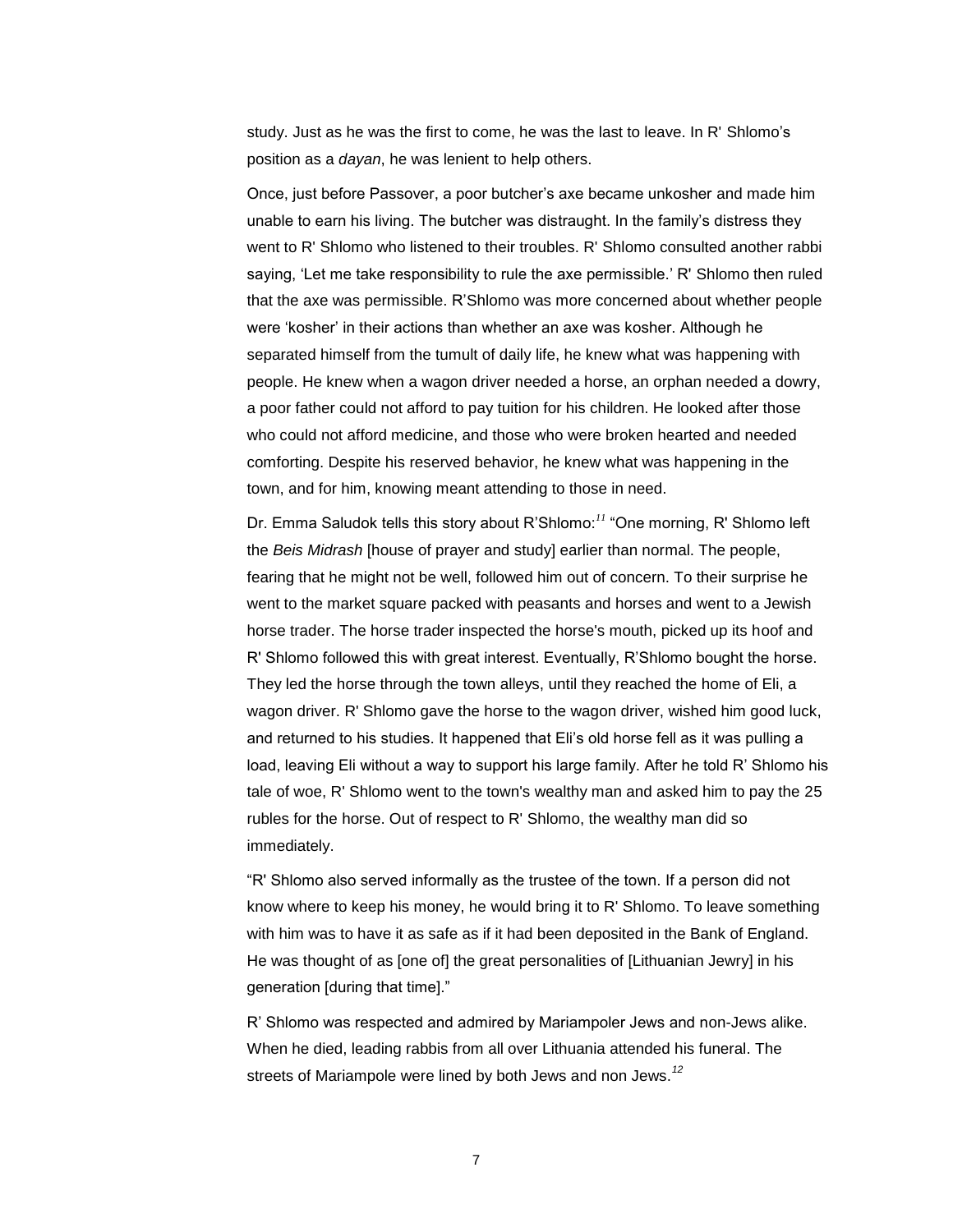#### **JONATHAN BATNITZKY**

Jonathan Batnitzky *<sup>13</sup>* (1899–1980) journalist and early Zionist leader was the son of *Reb*. [rabbi] Shlomo Batnitzky. Jonathan ["Yohonatan" transliteration from Yiddish] was born in Mariampole. He was educated at the world famous Slabodka yeshiva in Kovno, known colloquially as the mother of yeshivas, and devoted to high level study of the Talmud.

In 1919, Jonathan was elected Secretary of the Jewish National Council of Lithuania and then Secretary General of the Lithuanian Hechalutz (Zionist) Movement (1924-1926). He wrote for *Undser Wort,* the organ of the Lithuanian Zionist Socialists, and also for the *Yiddisihe Shtime* in Kovno.



**JONATHAN BATNITZKY, (JOHANNESBURG, SOUTH AFRICA, ABT. 1970)**

In 1926, he made an *aliyah* [Hebrew, "going up"

referring to immigration to live in Palestine, the Holy land] and after two years was called to serve as principal of a Hebrew-Yiddish School in Porto Allegro, Brazil. In 1931, he moved to Johannesburg, South Africa and became the editorial writer and then the editor of one of the Yiddish newspapers in South Africa, the *Afrikaner Yiddish Tzaitung*, *The African Jewish Newspaper*. In the same year he married Chaya R. Abramowitz. She was born in Marianpole but grew up in Kovno where her father was a well known cantor.

Jonathan was a prolific writer. The range of topics he dealt with revealed his extensive knowledge. He was a Talmudic scholar and was steeped in the Hebrew and Yiddish languages and literature. He also became the editor of the monthly Hebrew journal *Dapim*, as well as the *South African Rosh Hashanah Yearbook* which he published with his wife, Chaya. He was the South African correspondent of the Israel Labor Daily Newspaper *Davar*. He edited the Hebrew supplement of the *South African Zionist Record*, the major Jewish weekly newspaper in South Africa published in English. He was a regular columnist for the Federation Chronicle, the organ of the Federation of Synagogues of South Africa. He was a regular contributor to American Jewish Journals. For 10 years he served as Secretary General of The Histadrut Ivrith of South Africa. He wrote and published a book in English and Yiddish: *Israel Between East and West*, Pacific Press 1951.

For 33 years, he worked in South Africa as a journalist. He convened the Mariampolers and their descendants in South Africa to form the Mariampoler Society, served as its president, and published the South African Mariampoler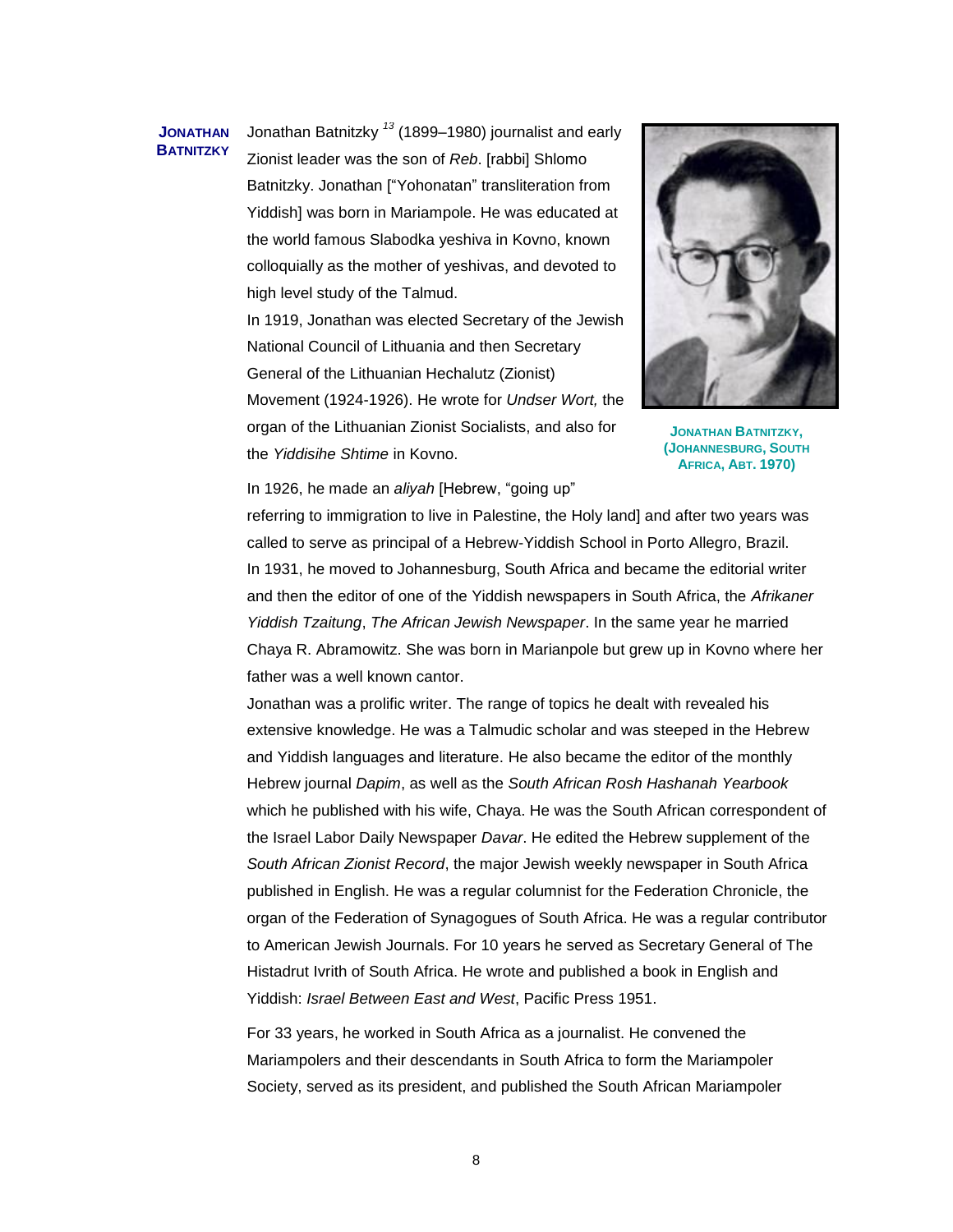# yearbooks. He also authored, *The First Year of Jewish Liberation*. *14*

**SOLOMON "SOL" BATNITZKY**



**SOLOMON BATNITZKY, (KANSAS CITY, KANSAS, 2007)**

Solomon "Sol" Batnitzky, M.D.,  $15$  (1940 — ) is the grandson of *Reb*. [rabbi] Shlomo Batnitzky, after whom he is named and he is the son of Jonathan and Chayna/Haya Batnitzky.

Solomon was born in Johannesburg, South Africa. He earned his degree in medicine in 1964 from the University of the Witwatersrand School of Medicine in Johannesburg, where he also completed his postgraduate training in diagnostic radiology. He immigrated to the United States in 1971 and was awarded a two-year special fellowship in neuroradiology by the National Institutes of

Neurological Disease and Stroke, which he completed at the Albert Einstein College of Medicine in New York City.

In 1974, Solomon joined the Department of Radiology at Indiana University, School of Medicine as the Chief of Neuroradiology. In 1977, Solomon was appointed Chief of Neuroradiology and Professor of Radiology at the University of Kansas Medical Center in Kansas City, Kansas. After a national search, he was appointed Chair of the Department of Radiology at the University of Kansas Medical Center, which was named as one of the five best Academic Medical Centers in the United States. Solomon is the author or the co-author of four Radiology or Neuroradiology textbooks, and 361 scientific publications and scientific exhibits. He has done over 300 invited talks and/or scientific presentations at national and international radiology and neuroradiology meetings. He has held numerous leadership positions in local and national radiology and neuroradiology societies. He has also been an investigator on numerous funded grants dealing with topics such as HIV infection, multiple sclerosis, MR contrast agents, 3D display systems, and pediatric brain tumors.

He has achieved national and international recognition for his clinical and research efforts, which include imaging of stroke, head and facial trauma, cervical spine trauma, multiple sclerosis, pediatric brain tumors, subarachnoid hemorrhage and contrast agents in radiology.

His extensive publications include topics such as: *[Radiology of Maxillofacial Trauma](http://uwashington.worldcat.org/oclc/12831326&referer=brief_results)*, *[Computerized Three-Dimensional Reconstruction and Measurements](http://uwashington.worldcat.org/oclc/8004227&referer=brief_results)*, and *The*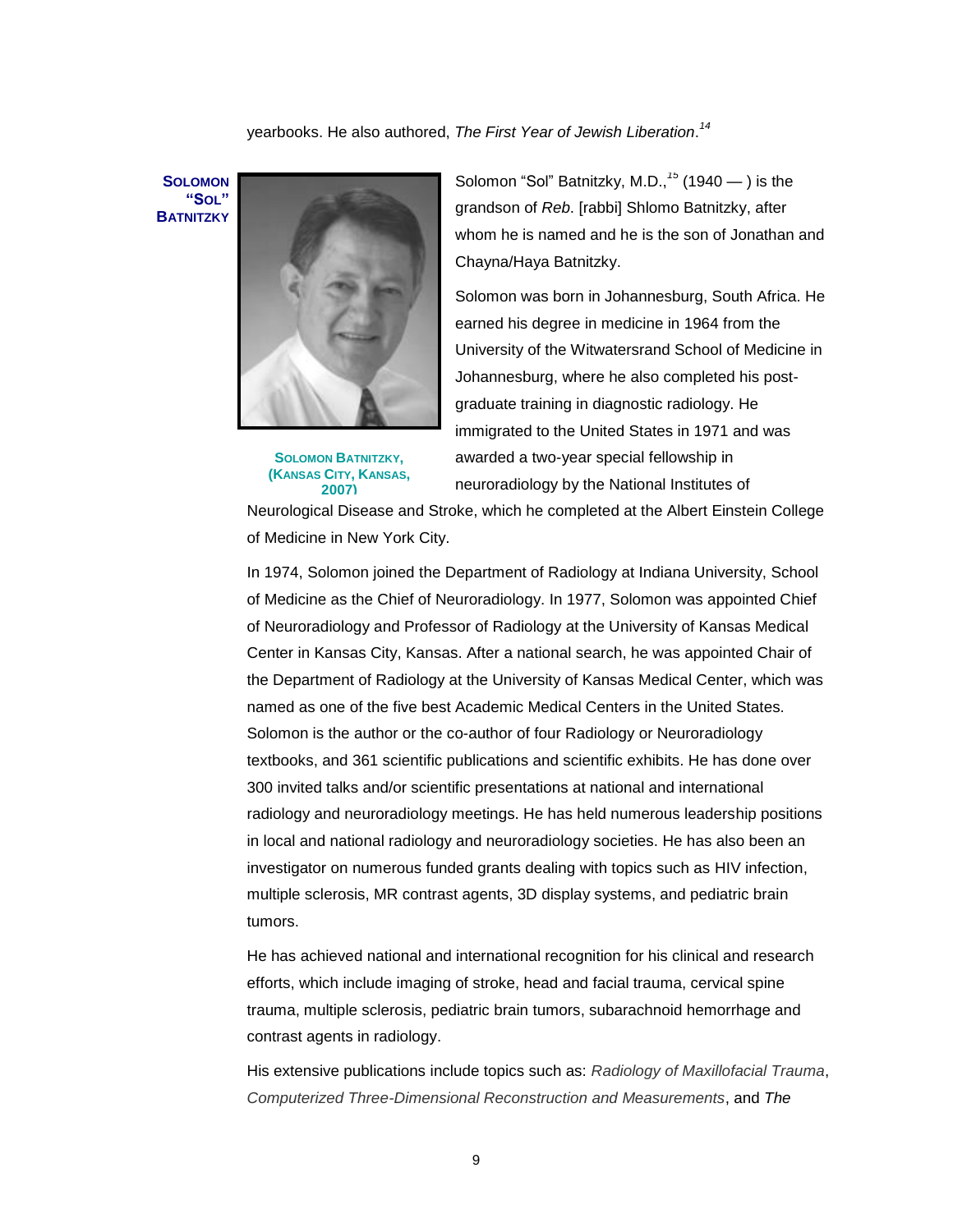*Radiology of Cervical Spine Trauma*.

**LEORA F. BATNITZKY**



**LEORA BATNITZKY, (PRINCETON, NEW JERSEY, 2007)**

Solomon's daughter, Leora F. Batnitzky, (1966 —) is a tenured Professor of Religion at Princeton University. She has also been Visiting Professor at University of Tokyo and New York University Law School and has received awards from the Andrew Mellon Foundation and the Woodrow Wilson Foundation, among others. In 2002, she received Princeton's President's Award for Distinguished Teaching, the only teaching award given at Princeton. She is the author of *Idolatry and Representation: The Philosophy of Franz Rosenzweig Reconsidered* and *Leo Strauss and Emmanuel Levinas: Philosophy and the Politics of* 

*Revelation,* as well as the editor of *Martin Buber: Schriften zur Philosophie und Religion*. Her forthcoming book is *Modern Jewish Thought and the Invention of the*  Jewish Religion. She is the co-editor of the journal "Jewish Studies Quarterly" and is currently the acting director of Princeton's Program in Judaic Studies.

Leora is especially proud of her two active young sons.

**MORRIS "MOE" BERKSON**



**MORRIS "MOE" BERKSON (CHICAGO, 1937)**

Morris "Moe" Berkson (1896–1937) was born and educated in Mariampole, Lithuania. At age 15, Morris sailed to America. At 18, he came to Chicago, where he eventually became a successful manufactuer of ladies' dresses. He headed his firm as president for 37 years until 1962 when he retired. Next, he published the *Chicago Fashion Buyers Guide*, a directory for the Chicago ladies ready-to-wear and accessories industry.

In addition, during his final seven years, Morris served as the financial secretary of Stephen S. Wise B'nai

B'rith. He was an active member of the Associated Talmud Torahs since its inception, member of Congregation Rodfei Zedek, and finally member of Anshe Emet Synagogue. He was affiliated with the Chicago Loop Synagogue where he attended lectures regularly. He was active in Chicago's Mariampoler Aid Society.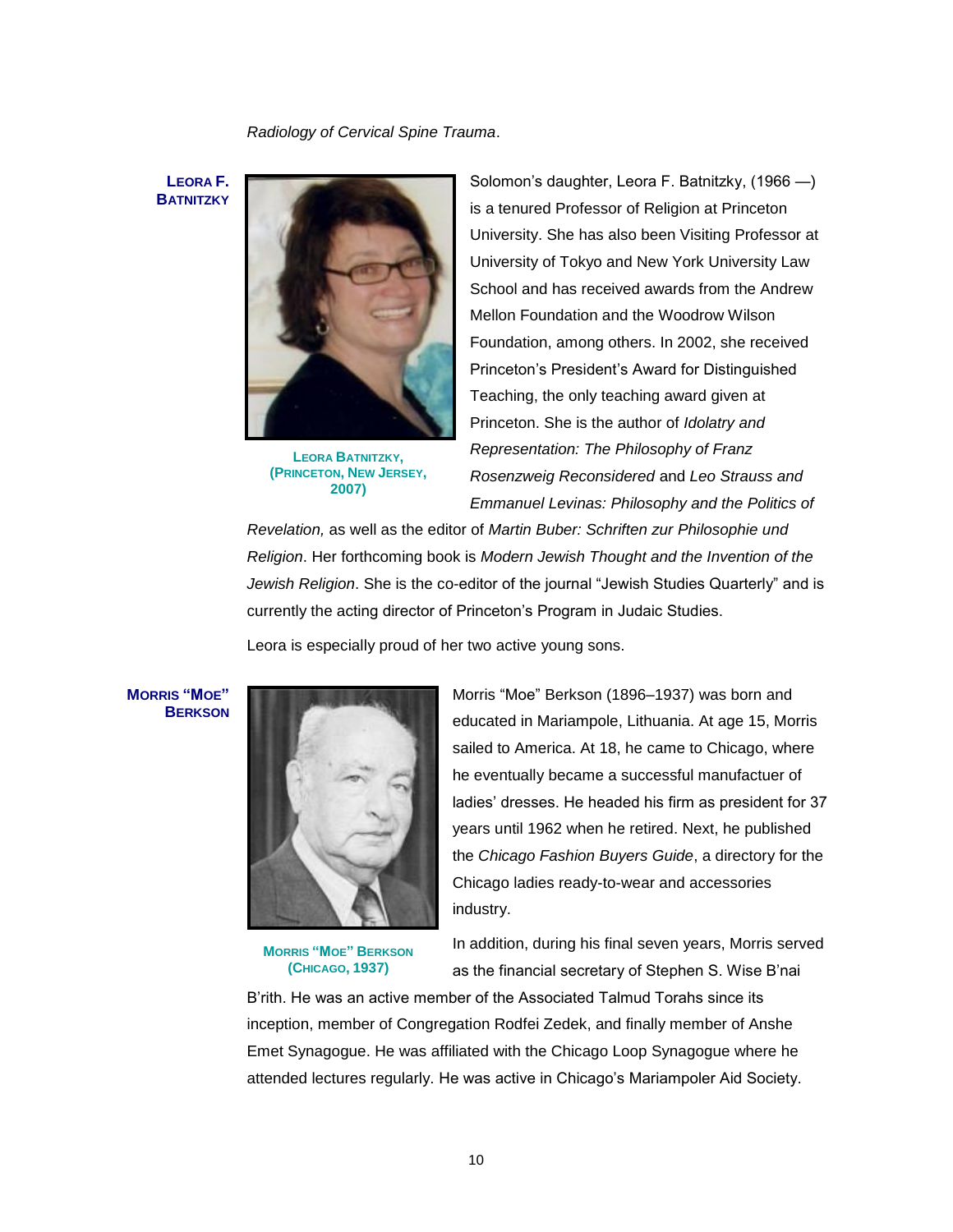(See appendix for Morris Berkson's'memoir written in the 1960s describing leaving Mariampole and immigrating to America.)

Morris is the father of David Berkson and Gloria, a University of Michigan graduate and wife of Dr. Samuel Schall.

**JACOB BERKSON** Moe's cousin, Jacob Berkson (1884–1962), was born in Mariampole and came to America in 1904 with his twin brother, Meyer. Jacob and Meyer took up the junk business and eventually set up full-fledged scrap metal businesses, which prospered as a result of the demand for metal during World War II. Jacob married Sam's *(Shmai)* Berkson's niece, Ethel Rogoff and the families of Sam and Jacob Berkson remained close through the years.

> Jacob was a founding member and early president of Chicago's Mariampoler Aid Society.

#### **ABRAHAM "ABE" BERKSON"** Jacob's son, Abraham "Abe" Berkson,<sup>16</sup> (1910–1999) became a lawyer and also the operator of the family metal business.

After graduation from John Marshall Law School in the 1930s, Abe started his own law practice, but that was cut short when he was drafted to serve in the Army. Abe told his daughter that he had lived through hell. During World War II, he was on the front lines. When his U.S. Army company crossed the bridge into Nancy, France, his company came under German fire.

Many soldiers were wounded, including Abe, and others were killed. Despite his injuries, Abe used the body of one of his comrades as a shield and carried eleven men to safety. He then removed the personal belongings of the dead soldiers to return them to their loved ones. "He was like a John Wayne guy," said his daughter. "He was totally about his country, God and family."

When Abe returned to Chicago, he was honored with the Silver Cluster, Bronze Star and the double cluster of the Purple Heart. He spent several months at the naval hospital in North Chicago recuperating from his injuries suffered in Europe, and was later honorably discharged. He and his wife settled in the West Rogers Park neighborhood, before he was recalled to Ft. Sheridan to help train soldiers for the Korean War.

After his military career, Abe declined to restart his law practice and went into the scrap metal business.

Beginning in the 1950s, he and his wife volunteered for Blind Service of Chicago. The couple read aloud to law students and helped 10 students pass the bar exam.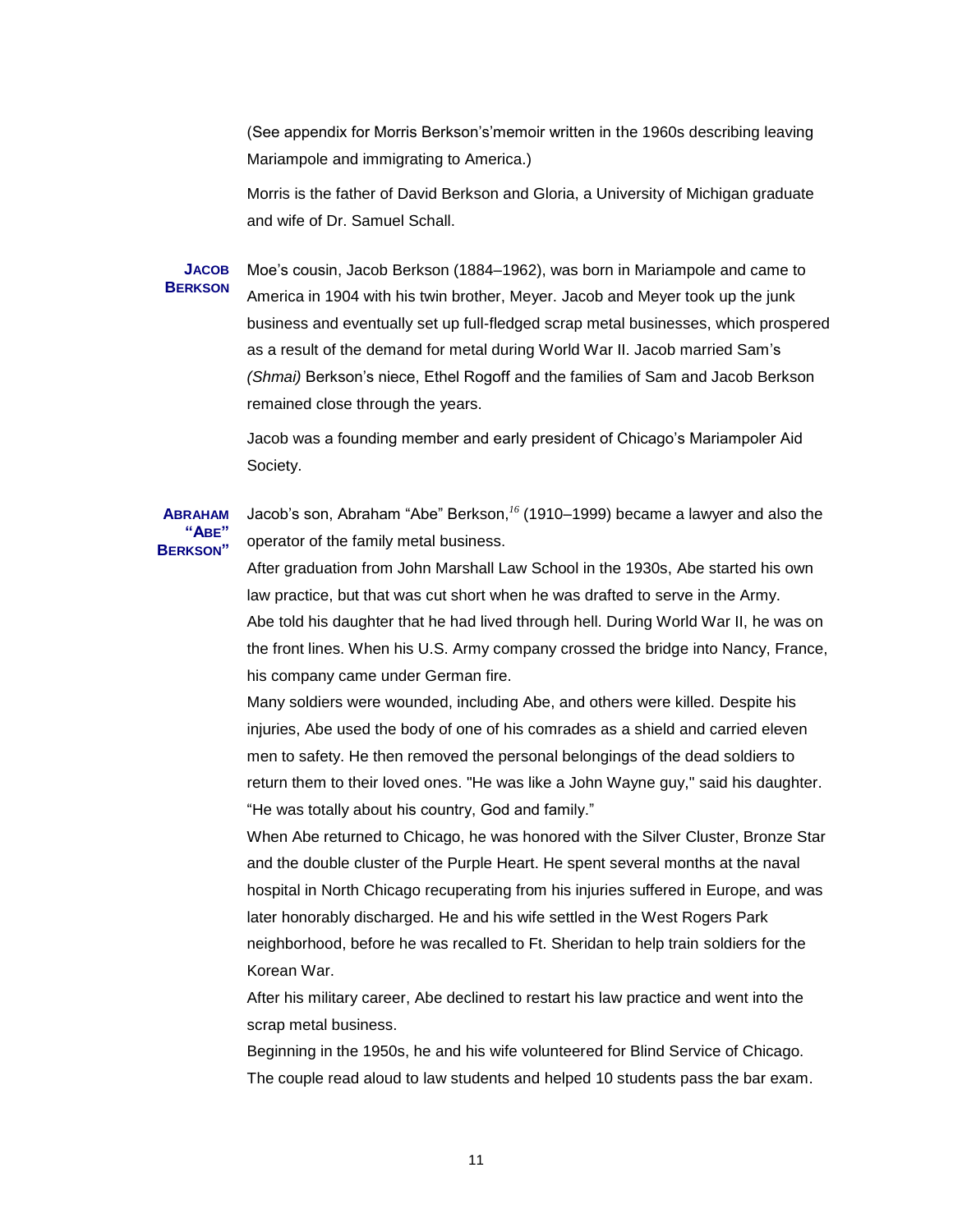Abe was an active member of the Mariampoler Aid Society until its dissolution in 1997.

**DAVID BERKSON**



**DAVID BERKSON (CHICAGO, 1960)**

David Berkson, M.D.<sup>17</sup> (1928  $-$  ) son of Morris "Moe" Berkson served in the U.S. armed forces as a physician. David later specialized and taught as a professor of Medicine and Preventive Medicine at Chicago's Northwestern University Medical School. He then served as Chief of Cardiology at St. Joseph Hospital on Chicago's north side.

For 27 years, David Berkson was Heart Disease Control Officer for the Chicago Department of Health, where he established and supervised programs detecting and treating hypertension and other cardiac risk factors. He served as President of the Chicago

Heart Association, was a member of its board and chaired several committees. He was active in cardiovascular research and served as Director of the Cardiovascular Research Unit at St. Joseph Hospital for 30 years, during which time he served as principal investigator in over 20 clinical trials and drug investigative studies dealing with the detection, treatment and prevention of coronary heart disease. He authored or co-authored over 140 articles in medical journals and lectured extensively on heart disease prevention, and for 42 years he had an active private medical practice.

**SAM** *"SHMAI"* **BERKSON**



**SAM "SHMAI" BERKSON (CHICAGO, ABT. 1930)**

Sam *"Shmai"* Berkson (1867–1937) was a founder and early president of the Chicago Mariampoler Aid Society.<sup>29</sup> He was born in Mariampole to a family that had lived in Mariampole since the eighteenth century. *Shmai* came to America in 1884, at age 16. He settled in Chicago, presumably because a fair number of Mariampolers already living there (including some Berkson cousins who had arrived as early as the 1850s and 1860s and had become relatively prosperous).

By 1892, *Shmai* had become a naturalized U.S. citizen under the name of Sam Berkson, although within the

Mariampoler community he was still known as *Shmai*. That same year, he was joined in Chicago by a bride chosen for him by his family – Lena Scrinopskie, a native of the town of Shaki, located about 35 miles north of Mariampole.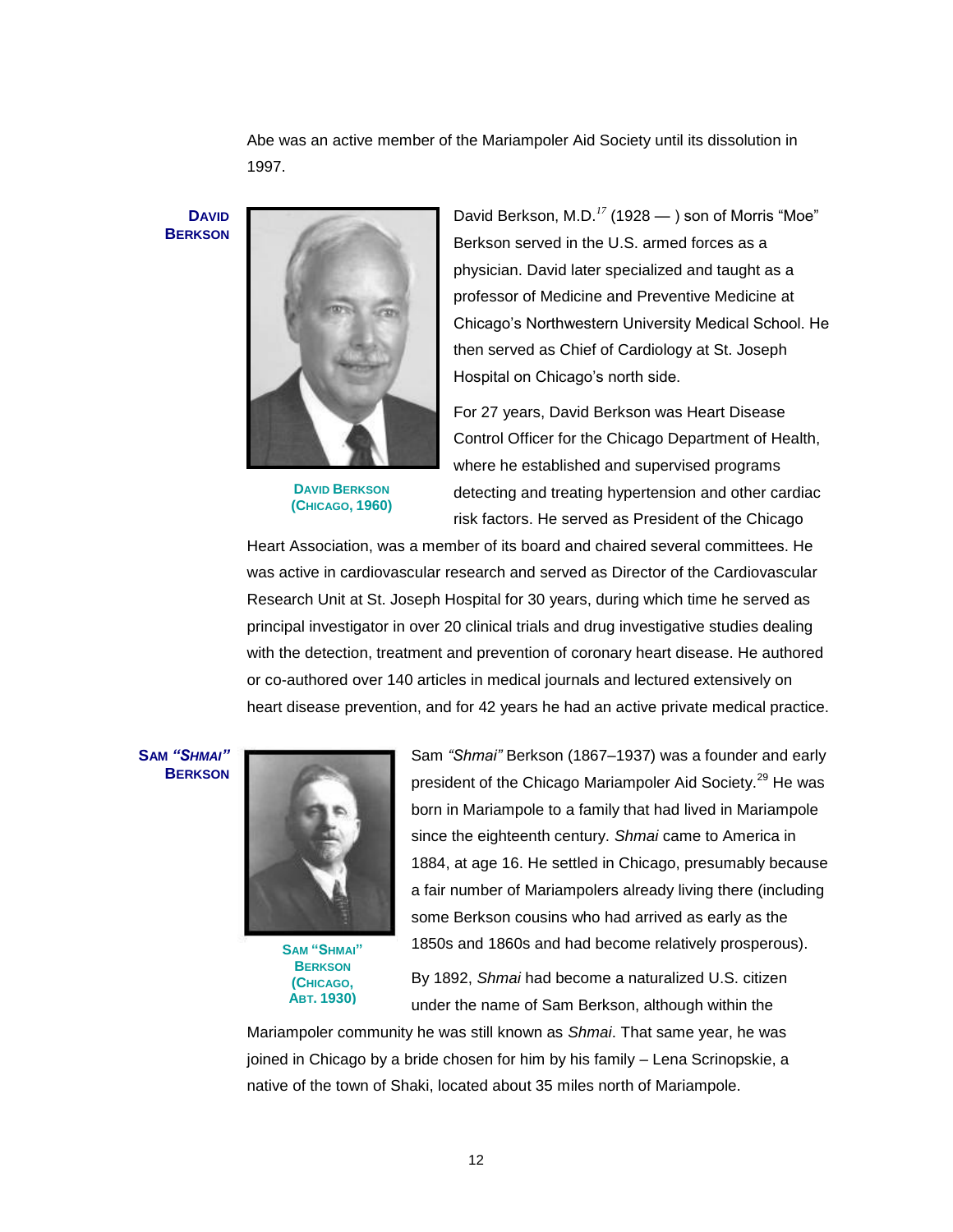By 1901, Sam's eight younger siblings and his father had joined him in Chicago. Sam's profession, like that of many other Jews starting out in America, was a junk peddler. He spent his days riding his horse and wagon up and down the alleys of Chicago, calling out 'Rex-O-Line' (a heavily accented description of what he was looking to purchase: 'Rags, Old Iron').

According to Lawrence Hamilton, Sam Berkson's descendant, "Sam was a tall and well-built man, known for his scrupulous honesty, he was recruited to become a policeman, but declined the opportunity because he was unwilling to work on Saturdays. He was also known for his singing voice and even served as *chazan sheni* [assistant cantor] at the Beth Hamedrash Hagodol shul (the one that split to form the Mariampoler shul)."

Sam Berkson's descendants continued to support the Chicago Mariampoler Aid Society throughout its existence, including his daughter Sara Contarsy, who died in 1995 at age 98, and Larry Hamilton, who is the grandson of another daughter, Ann Hamilton.

### **LAWRENCE R. HAMILTON**

Lawrence "Larry" R. Hamilton  $(1957 - )$  is a Chicago attorney specializing in mergers and acquisitions, insurance regulation and securities law.

Larry graduated from Harvard College and the University of Chicago Law School. He is also an amateur genealogist who has been tracing his Mariampole roots since 1991.

In addition, he serves as *pro bono* counsel to the International Association of Jewish Genealogical Societies and the "LitvakSIG" Special Interest Group for Lithuanian Jewish Genealogy.



**LAWRENCE R. HAMILTON (CHICAGO, 2007)**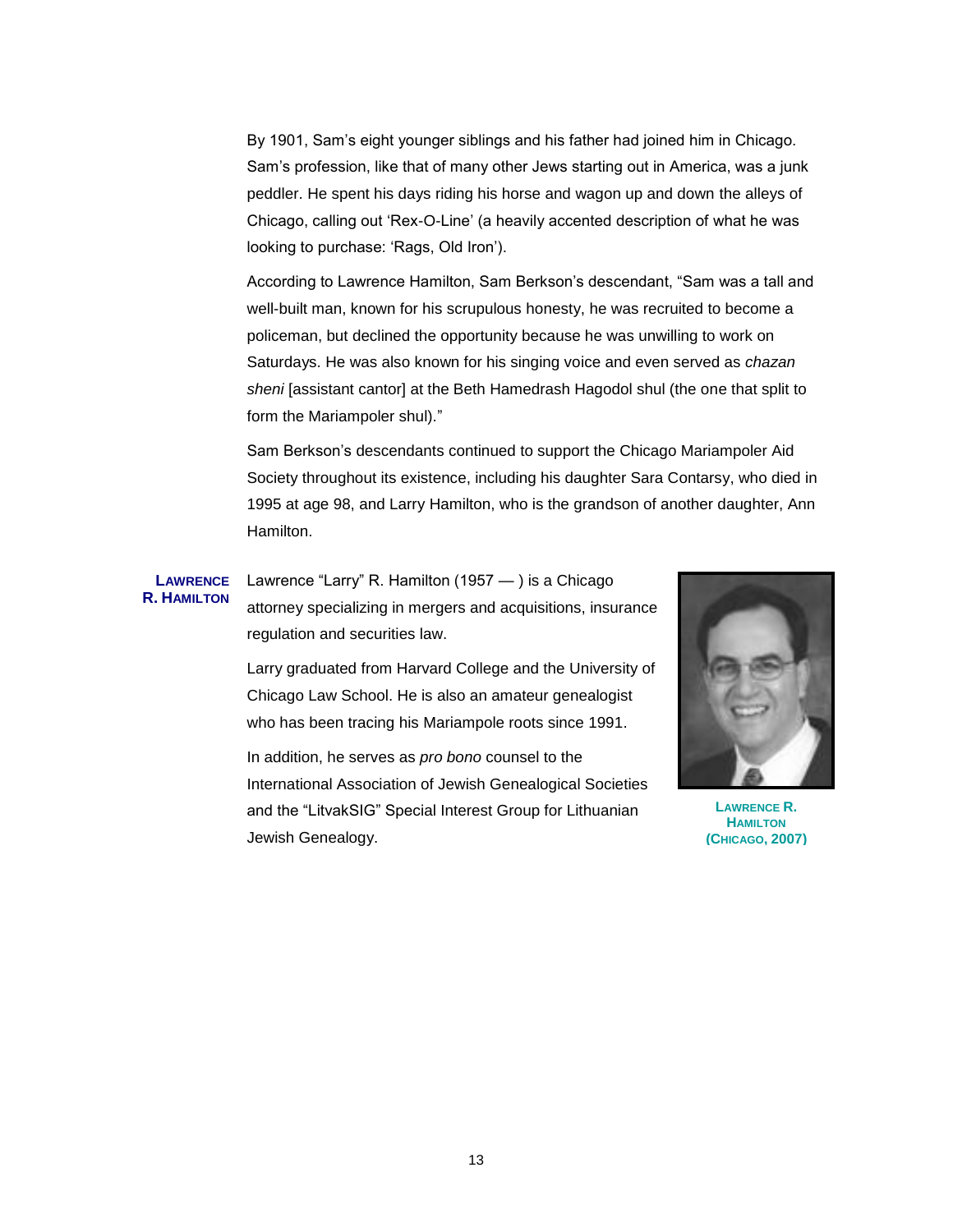### **IZIS (IZRAEL) BIDERMANAS**



**IZIS (ISRAEL) BIDERMANIS (FRANCE, ABT. 1970)**

Izis (birth name, Izrael) Bidermanas *<sup>18</sup>* (1911–1980), a French photographer and writer, was born in Mariampole. In 1930, he went to Paris. During World War II, he was captured by the Nazis but escaped and joined the resistance. He taught himself to produce expressive human studies with a small, fast camera. In 1946, Izis held his first exhibition in Paris. A second exhibition four years later brought him a contract with the French magazine *Paris Match*. His roving mission, which took him throughout Europe and the Middle East, resulted in

beautifully designed photographs that were lyrical, humane, and exciting. His book of this period, *Paris des Rêves* (1950), with text by 40 French poets, remained in print through many editions. His other collections include *Charmes de Londres* (1952), *Paradis terrestre* (1953) with text by Colette, and *Israël* (1955) with a preface by André Malraux. In 1963, Chagall designed a frontispiece for *The Circus of Izis*, for which Jacques Prévert wrote the text. In 1968, Izis published *The World of Marc Chagall*.

**SAM BORENSTEIN**



**SAM BORENSTEIN (MONTREAL, CANADA, ABT. 1921)**

Sam Borenstein *<sup>19</sup>* (1908–1969), a Canadian artist, was born in Kalvarija, Lithuania, a town about 22 miles (18 kilometers) southwest of Mariampole. At age 4, he moved to Suwalki, Poland, where his father, a rabbinical scholar, had a job with the Singer Sewing Machine Company. In 1921, he immigrated to Montreal, Canada where for 15 years he worked in the garment factories. He studied art in his spare time at

the Monument National during 1928 and 1929, and by the 1930s he held solo

and group exhibitions in Montreal and Toronto.

Borenstein's paintings transmuted the ordinary reality of the mainly Jewish working-class district of Montreal where he lived and turned them into colorful images of material and natural energy. In the 1940s, in addition to painting portraits of his family, Montreal Yiddish poets, and other artists, Borenstein concentrated on landscapes. His



**SAM BORENSTEIN'S MOTHER (KALVARIJA, LITHUANIA, ABT. 1915)**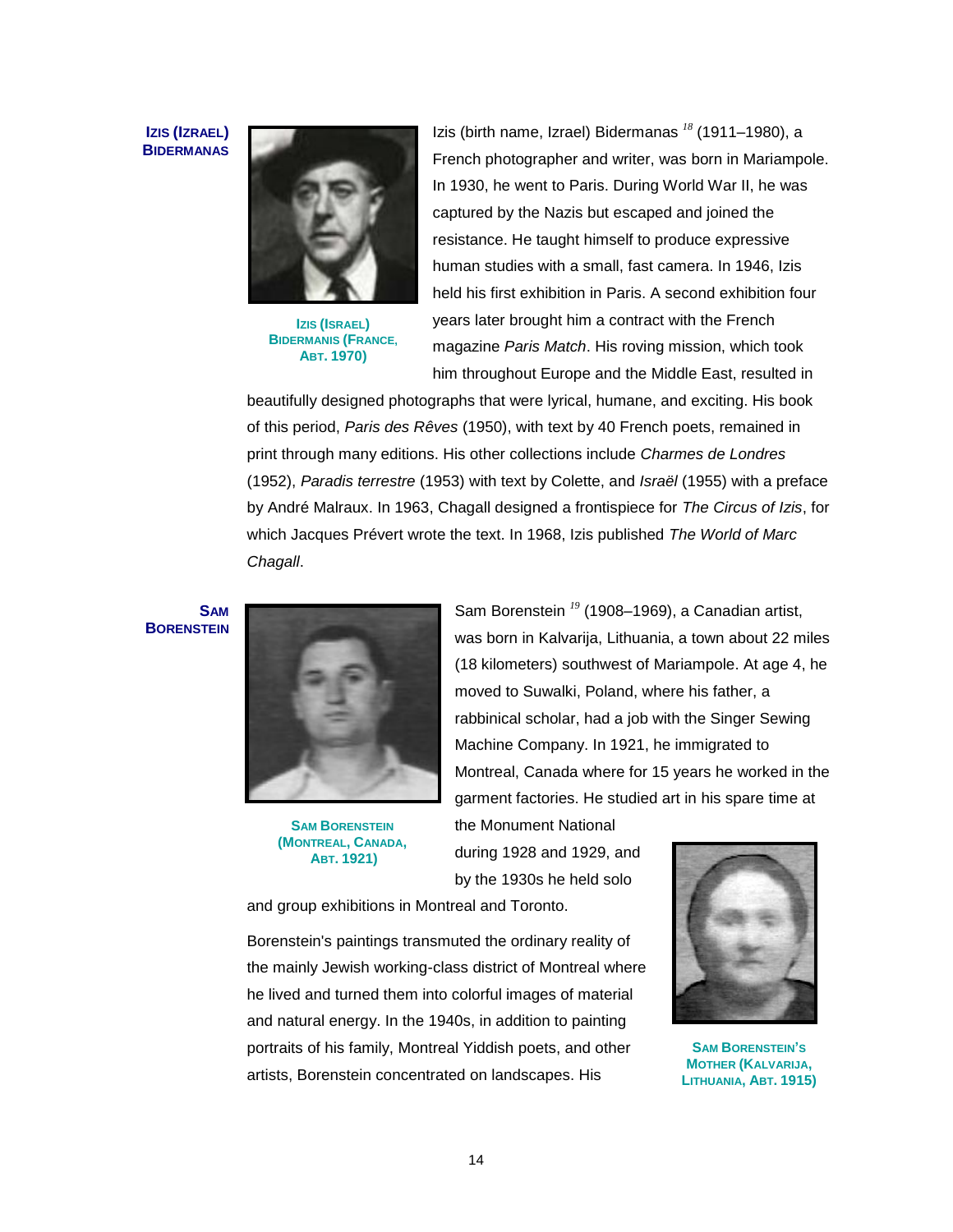paintings of rural Quebec transformed the Laurentian villages into idealized images of town life reminiscent of his memories of the shtetls of Eastern Europe. In his landscapes, he focused on how they were changed by the sun and wind, as well as autumn hues and seasonal aspects. He focused on the color and texture of the local ice and snow. He believed that the earth was a cosmic manifestation reflected in individual consciousness, where even the simplest forms of nature could speak directly to the artist. "Art," he said, "is my religion. Just as one prays, so does one paint for spiritual satisfaction."

Borenstein became an antiquarian dealer who played a pivotal role in developing the first public collection of Judaic ceremonial objects in Canada. This collection is now housed in the Aron Museum located at Temple Emanu-El-Beth Sholom in Montreal. *The Colours of My Father: A Portrait of Sam Borenstein* (1991) is an animated film created by his daughter, Joyce Borenstein, and produced by the National Film Board of Canada and Imageries Inc. The film won nine international awards and was nominated for an Academy Award.

#### **ABRAHAM BRAUNSTEIN**

Mariampoler Professor Abraham Braunstein / Bronstein*<sup>20</sup>* (Abt. 1876–1969) distinguished himself in medicine through his search to find a cure for cancer.

Until the age of nine, Braunstein attended *khyeder* [Hebrew School] in Mariampole. His father was a *podriatchik* [a supplier of produce] to the military near Vilna, Lithuania. Braunstein graduated from a *gymnasium* [Russian high school] and attended the University of Charkov. From there he went to Berlin, where he studied under professors Wirbow, Koch, Wasserman, Senator, and Paul Ehrlich. Young Braunstein's teachers predicted that he would become a great scientist, a prediction which later became a reality.

During the Russian-Japanese War in 1905, Braunstein served as a military doctor with the Tzarist armies. He was later appointed *privatedozent* [visiting lecturer outside of the university hierarchy] at Moscow University. He also worked in the school's laboratory under Dr. Popow. Being Jewish, Braunstein was not allowed to have the title of professor, at first. Later, because of his great knowledge, he was promoted to Director of the Moscow Cancer Institute. After the October Bolshevik Revolution, Braunstein returned briefly to Mariampole and was invited to become professor at the University of Kaunas. Later, with the help of Lithuanian President Dr. Kazys Grinius, also a native Mariampoler, Braunstein went to Berlin, where he furthered his cancer research. Between 1919 and 1934 his research took him to Berlin and Moscow.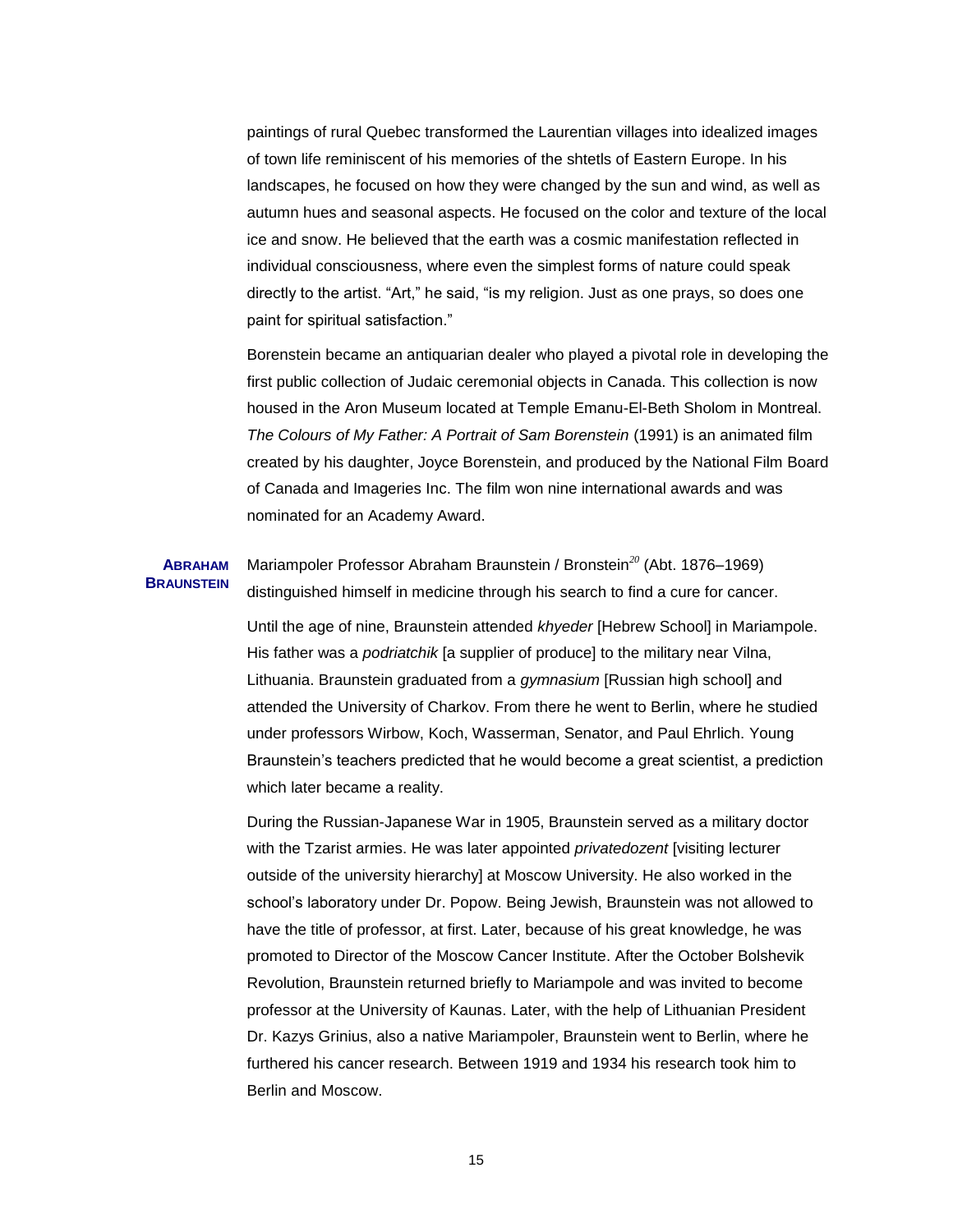Among Braunstein's well-known patients were Maxim Gorky, Pawel Milukov, and Professor Hessen. Braunstein was believed to be the first to treat cancer with radium. During the tragic Hitler days, Braunstein went to Paris and became associated with Madame Marie Curie's Radium Institute. In 1940, Braunstein immigrated to America and carried on his research at the Bellevue Hospital in New York City. He celebrated his 80<sup>th</sup> birthday in 1954, marking 50 years of cancer research, most of it as a therapeutic radiation specialist.

**SAMUEL BRITTAN** Sir Samuel Brittan, (1933 — ) served as an economic commentator at the British *Financial Times* where in 2008 he continues to work. *21*

> Brittan wrote on his website: "My father was a general practitioner in north-west London. Both he and my mother were of Lithuanian Jewish extraction, although naturalized before I was born. As a child I was precocious without being a prodigy. For instance, I worried that the hottest places were not always those nearest to the equator and that the



**SAMUEL BRITTAN UNITED KINGDOM**

coldest were not always at the poles. Then I switched from an obsessive observance of Jewish rituals to proclaiming my disbelief in religion. What I have retained from this period is a selective liking for ceremony and observance.

―My early political instincts were more childlike. I started to say I was a Liberal because my mother was one. One family legend has it that I said to a 16-year-old girl: 'The Liberals gave you your old age pension.' But I did as a postwar teenager declare that I wanted to be an economist. That was because I supposed it to be the part of politics from which one could make a living.

―Nevertheless, I did believe even in these tender years that mass unemployment was not merely an evil, but a huge illogicality: unsatisfied wants existed side by side with unused labour."

Brittan has been awarded the [George Orwell,](http://en.wikipedia.org/wiki/George_Orwell) Senior [Harold Wincott](http://en.wikipedia.org/wiki/Harold_Wincott) and [Ludwig](http://en.wikipedia.org/wiki/Ludwig_Erhard)  [Erhard](http://en.wikipedia.org/wiki/Ludwig_Erhard) prizes. In 1993, Brittan was knighted 'for services to economic journalism'.*<sup>22</sup>*

**LEON BRITTAN** Samuel's brother, Leon Brittan (1939 — ), a British politician, was born in London to Jewish Mariampoler parents, Joseph Batnitzky [note the surname was simplified] and Rebecca Lipetz.*<sup>23</sup>* The Brittans are cousins of the Batnitzkys of Mariampole.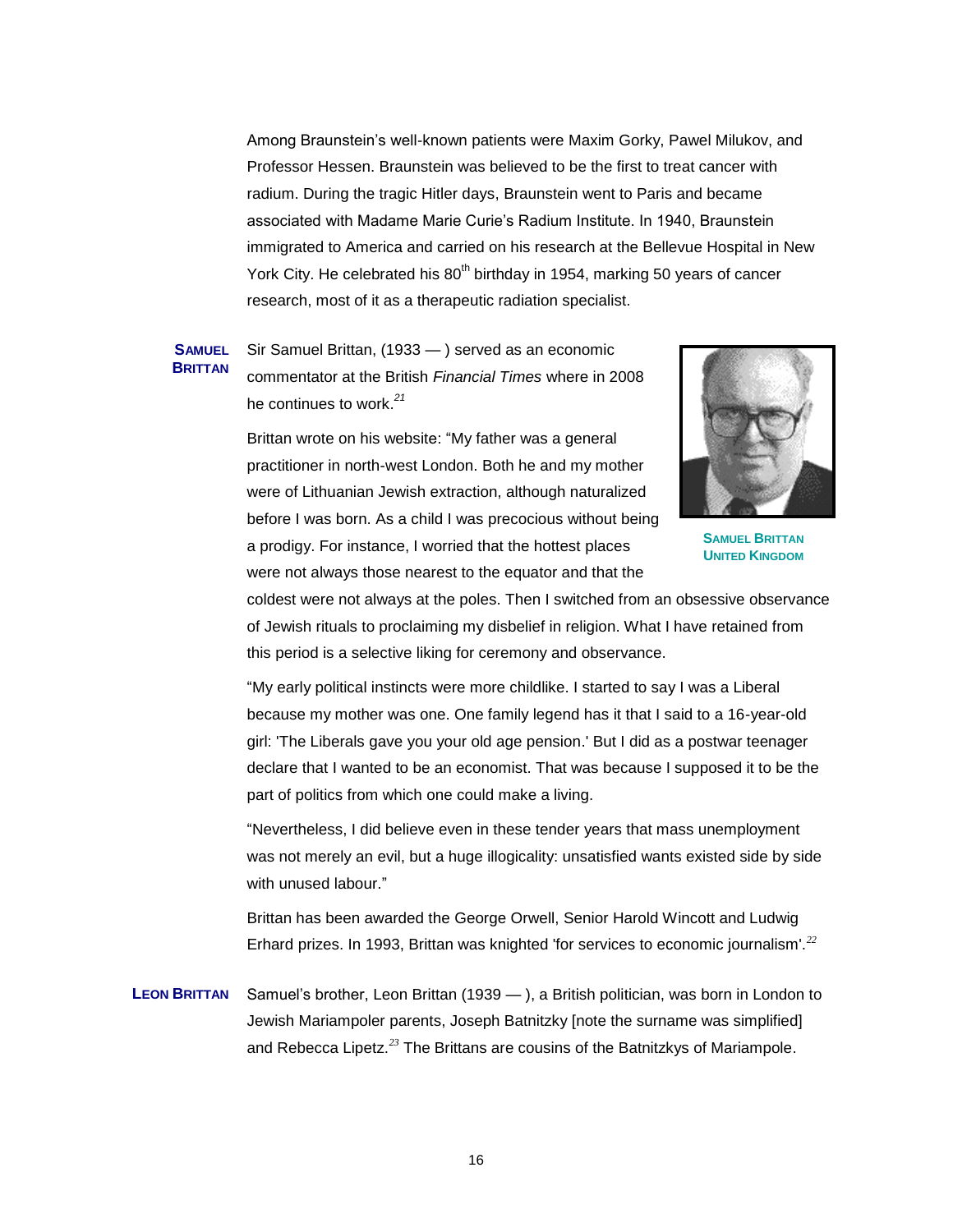Leon was elected to Parliament as a conservative in 1974. An advocate of the closer integration of Britain with Europe, he served (1988–1992) on the European Commission of the European Community and European Union, responsible for external economic affairs and trade policy; He was vice-president of the Commission





**LEON BRITTAN (NORTH LONDON, UNITED KINGDOM)**

**SAM J. COHEN** Sam J. Cohen (1872–1967) *<sup>24</sup>* was born in Mariampole and when he was 13, he came to the United States. While on the boat, he celebrated his bar mitzvah. After arriving in the United States, his father, Pesach Cohen, opened a department store in South Bend, Indiana. In 1920, Sam and his brother-in-law, (first name unknown) Bernstein, formed Chicago's Bernstein-Cohen Company, manufacturers of childrens' playclothes.

> Sam founded a Jewish Home for the Aged in Chicago. While he was president of the congregation (1920–1947), he was instrumental in building Chicago's southside synagogue, Congregation Rodfei Zedek.

**ELHANAN ELKES** 



**ELHANAN ELKES (EASTERN EUROPE, ABT. 1940)**

Elhanan Elkes *<sup>25</sup>* (1879–1944), chair of Kovno *Aeltestenrat* [Council of Elders under the Nazis], was born in Kalvarija, Lithuania, across the Shesupe River from Mariampole. He received both a traditional Jewish and a private secular education. Elhanan studied medicine in Koenigsberg, Germany, was a village doctor in Belorussia, and then served as a physician in the Russian army during World War I. Then he came to Kovno, Lithuania, where he was director of internal medicine at Bikkur Holim. A respected physician, he treated prominent non-Jews as well as Jews and thus had excellent contacts

which he used when the Soviet Union occupied Kovno to assist in the emigration of Polish Jews stranded in Lithuania.

Although an ardent Zionist from youth, he was not active in Jewish public life until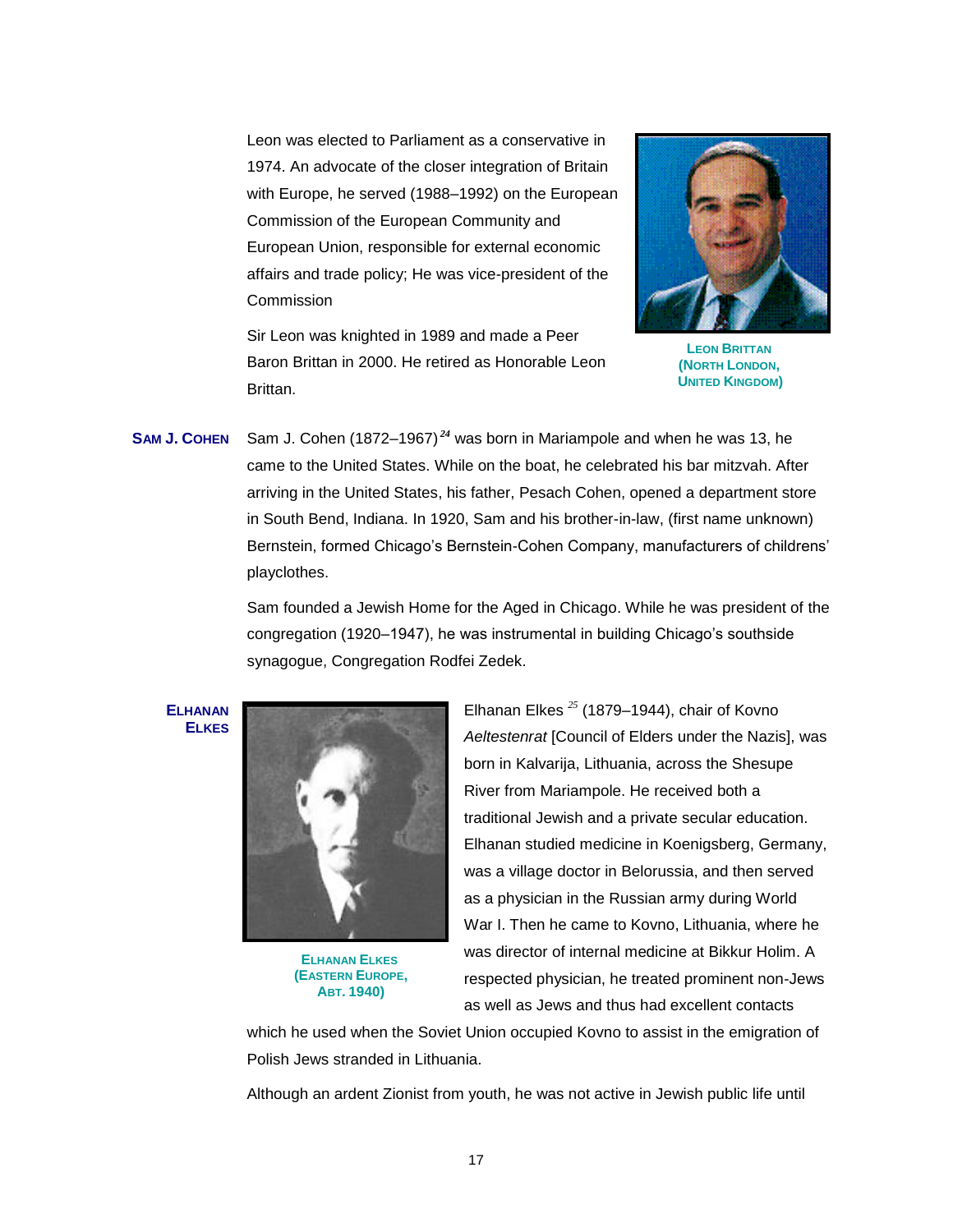the German occupation (June 1941), when he was unanimously elected chairman of the Kovno *Aeltestenrat*, a position he accepted with great reluctance. Thus, he derived the legitimacy of his administration from the Jewish community and not from the Germans, who routinely appointed the Jewish leadership. Despite his failing health, Elhanan guided the council for more than three years, during which time he took upon himself fateful decisions involving the future of the community while actively furthering the local resistance movement.

He was a man of unquestioned integrity, who conducted the affairs of the *Judenrat*  with equity and fairness, in marked contrast to other ghettos where corruption and the enticements of power were rampant. [The *Judenräte* were administrative bodies that the [Germans](http://en.wikipedia.org/wiki/Germany) required [Jews](http://en.wikipedia.org/wiki/Jew) to form in each ghetto in the German occupied territories. They were an important extension of Hitler's government charged with solving the problems that arose in the occupied community. The *Judenräte* operated post offices, hospitals, soup kitchens, day care centers, and vocational schools. They also collected taxes and paid salaries for certain types of work.]

Also in contrast with other *Judenrat* chairs, Elhanan cooperated with the resistance. In Kovno the Jewish police directly assisted the partisans who were part of the resistance. In 1942, word of the fate of Polish Jews reached Kovno through Irena Adamowicz, a non-Jewish courier for the underground. From then on the members of the Jewish Council understood they would lead the battle for survival even without knowing if their efforts could postpone or prevent the day of destruction. Despite the *Judenräte* best efforts, only 2,000 Jews—eight percent of the ghetto's original population—survived, a rate little different from that of other ghettos whose internal governance was more corrupt and less benignly guided.

By his personality and dignity of bearing Elhanan represents an outstanding example in the history of imposed Jewish "self-government." According to the *Encyclopaedia Judaica* 2<sup>nd</sup> edition, on October 19, 1943, he wrote of his fate in a letter to his children, who were safe in England:

"I am writing these lines, my dear children, in the vale of tears of Vilijampole, Kovno Ghetto, where we have been for over two years. We have now heard that in a few days our fate is to be sealed. The Ghetto is to be crushed and torn asunder. Whether we are all to perish, or whether a few of us are to survive, is in God's hands. We fear that only those capable of slave labor will live; the rest, probably, are sentenced to death.

―We are left, a few out of many. Out of 35,000 Jews of Kovno, approximately 17,000 remain; out of a quarter of a million Jews in Lithuania … only 25,000 live … The rest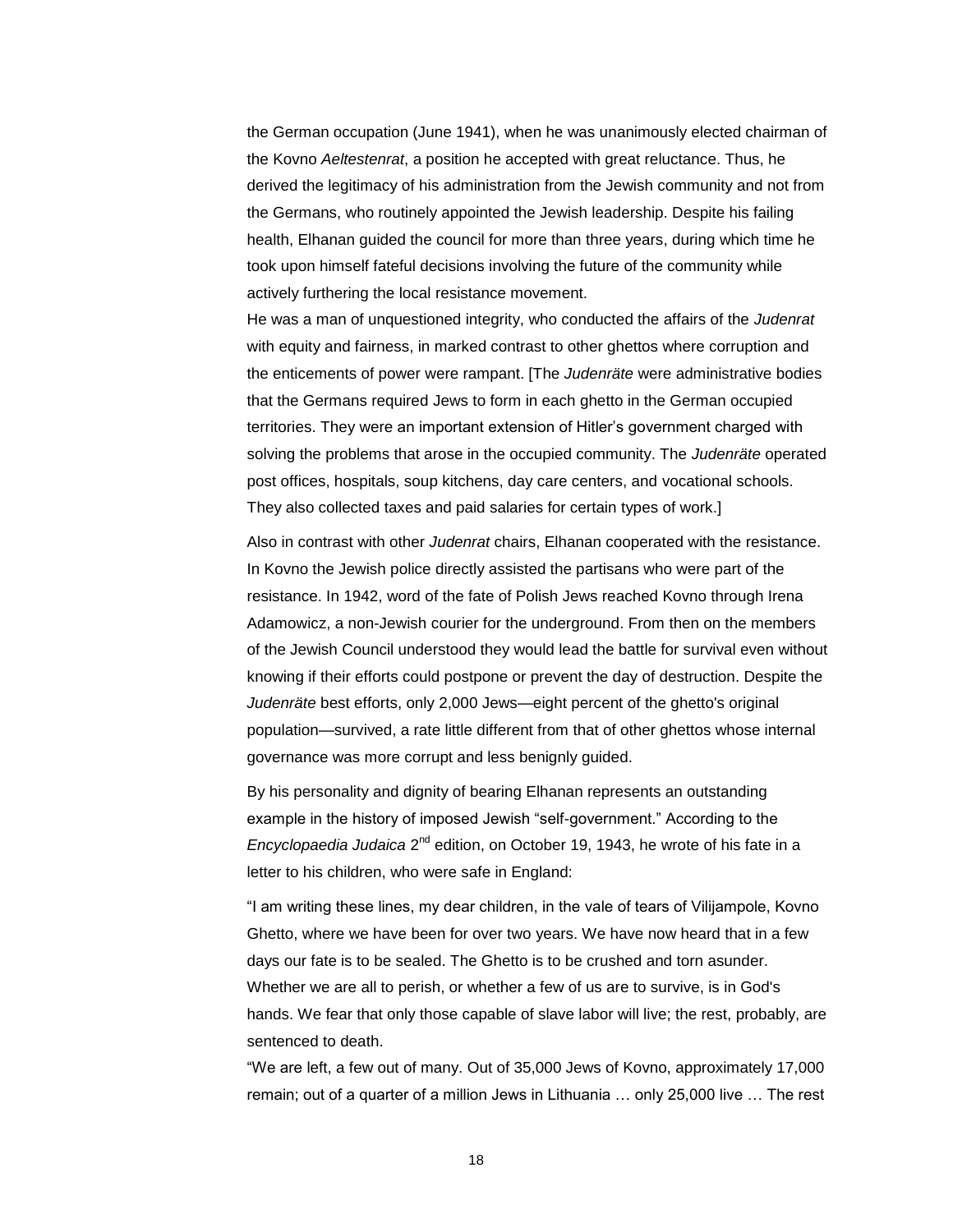were put to death in terrible ways by the followers of the greatest *Haman* of all times and generations. [In a biblical story, Haman and his wife instigate a plot to kill all the [Jews](http://en.wikipedia.org/wiki/Jew) of ancient Persia. Haman attempts to convince the king to order the killing of all the Jews of the lands he ruled.]

"We are trying to steer our battered ship in furious seas, when waves of decrees and decisions threaten to drown it every day. Through my influence I succeeded, at times, in easing the verdict and scattering some of the dark clouds that hung over our heads. I bore my duties with head high and an upright countenance. Never did I ask for pity; never did I doubt our rights. I argued our case with total confidence in the justice of our demands.

―The Germans killed, slaughtered and murdered us in complete equanimity. I was there with them. I saw them when they sent thousands of people, men, women, children, infants, to their death, while enjoying their breakfast, and while mocking our martyrs. I saw them coming back from their murderous missions, dirty, stained from head to foot with the blood of our dear ones. There they sat at their table, eating and drinking, listening to light music. They are professional executioners.

"I am writing this in an hour when many desperate souls, widows and orphans, threadbare and hungry, are camping on my doorstep, imploring us for help. There is a desert inside me. My soul is scorched. I am naked and empty. There are no words in my mouth."

Following the liquidation of the ghetto, he was deported to Lansberg, where he served as a physician before succumbing to illness on October 17, 1944.

**IRVING FIELDS** Irving Fields, M.D.,*<sup>26</sup>* (birth and death dates unknown) a Mariampole descendant, was born during the early years of the  $20<sup>th</sup>$  century. He was an outstanding surgeon working at the University of Southern California's Medical School. A friend, Dr. Alan Frank, reported, "Dr. Irving Fields, possibly originally named Finkelstein, came to the United States at about age 16. He went to the University of Minnesota and graduated from its School of Medicine. Fields served as a medical officer in the U.S. Army in the Second World War, finished his training as a surgeon, and practiced in Los Angeles. [ . . . ] He was a senior attending surgeon at the University of Southern California Medical School, Los Angeles County Hospital, and the Cedars-Sinai Medical Center."

**HARRY W. FISHER** Harry W. Fisher *<sup>27</sup>* (birth and death dates unknown) was born in Mariampole around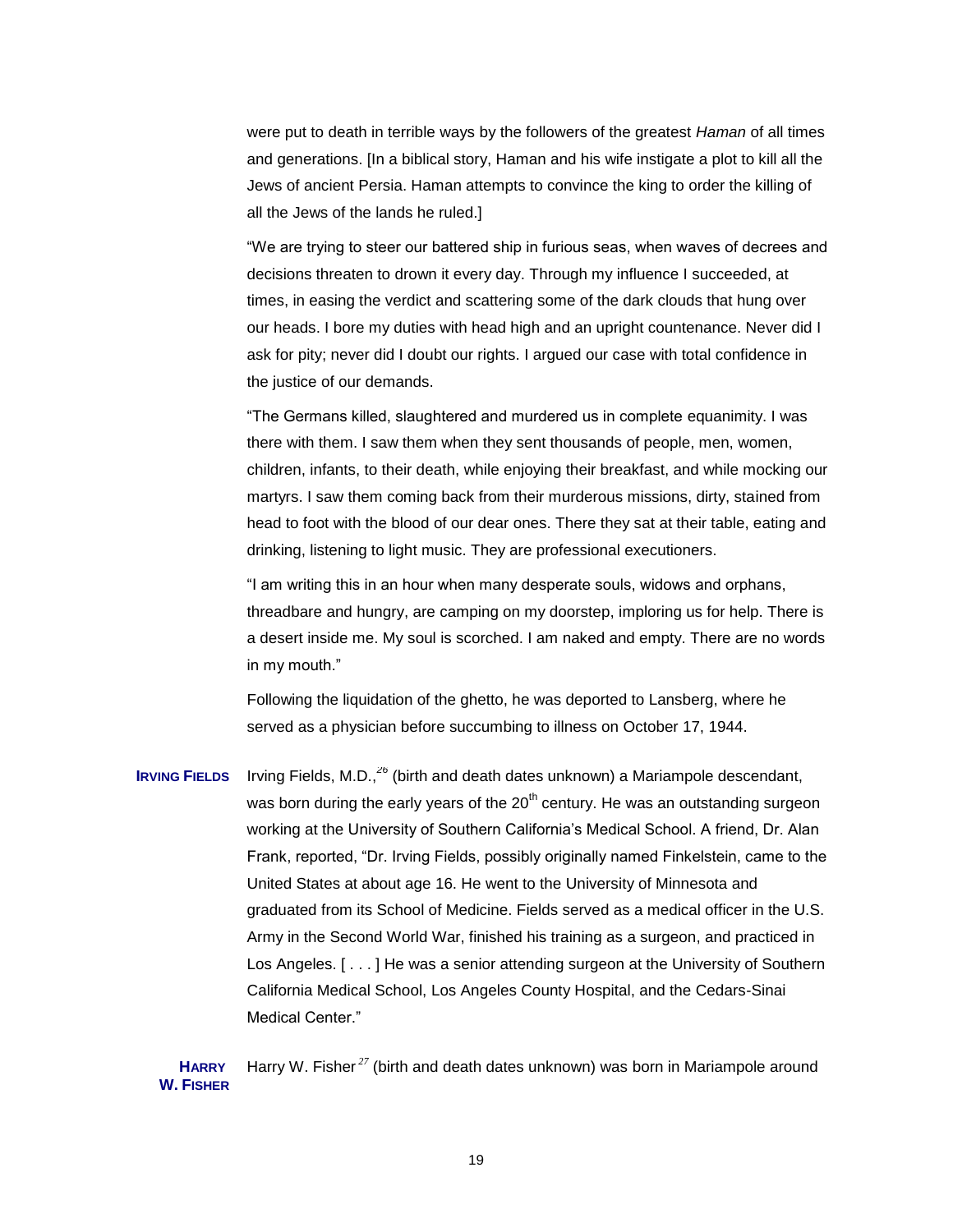the end of the  $19<sup>th</sup>$  century. He immigrated to Chicago when he was only 10. At age 13, to help his family's finances, he sold newspapers. Young Harry became a capmaker, and when the capmakers went on strike in 1901, he was their leader. While he worked, he went to night school, studied law, and in 1904 was admitted to the Bar. He was elected to Chicago's Municipal Court in 1912. In 1931, he became Chief Justice of the Criminal Court. Judge Fisher was an ardent Zionist and championed the cause of a free Israel. Fisher, along with his friend Captain Ike Harris, Mariampoler Aid Society president for several terms, was instrumental in organizing the Knights of Zion. This was a Jewish semi-military uniformed unit, which was the first to carry the flag of Zion next to the U.S. flag in Memorial Day parades on Chicago's Michigan Avenue.

**ALAN FRANK** Alan Frank, M.D.<sup>28</sup> (1922 — ) reported, "I am a sixth generation direct descendant of Havish Frank, who was attached as a provisioner to Napoleon's army during the French invasion of Russia in 1812. During the disastrous retreat from Moscow, he left the army which passed through the small village of Mariampole, where he married into the Jewish community. Having no last name he was simply known as Havish, the Frank (Frenchman).

> "My father came to Detroit in 1914. In time, I applied to medical school and despite quotas for the number of Jewish students that medical institutions would accept, I was admitted. In 1945, I graduated from the Wayne State



**ALAN FRANK (BEVERLY HILLS, CA, 1966)**

University School of Medicine. I then served a 12-month internship at Grace Hospital in Detroit and practiced medicine there for about two years. Subsequently I moved to Los Angeles and resumed training in internal medicine at the Los Angeles County Hospital and the Veterans Administration Hospital. In 1951, I initiated my private practice of medicine."

He was a clinical professor of Medicine at UCLA School of Medicine and participated in teaching medical intererns and residents for many years.

In 2008, Frank said, "I am proud that at the age of 86 I am still active in a kind of pro bono medical work, namely serving as a medical expert witness in social security hearings and appeals. This means that I attend such hearings and assist the judges who preside over them in arriving at decisions in many of their cases."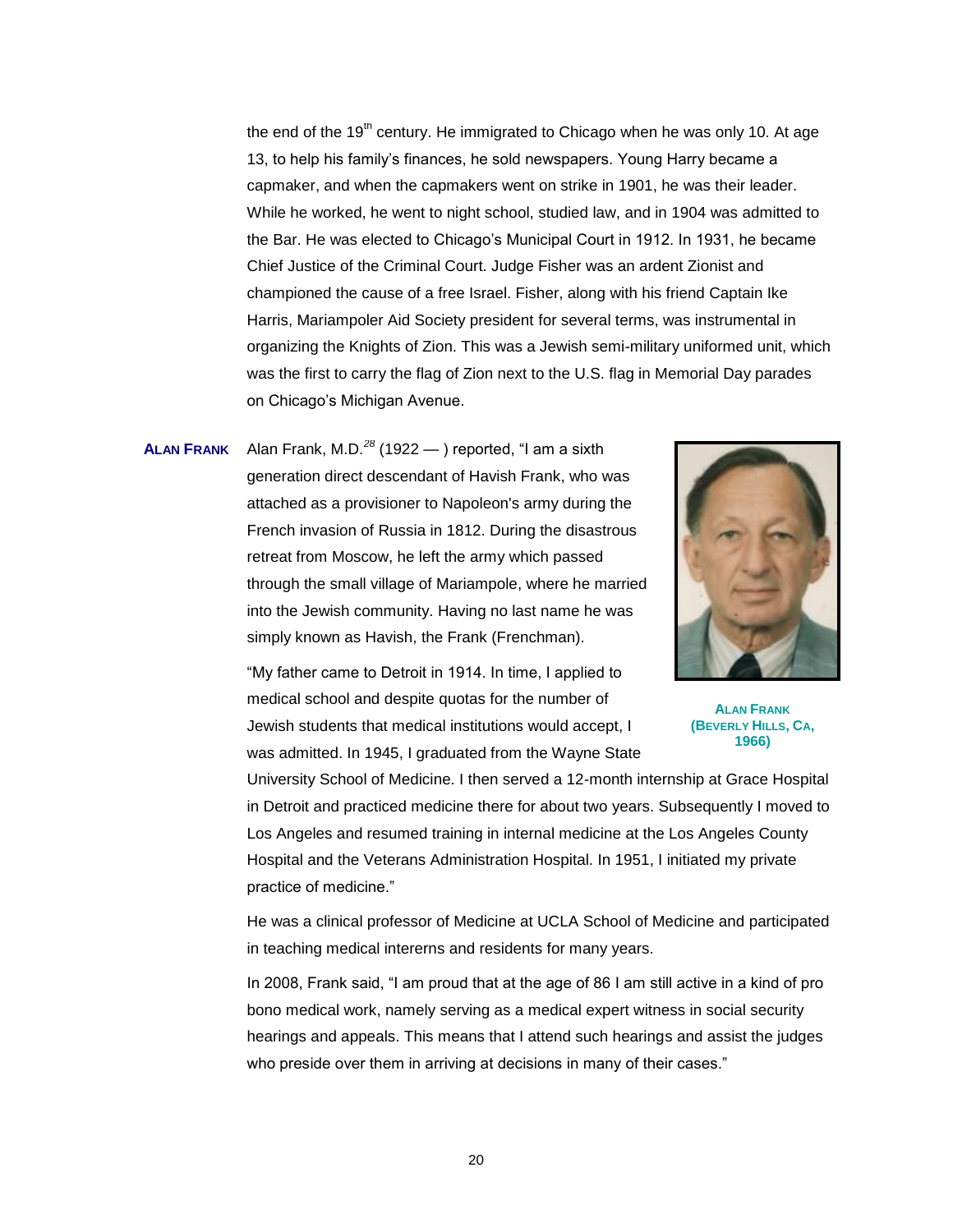#### **BENJAMIN FRANKEL**



**BENJAMIN FRANKEL (CHAMPAIGN, ILLINOIS, ABT 1923)**

Benjamin Frankel, *<sup>29</sup>* (1899–1929), a Mariampole descendant, known for his warm disposition, directed the world's first Hillel Foundation at the University of Illinois in Champaign-Urbana. *30*

The B'nai B'rith Hillel Foundation started inauspiciously at the University of Illinois in 1923, when a local Jewish woman encouraged a promising young man, Benjamin Frankel, to reside in Champaign Urbana as Sinai's part-time rabbi. Three years earlier, he had come to Champaign as another in a long line of rabbinical students from Hebrew Union College serving a part-time, two-year internship with Sinai. The Congregation was still too small to

support a full time rabbi. When he completed his studies and was ordained in 1923 at age 26, five or six of the greatest pulpits in America were open to him. He was a charismatic speaker, with a gorgeous voice, fine vocabulary, and a presence that enabled him to dominate any gathering. However, he was attracted by the noble idea that had emerged which compelled him to choose the risky, less remunerate task of service to Jewish college students. He realized that they needed rabbinical leadership not only at Illinois, but at every campus through the country. Benjamin Frankel agreed that Jews like other religious groups could profit from the example of those who pioneered the concept of the religious foundation as an agency enabling college students to express their religious loyalty, especially at tax-supported schools where church and state were clearly separated.

Frankel together with an English professor persuaded a philanthropist to provide the seed money for the Jewish student organization modeled after those for students of Protestant and Catholic backgrounds. Frankel chose the name Hillel to symbolize devotion to Jewish learning. The student organization began on the second floor of a barbershop.

The Hillel organization, originally viewed as a rival to other Jewish groups, became instead as a clearinghouse for the seprate and often conflicting views and activities of Jeiwsh groups. By 1928, Hillel began to overcome the indifference of Jewish college students who were now willing to identify as Jews during fall registration. Frankel also organized Hillels on several other campuses.

Tragically, in 1929, at the early age of 30, Rabbi Frankel died from a heart attack.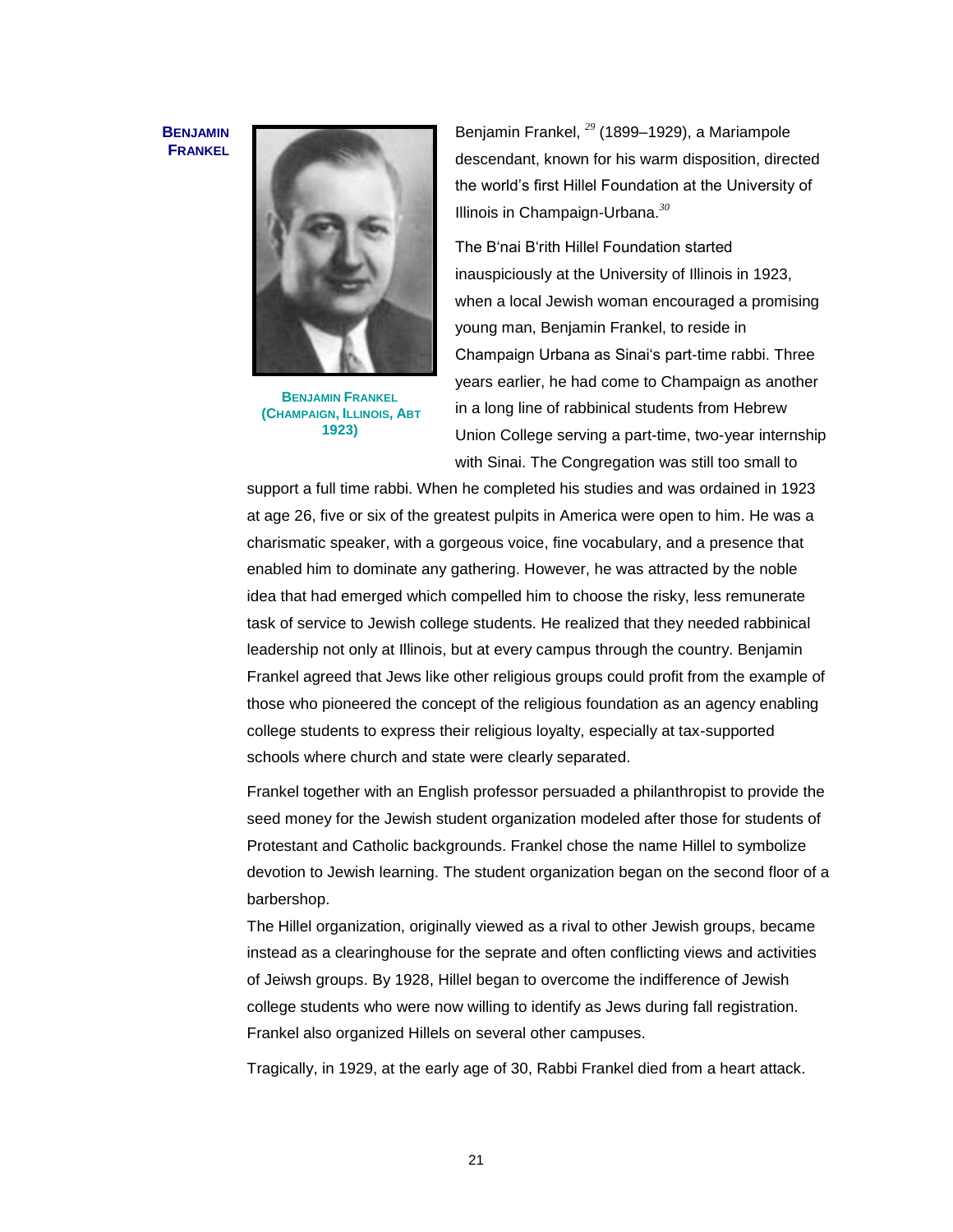**MOYSHE ZUNDEL TRIVASH**

**DVORA SHILOBOLSKY / JACOBSON** Moyshe Zundel Trivash (1862–1920) and Dvora Shilobolsky/Jacobson (1861– 1942) moved from their parents' homes in Poland and settled in Mariampole in 1885. There they raised their five girls and five boys and operated the family business.

**SAM TRIVASH / TRAVIS** 

Sam Trivash, their youngest son ,born in Mariampole at the turn of the 20<sup>th</sup> century, only received the minimum *kheder* [religious school] education and



**MEISCHE ZUNDEL TRIVASH AND DEVORAH SHILOBOLSKY/JACOBSON, (MARIJAMPOLE, LITHUANIA) (MARRIAGE PHOTO ABT. 1885))**

worked in the family business. He immigrated to America about 1922 or 1923, when a wave of oppression and discrimatory measures rose against the Jews in Lithuania.

The family surname Trivash was anglicized to Travis at the port of entry to the U.S., possibly a decision determined by the authorities. Immigrants usually followed those from their hometown. Sam settled in Chicago where his two older brothers were established in the tavern business.

Sam, typical of new immigrants, lived economically. At first, he was a household boarder. Early in his marriage he and his wife lived in a one-room apartment in a run-down section of town. Sam took every opportunity to earn and save money, including collecting and reselling discarded materials such as tin cans from an alley near his place of business, the Manhattan Grill. Sam became a successful business owner and investor and provided his children with the best university education of their choice.

Sam Travis and his wife, Doris, were active in Chicago's Mariampoler Aid Society



**SAM TRIVASH / TRAVIS, (CHICAGO, ABT. 1930)**

(M.A.S.) in Chicago. Sam served as its vice-president in the mid-1950s and supported the Society financially. Doris provided her artistic talents, making decorations for the Society's annual events.

The Travis daughter married Milton P. Gordon, who became a distinguished biochemistry professor at the University of Washington and their son Peter E. Gordon made his career in academia also.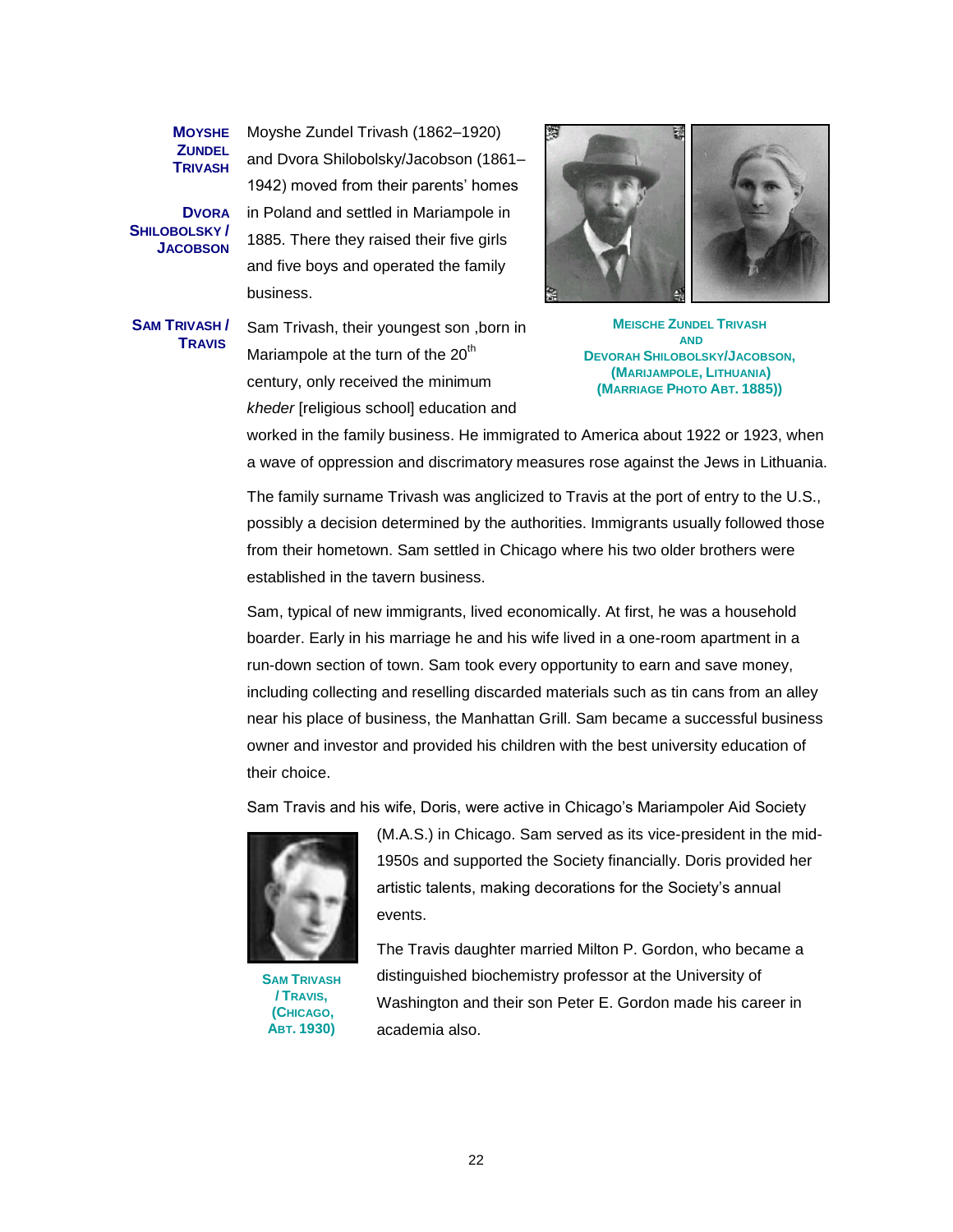#### **PETER E. GORDON** Peter E. Gordon (1966  $-$  )<sup>31</sup> is a third generation Mariampole descendant of maternal Trivash greatgrandparents; and his grandfather is Sam Travis.

As a young child, some of Peter's favorite activities were creative dramatics class and writing stories. In later years, Gordon enjoyed composing on the piano.

Gordon earned a position as a tenured professor of history at Harvard University. His first book, *Rosenweig and Heidegger: Between Judaism and German Philosophy* (2003) received the Salo W. Baron Prize for Best Book in Jewish History, The



**PETER E. GORDON (CAMBRIDGE, MASSACHUSETTS, 2007)**

Godstein-Goren Prize for Best Book in Jewish Thought, and the Forkosch Prize for Best Book in Intellectual History.

He is on the editorial boards of both the Journal of the History of Ideas and New German Critique. He is co-editor of The Cambridge Companion to Modern Jewish Philosophy (2007), and his next book, *Continental Divide: Heidegger, Cassirer, Davos*, is in progress. Gordon is co-chair of the Harvard Colloquia in Intellectual and Cultural History. As a Harvard educator, Gordon was honored with two teaching awards as well as named the favorite professor by the University's class of 2007.

#### **JOSEPH GOTTFARSTEIN**

Joseph Gottfarstein *<sup>32</sup>* (1903–1979) grew up in Mariampole although he was born in Prenen, south of Kovno. His boyhood name was Yoselle Moshe Ansheles. His father was a country peddler and an orchard owner and, in season, a matzo baker. His father also dealt in crockery and other products. Gottfarstein said he remembered the Mariampole *Shpatsier Gorton* [garden] and the Sheshupe River where he said he showed off his swimming abilities and played boyish pranks.

Gottfarstein wrote, "Our family lived on Klaus Gaas in a small brick building in Mariampole, owned by us and Welvel *der fisher* [fisherman]. It was opposite Hachnosas Ohrcheem Klaus. My mother's name was Mariashe. I left Mariampole in 1923."

Gottfarstein studied philosophy and violin in Berlin, participated in the anarchistliterarischer circle, and published in the Jewish magazine, *[Di Tswelfe](http://babelfish.altavista.com/babelfish/trurl_pagecontent?lp=de_en&trurl=http%3a%2f%2fde.wikipedia.org%2fw%2findex.php%3ftitle%3dDi_Tswelfe%26action%3dedit)*. He told an interviewer in 1977, "Since 1925, I lived in Paris, France. During the war years, I lived in Switzerland. I am an author and write for French-Jewish publications. I also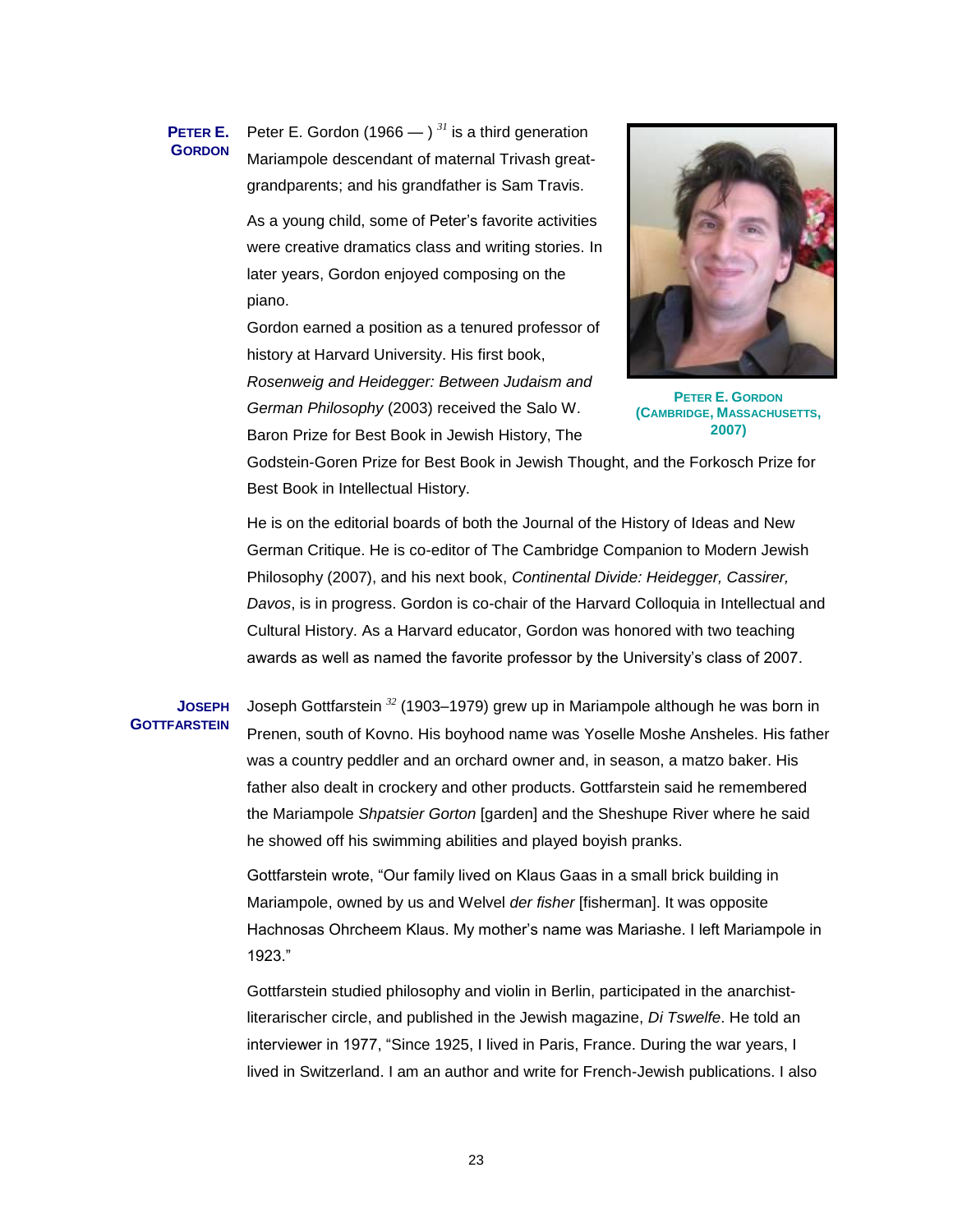published several books in the French language."

Gottfarstein was a historian and a scholar of Yiddish culture, language and literature. One of his articles on the *Folklore of Lithuanian Jews <sup>33</sup>* appeared in *Yaadus Lito Israel.* He lectured at a university in Paris and was active in Jewish cultural organizations. He said he wanted to publish a book on Mariampole but to-date no such a book has been identified.

# **JULIUS HILLEL GREENSTONE** Julius Hillel Greenstone *<sup>34</sup>* (1873–1955) was an educator, Philadelphia rabbi, and author. Greenstone, son of Prisach Dovid Greenstone, was born in Mariampole and immigrated to the United States in 1894. He studied at City College of New York and the Jewish Theological Seminary, where he was ordained in 1900. From 1902 on, he maintained a modest Jewish bookshop in his home, toward which rabbis and those interested in Jewish education gravitated to obtain books as well as advice and guidance.

In 1905, he joined the faculty of Gratz College and taught Jewish education and religion. He was the college principal from 1933 to 1948.

Greenstone was among the first American Jews to produce books of popular Jewish scholarship in English. He contributed articles to the *Jewish Encyclopedia* (1901). His *The Religion of Israel* (1902) was later rewritten and expanded into *The Jewish Religion* (1920). *The Messiah Idea in Jewish History* (1906) was the first work in English to examine historically the messianic idea in Jewish literature. His commentaries on the biblical books *Numbers* and *Proverbs* appeared in the series *Holy Scriptures with Commentary*, published by the Jewish Publication Society (1939).

For about twenty years he contributed a popular though scholarly column to the Philadelphia weekly, *Jewish Exponent*. Some of these essays were collected and republished in *Jewish Feasts and Fasts* (1945).

At one time, Greenstone was president of Dropsie College, a teacher's college in for Jewish Studies in Philadelphia, Pennsylvania.

**CELIA KAPLAN (BOOTH)** Celia Kaplan (Booth) (1936 — ) was born in Des Moines, Iowa and worked as a teacher of young children in Des Moines and later in Minneapolis, Minnesota.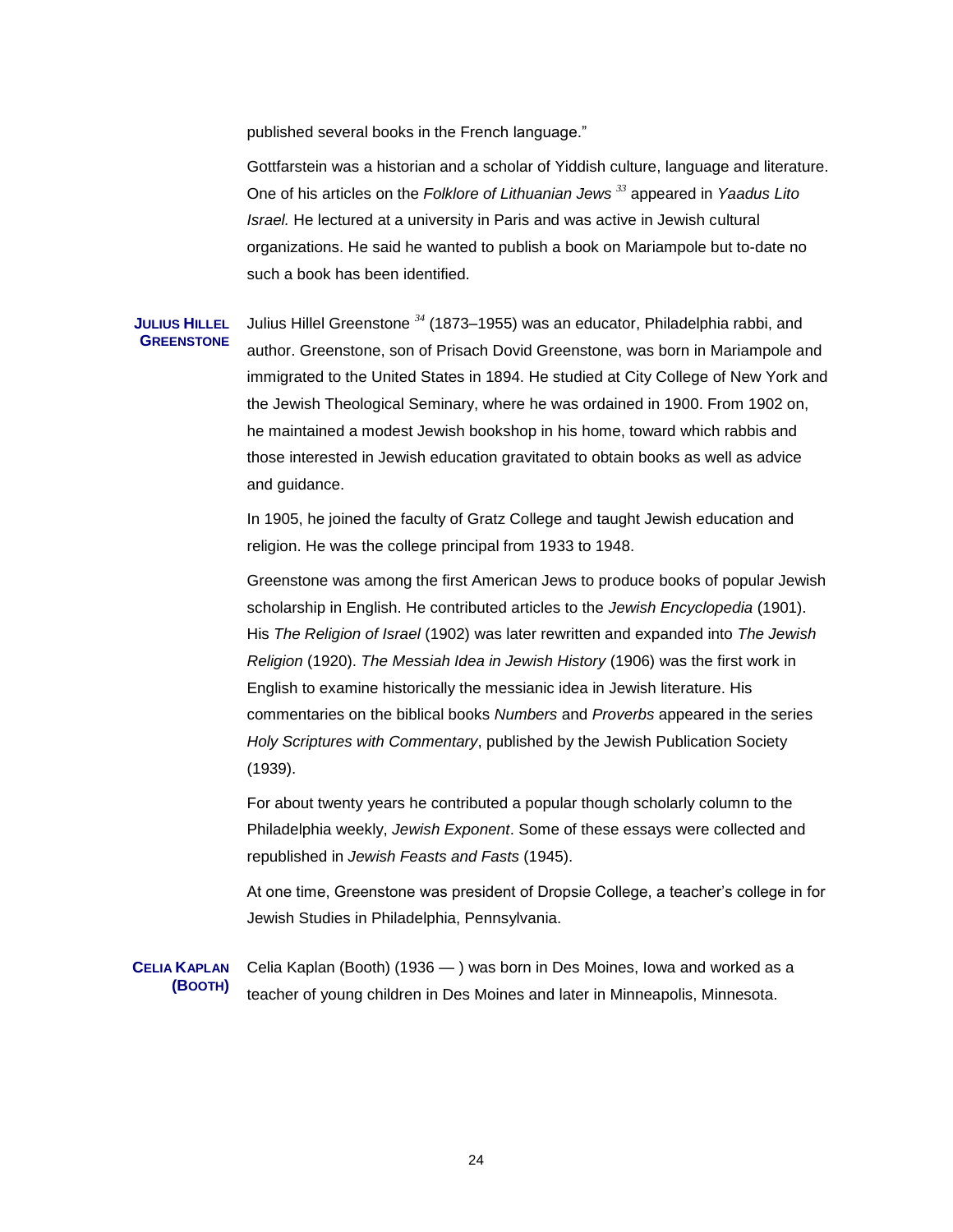Celia's family, dating from the early 1800s, came from the Mariampole area. Celia's grandmother, Esther Miriam (Malki) Kominsky, was born in 1861 in Virbalis, Lithuania. Her father, Kalman Kaplan, was born in 1893 in Mariampole and her mother, Miriam (Darisky) Kaplan was born in 1902 in Kybarti, Lithuania. Six months after their civil wedding in Kovno in 1922, Kalman left for America with his mother, leaving his wife in the old country for six long years. He joined his brothers Sam, Louis, and Elisha Kaplan in the United States. In due time, they started the Kaplan Hat Company, a



**CELIA KAPLAN BOOTH (SANTA MONICA, CALIFORNIA, 1980)**

landmark in Des Moines. In 1928, Celia's mother, Miriam, joined the family in America and gave birth to Irving and Celia.



**SAMUEL KAPLAN (1886-1929) AND LEAH BERKSON (KAPLAN) (1889-1967) (PHOTO IN IOWA)**

In 2005, Celia and her husband Larry traveled to Kovno, Mariampole, and Virbalis, Lithuania to walk in the shoes of Celia's ancestors. Only a handful of Jews were living in Lithuania at this time. Celia and her husband secured as a guide Daniel Gurevich, a young man who grew up in Russia. His grandparents had left Lithuania and spent the war in the Russian air force. The Booths created a DVD of their tour, showing synagogues and schools where Celia's parents grew up.

**WILLIAM HAMILTON**



**WILLIAM "BILL" HAMILTON (BROOKLINE, MASS.)**

Rabbi William "Bill" Hamilton (1962 — ), born in Highland Park, Illinois, is the grandson of Ann Hamilton and greatgrandson of Sam "Shmai" Berkson discussed in an earlier entry. William is the rabbi of the Brookline Congregation, Congregation Kehillath Israel. "In terms of what I do as a rabbi," Rabbi Hamilton said, "A mourner once suggested something to me. 'As a rabbi, you get to meet people when they're at their best.' I've often returned to that observation. To the extent that Judaism punctuates life's most profound moments with holiness, I am indeed blessed by the inestimable privilege of seeing the glowing humanity in people all the time. I am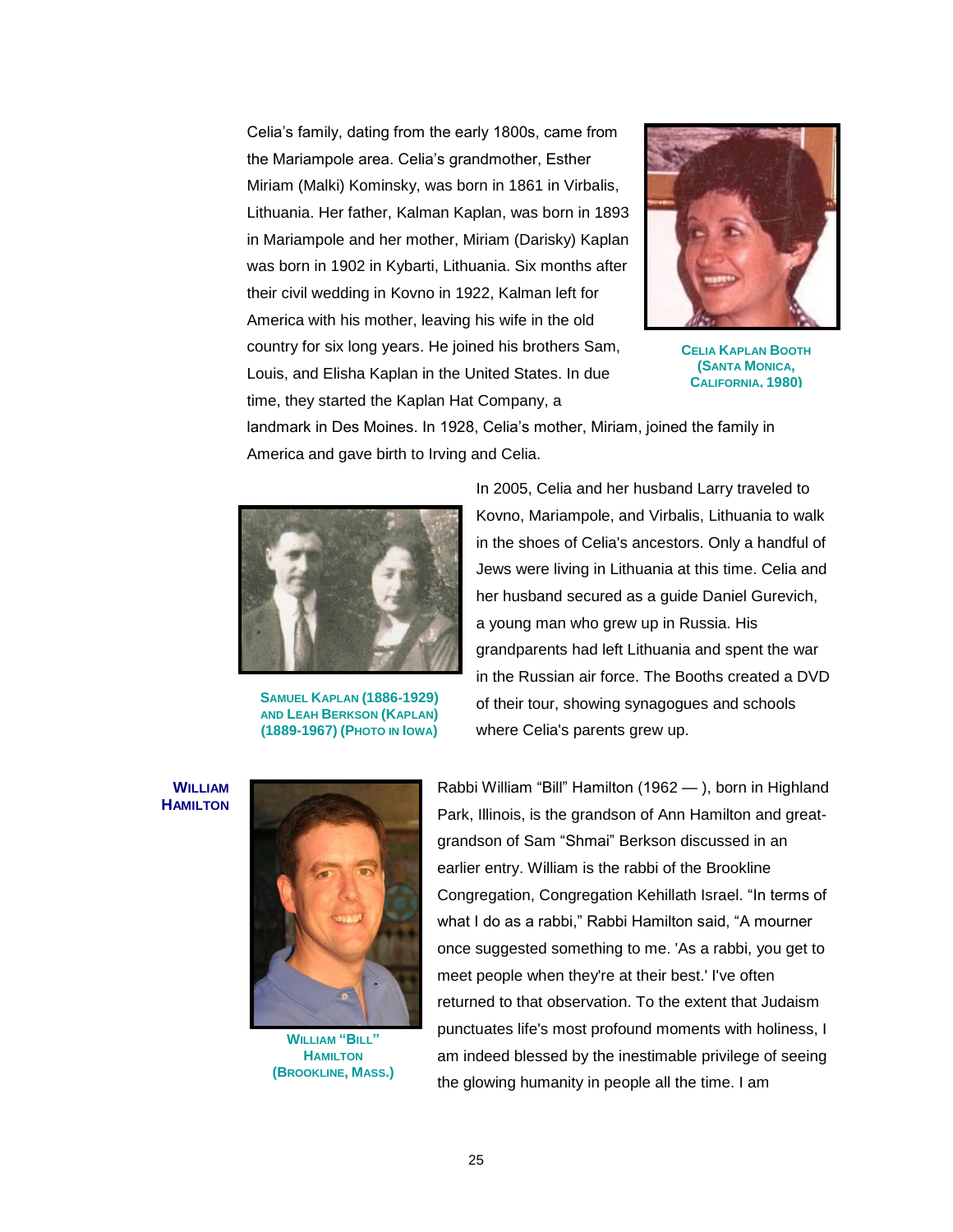nourished by listening to their stories, and, on occasion, by playing a supporting role in the way those stories unfold. It is an honor for me to be included in the multigenerational 'feast of plenty' that is 'the story of Mariampole'."

#### **LEAH AND SIMEON WOLF**

Saul and Judith Issroff's maternal grandparents, Leah and Simeon Wolf, left Mariampole as penniless refugees, a dressmaker and watchmaker. Leah taught Russian and German to the British officers fighting in World War I. "They indeed were achievers," granddaughter Judith Issorff said, "We owe our contributions to their courage and foresight."



**JUDITH ISSROFF (JERUSALEM, 2005)**

**JUDITH ISSROFF I I I I Judith Issroff (1939 — )** was born in South Africa, trained in England and lived in Israel. She is an independent psychoanalyst who works with children, adolescents, and groups and is also a social psychiatrist.

> Judith qualified in medicine in Johannesburg (1961), and after doing biochemical research for a time, she emigrated to England in 1965 to study psychoanalysis, becoming a consultant in adolescent psychiatry at London's Tavistock Clinic and School for Family Psychiatry and Community Mental Health (1970–1977).

Judith said, "Affected by Holocaust studies, and by

pediatrician and psychoanalyst D.W. Winnicott's ideas about democracy and trauma – that insight without action is spurious – I emigrated to Israel as a committed Zionist.‖

She qualified as a tourist guide in order to learn Hebrew and a lot more. In Israel she was in psychoanalytic practice, taught, consulted to various organizations, engaged in ethnographic research, founded and ran a Non Government Organization for mental health and allied professionals interested in finding non-violent ways of dealing with projects that were handed over to the Palestinian United Nations Development Program

Judith said that her work with survivors of trauma and in cross-cultural and social psychiatry in the Middle East and elsewhere is extensive. Her experience includes professional work in a variety of situations and countries, and publications, for example, introducing the concept of "affect contagion phenomena in delineating the unavoidable after impact of trauma and its inter-and trans-generational transmission," and drawing attention to the parallels between psychoanalyst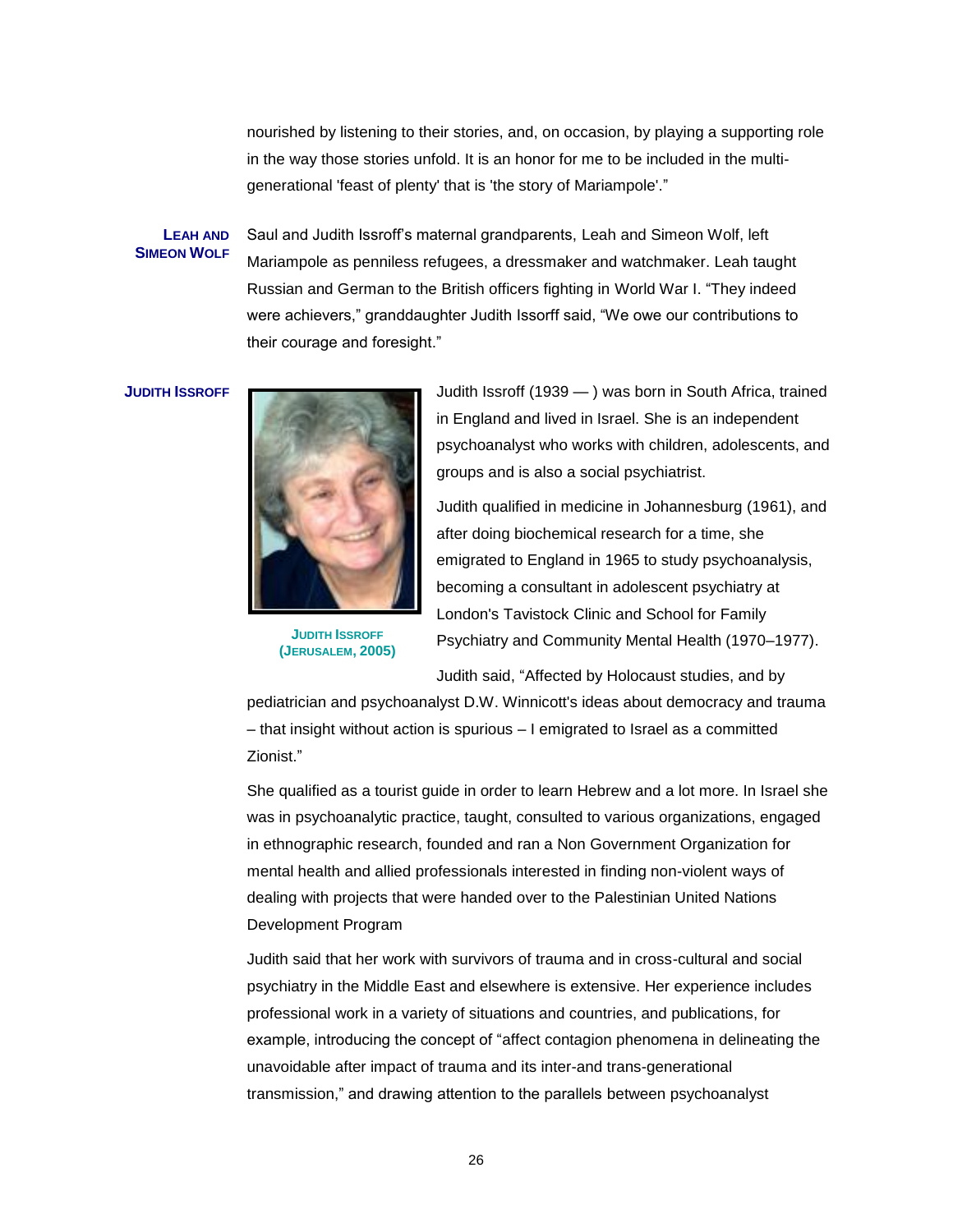Winnicott's late theories and traditional Jewish concepts of *Yahweh* was / is / will be, and other streams of traditional Jewish thought. Judith is the author, along with John Reeves and Steve Hauptman, of *Donald Winnicott and John Bowlby: Personal and Professional Perspective*.

Funded by the United Nations Children's Fund, she consulted in post-civil wardevastated Mozambique. Beyond her work in psychiatry, her poetry, art work and writings cover a range of diverse areas. Publications include three books, dozens of chapters in books, articles, and reviews covering a broad spread of areas. She says she is devoted to friendship, art, music, cooking, film, forestry, and reading.



**SAUL ISSROFF (LONDON, 2006)**

**SAUL ISSROFF Internal Contract of Temperature August 2015** Judith and Saul Issroff's (1943 — ) parents were from Mariampole. After their father died, their mother, Phoebe Gellman-Issroff, moved Saul and his sister to Johannesburg, South Africa.

> Saul is a historian and co- author of *Holocaust in Lithuania, a Book of Remembrance* and the *Jewish Memorial (Yiskor) Books in the United Kingdom*.

Saul said, "I spent my formative years involved in the Habonim, a Zionist Youth Movement, as my friends and I spent three months in Israel at the end of school. I spent a little over six years studying medicine." Issroff specialized in dermatology. He said he was always involved in

things other than his medical practice, and eventually went onto the board of his late father-in-law's steel tubing business, while at the same time keeping involved in private and hospital medical practice.

Saul left South Africa in 1980 for Britain, ended his career in medicine and became involved in commercial real estate projects, including developing a game farm and a rural eco estate in the eastern cape in South Africa on land his father bought in 1941.

Saul said, "I am obsessed with Jewish History, South African, Lithuanian, USA, Holocaust, Migration and such. I am an honorary vice-president of the Jewish Genealogy Society of Great Britain, and have been deeply involved internationally in genealogy, direct a migration and genealogy project at Kaplan Centre for Jewish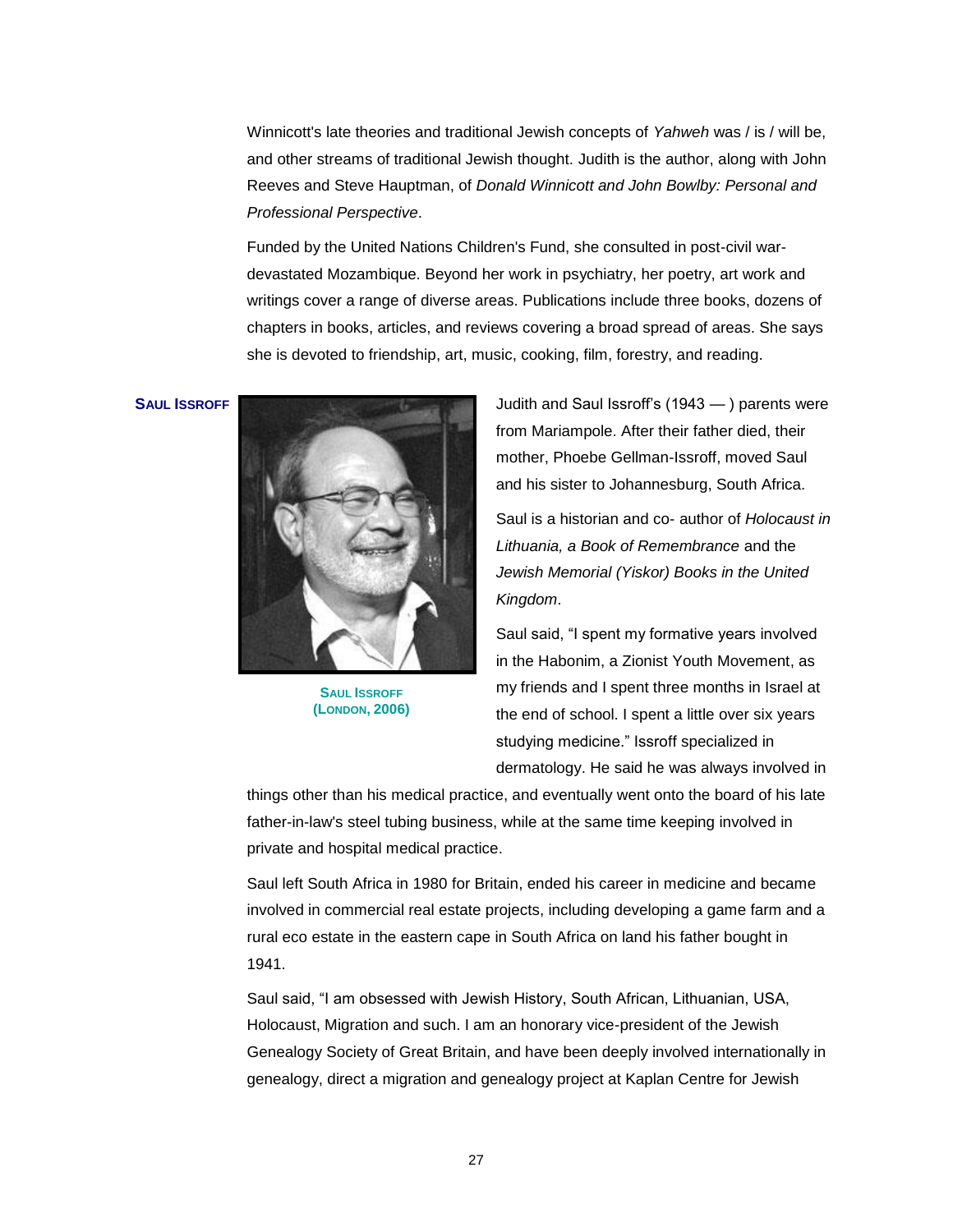Studies at the University of Cape Town."

Saul is a devoted father of three children and served many people who have benefited from his research and generosity.



**DAVID V. KAHN (EVANSTON, ILLINOIS, 2006)**

**DAVID V. KAHN DAVID V. KAHN David V. Kahn** (1930 — ) is a descendant of Albert Z. Kahn and Sarah G. Berkson, both natives of Mariampole. They each immigrated as teenagers in the early 1900s. Albert and Sarah first met in Chicago and married in 1915. They had fled from imperialist Russia and pogroms.

> Several of David's aunts and uncles immigrated to the United States before World War I.

After David Kahn graduated from the University of Chicago Law School he served briefly in the military. He became a partner in the prestigious law firm of Altheimer and Gray, where he served for 50 some

years in a business oriented and international legal practice. Along the way, he was active in many Jewish organizations and activities, most notably, the American Jewish Congress. He served as its national president from 1994 to 1998, during which time he represented the Congress in several meetings involving U.S. and foreign leaders, observing the Israeli-Palestinian search for peace, as well as local issues the Congress stood for, notably the separation of church and state and religious freedom.

The Congress was recognized as an appropriate organ representing the interest of a large portion of the American Jewish community. Thus, its leader David Kahn was chosen to observe the Israeli-Palestinian negotiations. In his position, Kahn traveled through the Middle East and met with Arab leaders during a 15-year span between 1980 and 2001.

In 1999, Kahn and a friend in the medical supply firm flew to Cuba and delivered medical supplies for Jewish citizens who attended each of the four synagogues. At this time, Kahn met Cuban dictator Castro. The secretary of state had arranged access for Kahn and his colleague.

In the mid-1980s–early 2000, Kahn worked for almost fifteen years behind the scenes to help the University of Chicago and Northwestern University bring Israeli scholars and teachers who specialized in Middle Eastern issues, social and political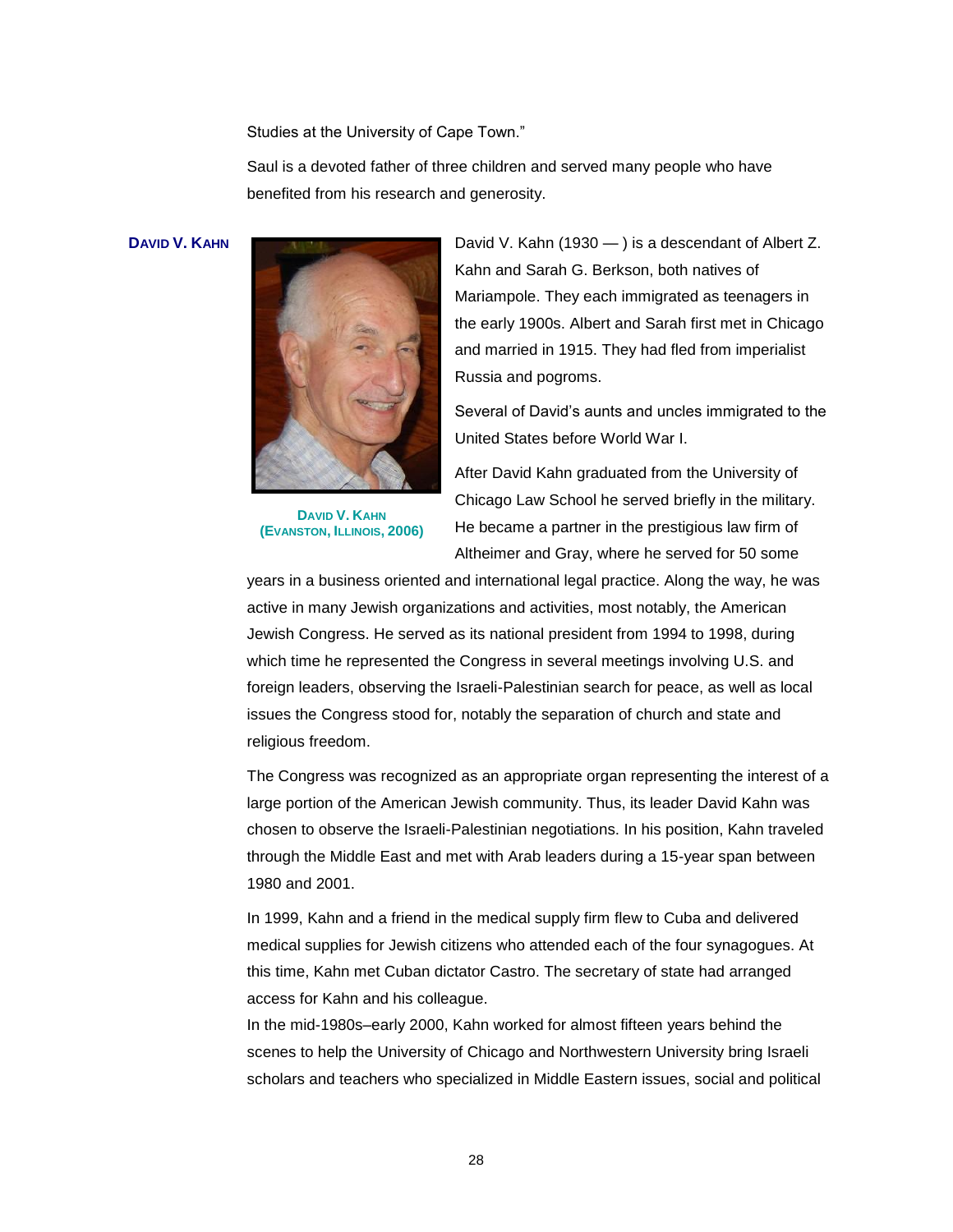science, and Islamic and Iranian studies to the local universities. Kahn reasoned that these Israeli scholars would counterbalance the Palestinian and Arab educators. Kahn worked to arrange funding and support the protocol required to support the Israeli educators. He arranged with the Israeli's home institution to receive two semesters leave.

**YITSCHOK BEN MEYER KAPLAN AND SONS: RAPHAEL AND MORDECHAI KAPLAN** 

Yitschok Ben Meyer Kaplan (1870–1955) was known in Mariampole as *der apteiker* [the pharmacist].*<sup>35</sup>* He helped found the Hebrew Gymnasia in Mariampole, headed its parents' group, and was one of the pioneer Mariampoler settlers in Israel. Yitschok's older son, Mordechai Kaplan, was one of the founders of the Barzaliah factory in Israel, and Yitschok's younger son, Raphael Kaplan, was a physician in Israel.

## **SOLOMON BARUCH KOMAIKO**

Solomon Baruch Komaiko *<sup>36</sup>* (1879–1957) was a *Litvak* [Jewish Lithuanian] from Annixter. He was a writer, mainly about Jewish life. He wrote *[Here to Stay; a](http://www.bolerium.com/cgi-bin/bol48/111674.html?id=mLjiCIAs)  [Collection of Jewish Short Stories](http://www.bolerium.com/cgi-bin/bol48/111674.html?id=mLjiCIAs)*. *<sup>37</sup>* Together with a friend, he also helped organize Chicago's Knights of Zion. This group carried the flag of Zion during Memorial Day downtown parades at the turn of the  $20<sup>th</sup>$  century. Komaiko was a founder of Chicago's Jewish Home for the Aged and was active in other local and national organizations.

At the end of World War I, Komaiko was instrumental in getting the United States to recognize the Republic of Lithuania.

#### **JULIUS KUSHNER** Julius Kushner (1900–1984) was born in Mariampole. His wife, Sarah, is the daughter of Shlomo Batinizky, the beloved Mariampoler Rabbi dyan.

Julius left Mariampole in 1920 and went first to Palestine and then in 1923 to St. Thomas, Virgin Islands. He immigrated to New York City. In later years, he became president of the Mariampoler-Lidvinover Society of New York. Julius owned a toy and plastics factory in Halon, Israel as a way of



**JULIUS KUSHNER AND WIFE, SARAH, (DURING VISIT TO ISRAEL, 1955)**

helping Israel's economy and providing materials for the Israeli government. His main business was the toy and children's book company in New York City.

Julius was elected president of Histradruth Ivrith of America, an organization which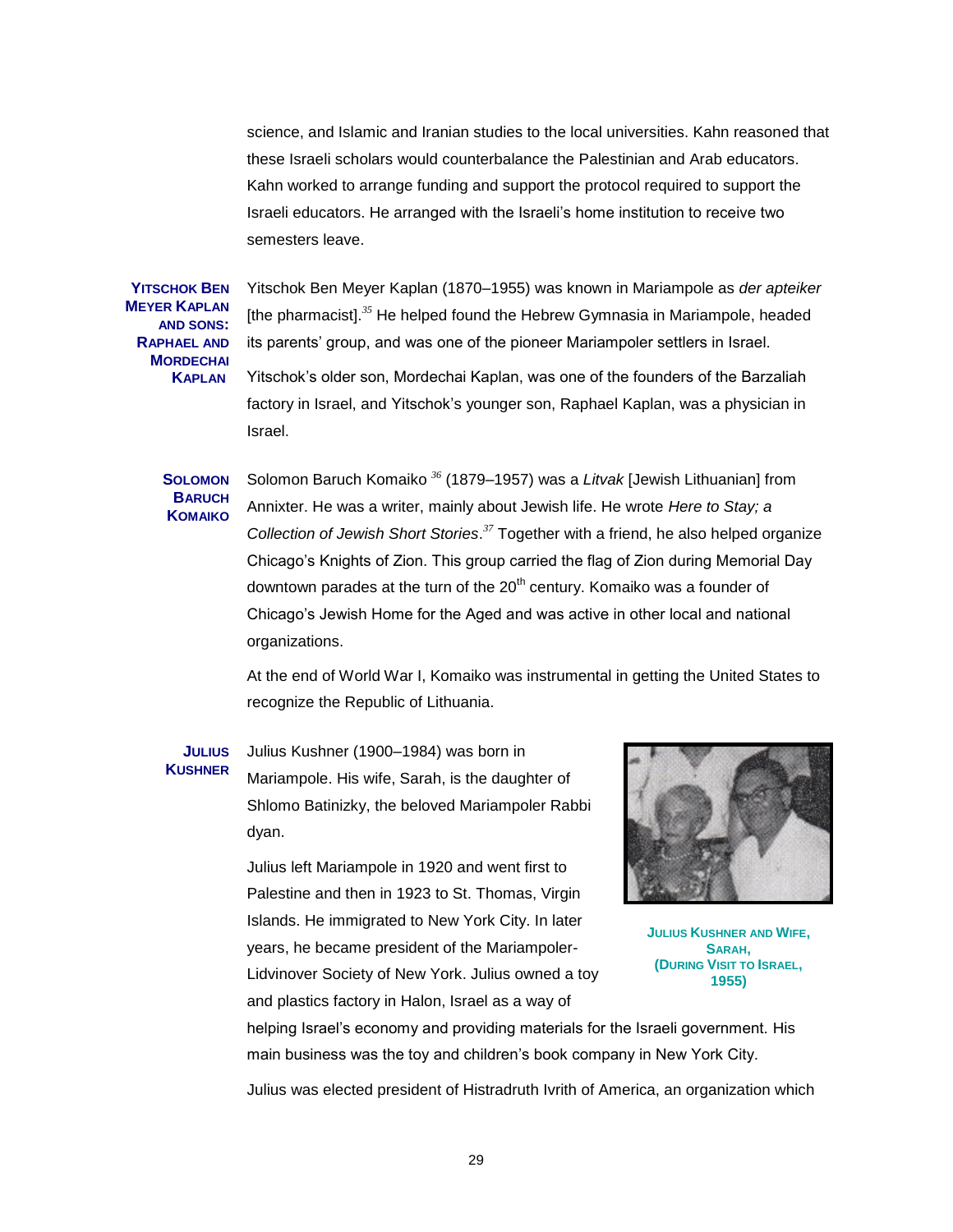sought to spread the Hebrew language.

**HAROLD S. KUSHNER**



**HAROLD S. KUSHNER (MASSACHUSETTS, 2002)**

Best-selling author Rabbi Harold S. Kushner  $^{38}$  (1935  $-$ ) was born in Brooklyn, New York, son of Mariampoler Julius Kushner and Sarah Hartman. Kushner is the great-grandson of Shlomo Batnitzky, the dayan (religious judge) of Mariampole.

Kushner said, "I have always been proud of my Lithuanian heritage."

"My mother left Lithuania as a very young girl and returned only once briefly to visit. My father was born in 1900 and lived in Mariampole until 1920, when he left first for Palestine and then for the United States. When I

was growing up, my father was president for life of the New York branch of the Mariampoler Aid Society (mostly a burial organization).

―My father did not speak very much about daily life there [Mariampole]. The only conversation I remember was about surviving the bombing during World War I, when southern Lithuania was fought over between the Germans and Russians. My father represented a second stream of Jewish life in Mariampole, alongside the Orthodox one. It was Haskalah-oriented, Hebraic and Zionist rather than yeshiva-oriented. He attended the [Mariampole] Hebrew gymnasium and in 1920 left with his entire graduating class and the teacher on *aliyah* (immigration to what was then Palestine)."

Kushner's 1981 book, *When Bad Things Happen to Good People*, has been translated into at least a dozen languages and into audiobooks on tape, CD, and MP3 download. It was named by the Book of the Month Club as one of the most influential books of its time. In 1985, Kushner was awarded a Christopher Medal, given by a Roman Catholic organization to fifty individuals who made the world a better place in the second half of the  $20<sup>th</sup>$  century. He was cited for his second book, *When All You Ever Wanted Isn't Enough*, for its "contribution to the exaltation of the human spirit.‖ In 1999, Rabbi Kushner was recognized by Religion in American Life as the clergyman of the year.

Kushner has written, *The Lord Is My Shepherd*, a healing meditation on the Bible's most consoling psalm. In *Living a Life That Matters*, Kushner explains that the path to a successful and significant life is through friendship, through family, through acts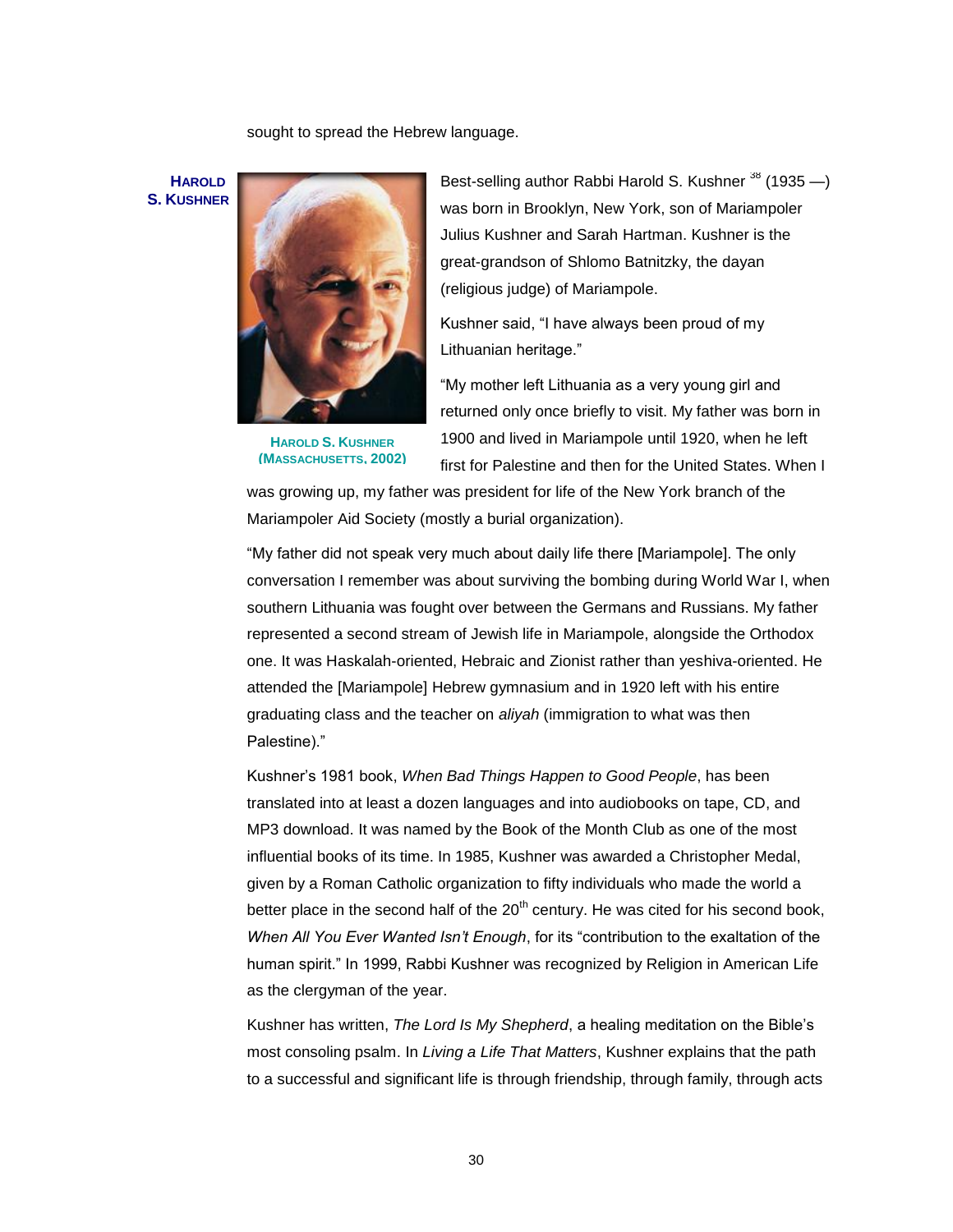of generosity and self-sacrifice. He describes how, in affecting the life of even one person in a positive way, we make a difference in the world and prove that we do in fact matter. His book, *How Good Do We Have To Be?* combines psychology and spirituality to invoke the power of acceptance and forgiveness as a way to overcome the consequences of a preoccupation with perfection and self-image..



**DAVID LIBAI (TEL AVIV, ISRAEL, 2001)**

**DAVID LIBAI** David Libai, <sup>39</sup> (1934 — ) born of Mariampoler parents in Tel Aviv, is a lawyer and law professor, holding a Ph.D. in Law from the University of Chicago.

> Libai has served as the head of the Israel Bar Association, Deputy Attorney General and Director of the Institute of Criminology and Criminal Law at Tel Aviv University, where he later served as Dean of Students.

He has also been a member of the National Commission of Inquiry on Prison Conditions, chairman of the Constitution Committee of the Labor Party, member of the Press Council, and chairman of the Israel-Britain Parliamentary Friendship Association. Libai became the Israeli

Minister of Foreign Affairs in 1992.

As a member of the Knesset [the Israeli legislature] since 1984, Libai participated on the Committee on Constitution, Law and Justice (1984–1992), the House Committee (1984–1988), and chaired the State Audit Committee. He has written many articles on legal topics. From 1992–1996, he served as Minister of Justice, and in that capacity proposed a repeal of a 1986 law that prohibited meetings between Israelis and P.L.O. members. Libai was reelected to the Knesset in June 1996, but decided to retire a year later.

**CHAIM JOSEPH LURIE** Chaim Joseph Lurie *<sup>40</sup>* (late 1800s–1933) taught in the Hebrew gymnasium in Mariampole. He arrived in South Africa in 1925, and instilled in South African born young Jewish men a knowledge of Jewish culture, reading Hebrew and Yiddish.

**CHAYEM / CHAEM LEIB MERGUSHELSKY** Chayem Leib Mergushelsky,*<sup>41</sup>* (birth and death dates unknown) was a professor of the Vilno Art Academy and a noted artist. He was born in Mariampole in the mid-19<sup>th</sup>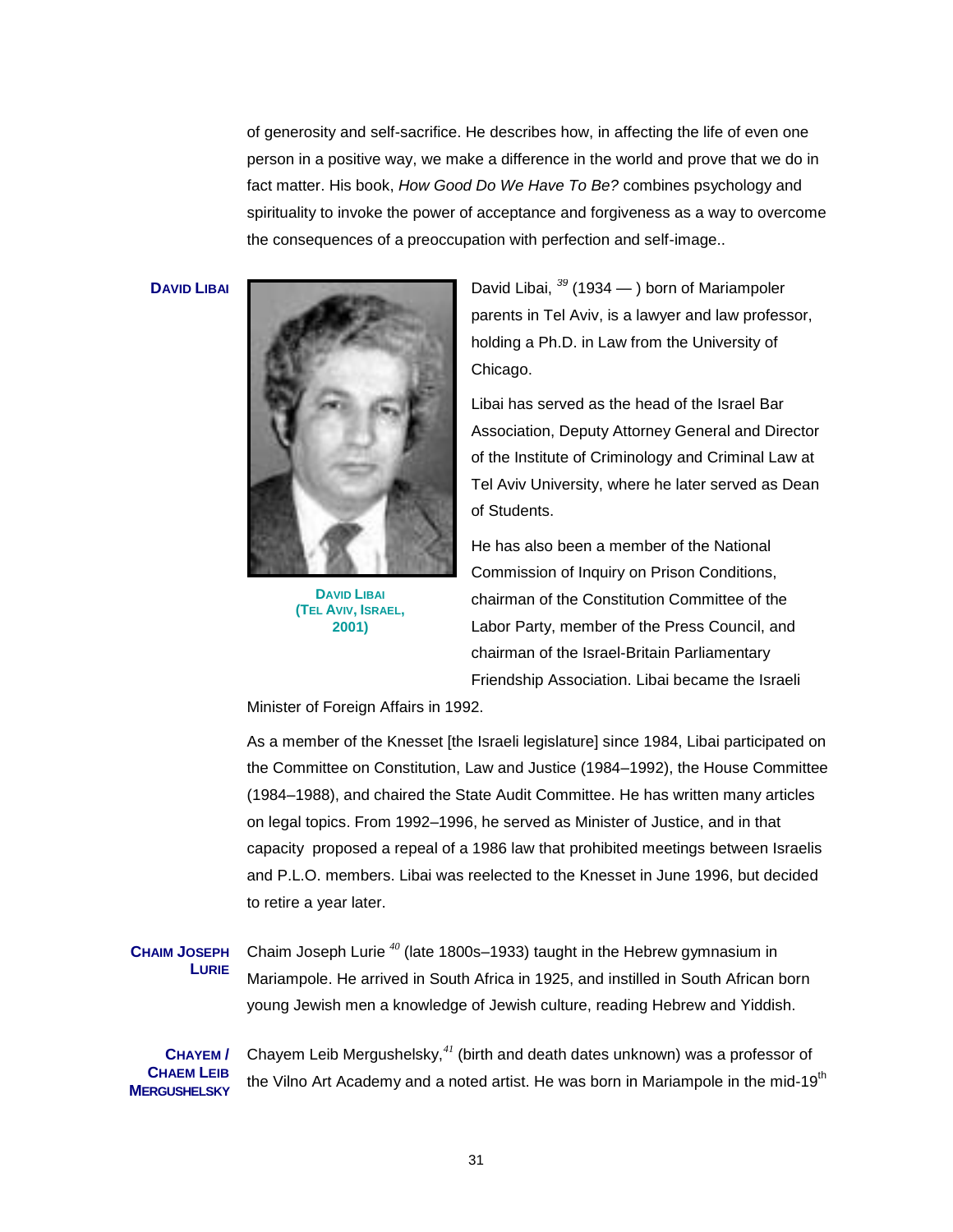century. He graduated from the Hebrew gymnasium located in the Braunstein's building. Mergushelsky wrote in the Mariampoler Aid Bulletin, "My father, Shemel, owned several houses near Labensky's on Prenen Gass."

Chayem Mergoushelsky remained in Lithuania thoughout the German occupation and he witnessed the Lithuanian Jewish tragedy in its entirety. He has since lived in Israel with his wife and two children.

#### **DANNY NEWMAN** Danny Newman *<sup>42</sup>* (1919–2008), a Mariampole descendant, was the founding press agent and public relations counsel of Chicago's Lyric Opera.

Danny's father, Jacob Newman, arrived in Chicago in 1888 at the age of 15. Jacob became an entrepreneur, supplying choice fruits and vegetables to wealthy familes in mansions south of Chicago's business center. Eventually, he became a wholesale tobacconist, prospering briefly.



**DANNY NEWMAN (CHICAGO, ABT. 2007)**

Danny's mother's family came to the U.S. early in the 20<sup>th</sup> century. Danny's maternal grandfather, Benjamin Waldman, was an economically ruined, uprooted old-

country distiller. This was because the Russian Czar Alexander II nationalized the empire's lucrative vodka industry, making Ben's work obsolete. After Ben immigrated to America, he began his business in Chicago as a Halsted Street wholesale-grocer, in the neighborhood of Jane Addam's Hull House.

When Danny was 10, he made deliveries for his father's tobacco-supply business and soon after began selling school supplies to peers at high school. Next, Danny managed theater companies, movie houses, and also worked as a publicity agent for burlesque shows. He sponsored a variety of acts ranging from Sally Rand, a provocative fan dancer, to Roy Rogers, a performing cowboy.

Newman was decorated with the Purple Heart for his military service in France during World War II.

Danny Newman has been associated with Chicago's Lyric Opera since the company's inception in 1954. In 1977, he published *Subsribe Now! Building Arts Audiences through Dynamic Subscription Promotion,* which teaches nonprofit groups to create and maintain large audiences. The book became a bible for arts management and has been published in 31 countries, including Japan, with at least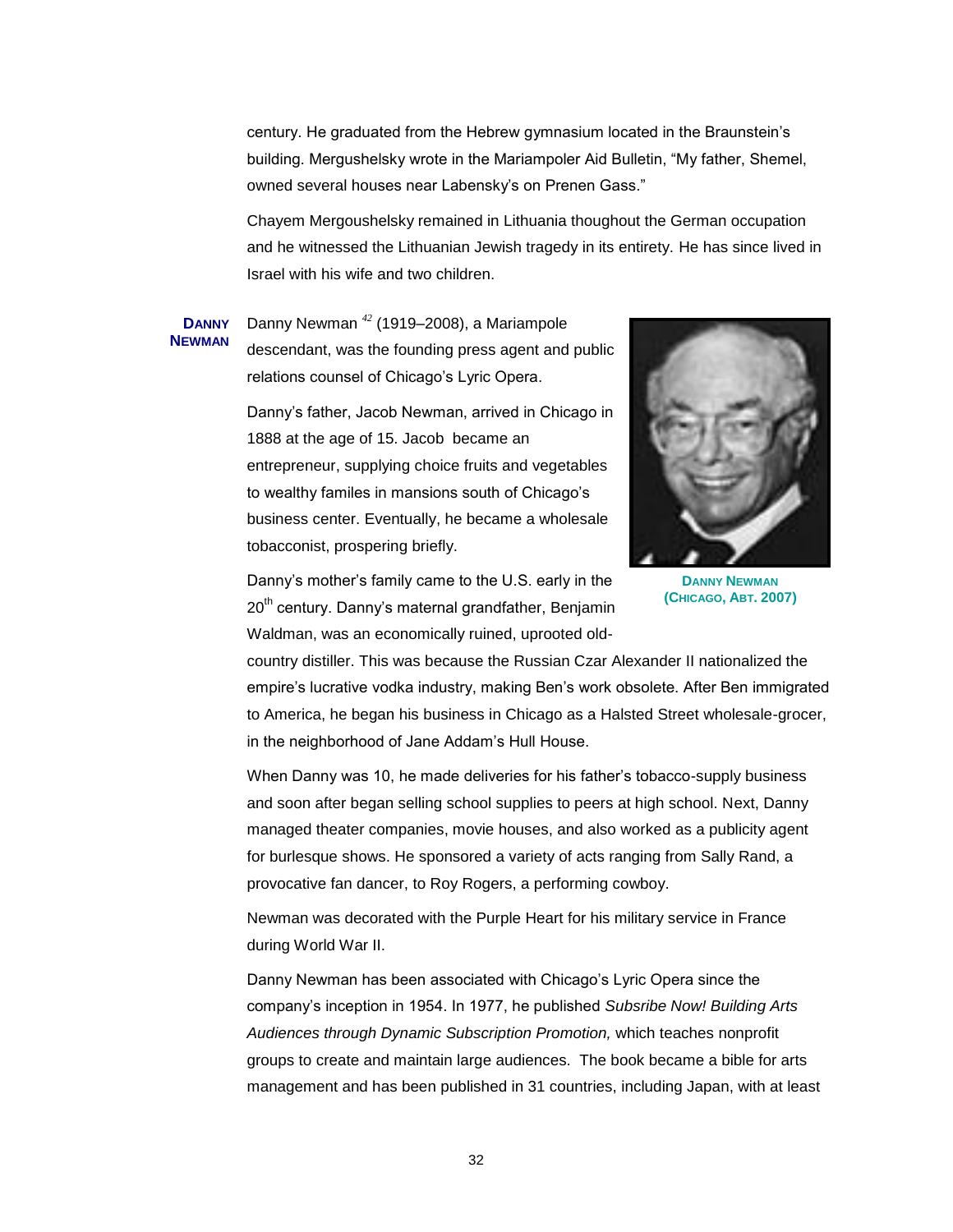eleven editions.

―He is the ‗father' of modern subscription sales for the arts,‖ said the reporter who wrote Danny's obituary."He has also been an international consultant to the Ford Foundation's Division of Humanities and the Arts."

**RALPH MOSES PAIEWONSKY**



**RALPH M. PAIEWONSKY (ST. THOMAS, VIRGIN ISLANDS, ABT. 1962)**

Ralph M. Paiewonsky *<sup>43</sup>* (1906–1991), Virgin Islands governor, legislator, and business executive, is one of four children of Mariampoler mother, Rebecca Kushner, and father, Isaac Paiewonsky, of one of the nearby Lithuanian towns.

Ralph's parents met and married in the Danish West Indies and subsequently established a chain of businesses in the islands which through the years have included: A. H. Riise Distillery, Inc., A.H. Riise Liquor Store, Apollo Theater, Center Theater, A. H. Riise Gift Shop, Apothecary Hall, and others.

Ralph received his early education at the Convent

of the Sacred Heart, run by the Roman Catholic Church, one of the earlier private schools on St. Thomas of the Virgin Islands, and he completed high school in the United States. In 1930, he received a bachelor's degree from New York University with majors in chemistry and mathematics. Later in life, Ralph was awarded [honorary degrees](http://en.wikipedia.org/wiki/Honorary_degree) from [Tufts University](http://en.wikipedia.org/wiki/Tufts_University) and [Fairleigh Dickinson University.](http://en.wikipedia.org/wiki/Fairleigh_Dickinson_University)

President John F. Kennedy appointed Ralph governor of the Virgin Islands, a U.S. possession. Paiewonsky was sworn into office on April 5, 1961 and served for eight years.

According to the website of the twenty-five most prominent men and women of the Virgin Islands, "The administration of Governor Ralph M. Paiewonsky, 1961–1969, has been described as one of the most progressive periods in the history of the Virgin Islands. These eight years marked improvements in the social, economic, political, and cultural growth of the islands. Paiewonsky was also a delegate to all [Democratic National Conventions](http://en.wikipedia.org/wiki/Democratic_National_Conventions) between 1940 and 1960 and served as National Democratic Committee representative from the Virgin Islands.

―He was deeply involved in establishing the Islands' economic base as a tax-free port. Paiewonsky led the successful efforts to provide fresh water and electrical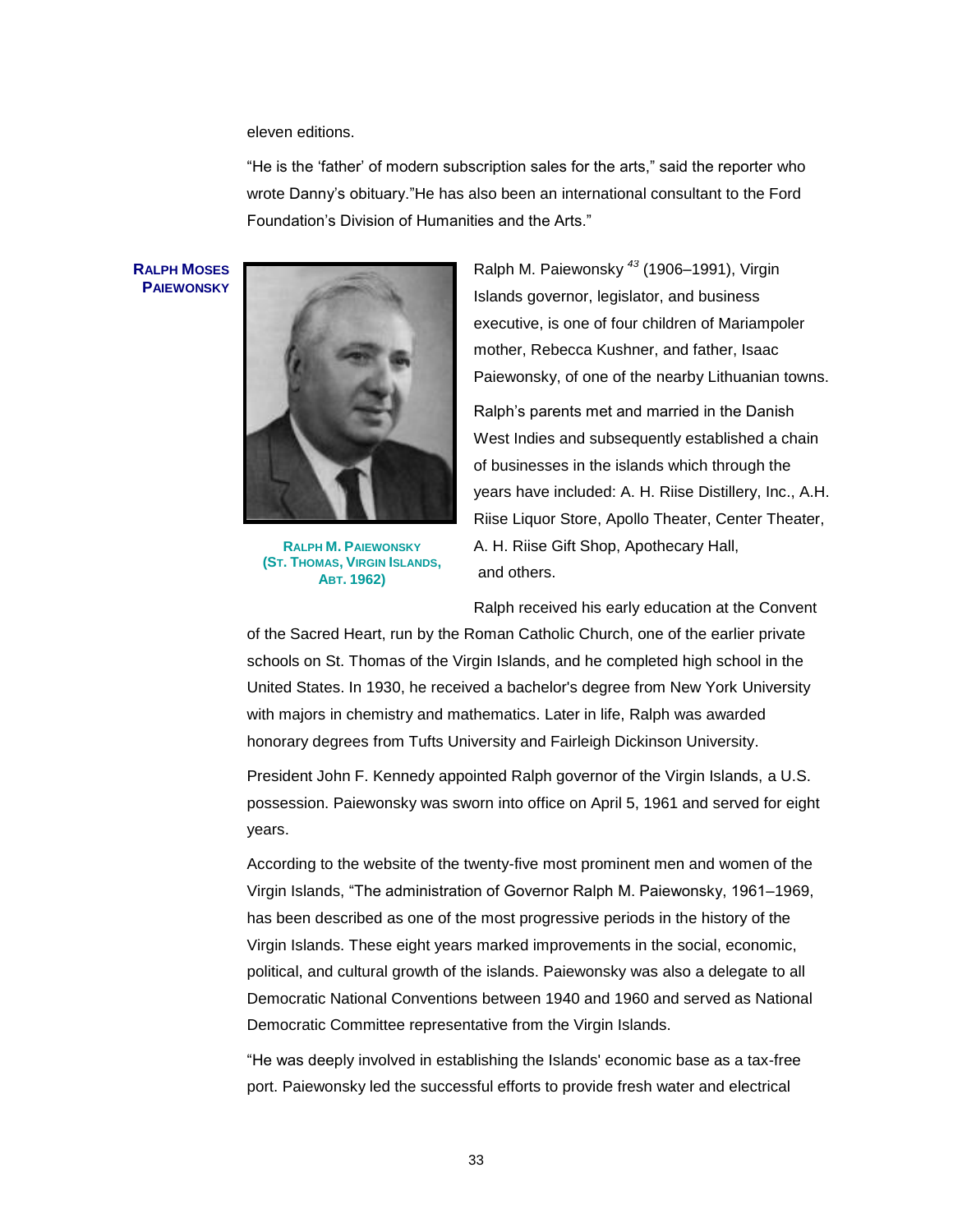power to homes throughout the island and build low- and moderate-income housing for island residents. His administration established the Department of Housing and Community Renewal in 1962, and began a program of land acquisition and home construction. One of the major achievements of the Paiewonsky administration was in the field of housing. Between 1961 and 1966 approximately 8,000 Virgin Islanders were relocated in new homes.

"In addition to encouraging the growth of the Island's economy, the Govenor upgraded the educational system. Gains were made in classroom construction and the upgrading of the only public high school on St. Thomas, Charlotte Amalie High School, for its accreditation by the Middle States Association of Secondary Schools. In addition, he contracted with New York University for a three-year program designed to upgrade the entire educational system. "Excellence in Education" became the motivating slogan. He also supported public education reforms.

―To meet the need for higher education in the Virgin Islands, the Governor supported plans for a local college. Under his administration the College of the Virgin Islands was established in 1962, and by 1972 the four-year liberal arts college was designated a Land Grant College." He served as chairman of the university's board of directors until his death."

―The Govenor said that his proudest achievement was the creation of the University of the Virgin Islands," said his cousin, Harold Kushner. In 1969, the Ralph M. Paiewonsky Library was established at the University of the Virgin Islands as a tribute to his efforts in establishing that institution.

In 1990, Ralph published, *Memoirs of a Governor*, in which he detailed the story of his life, including the service, struggles, and decisions of both his private and professional experiences. He said he had enjoyed the opportunity of travel and meeting people.

34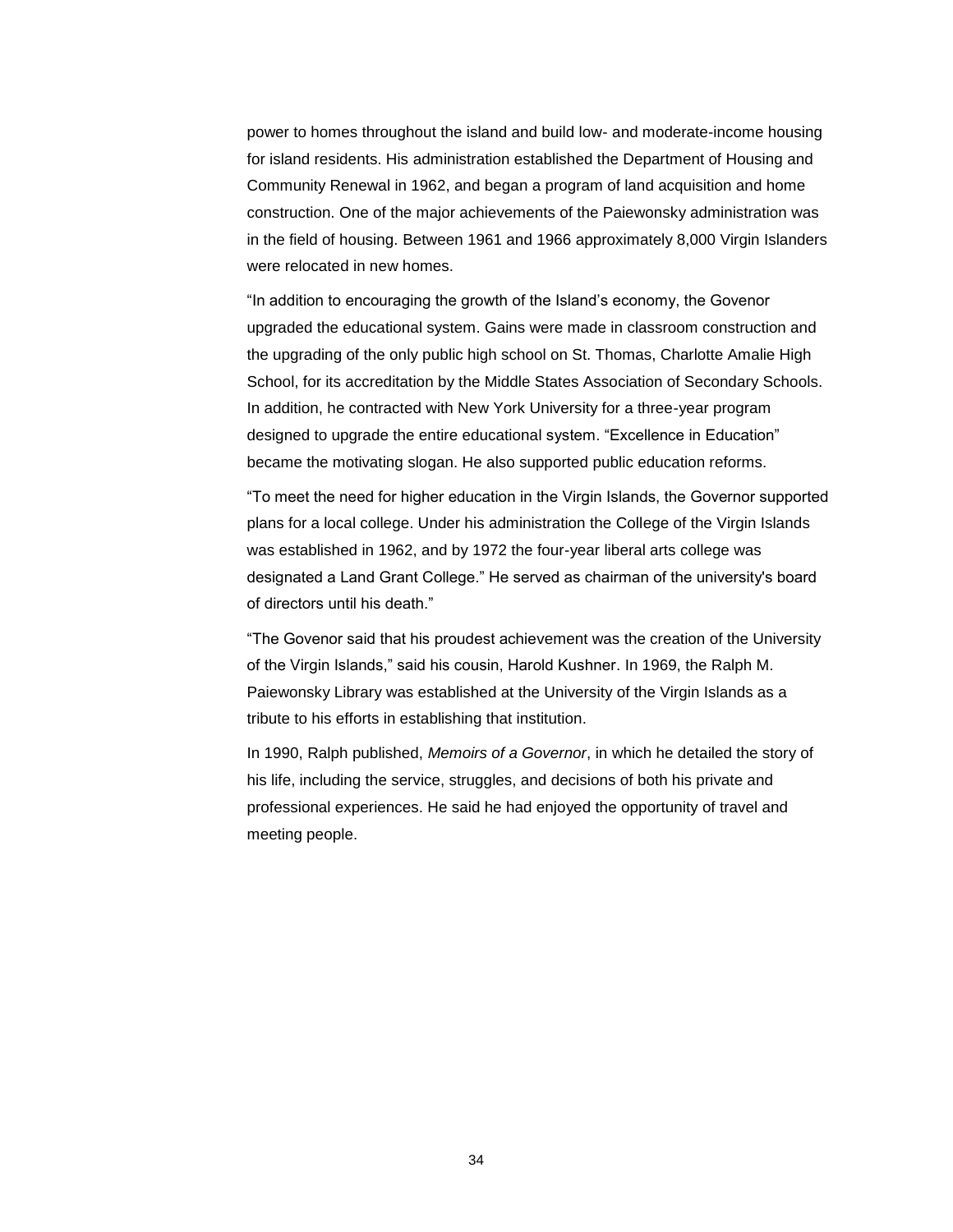### **ISIDOR PAIEWONSKY**

Raph's brother, Isidor Paiewonsky<sup>44</sup> (1909– 2004), a self-trained scholar of Virgin Islands history, wrote several books on the subject. He owned a pharmacy and wrote a weekly newspaper column in a way that was universally appealing. When he began to weave a tale, people became wrapped in the fabric of his characters. The characters were both historical people he had read about and people he had known in his youth. He told about having beetle races in the sand on the synagogue floor and carving ancient petroglyphs in stone at Botany Bay.



**ISIDOR PAIEWONSKY (ST. THOMAS, VIRGIN ISLANDS, 1987) DISPLAYING HIS BOOK, "EYE WITNESS ACCOUNT OF SLAVERY IN DANISH WEST INDIES"**

Isidor played a role in the emergence of the U.S. Virgin Islands as a major tourist destination. He used his resources to better the lives of the people in the territory and promote regional commerce. At the same time, he safeguarded open spaces of the territory through balanced growth and careful preservation. One of his efforts succeeded in stopping construction of an airport on concrete pads over the lagoon on the east end of St. Thomas.

Isidor loved the Virgin Islands and people of all races and creeds. Some called him a "Renaissance man," so diverse were his talents as a historian, a poet, a businessman, a horticulturist, and a humanitarian. Isodor left his mark on many lives, especially the young people whom he coached, trained and mentored in his commercial enterprises.

#### **MICHAEL A. PAIEWONSKY**

Michael Albert Paiewonsky *<sup>45</sup>* (1940–2004) was a publisher, historian, art patron, politician, author, and Virgin Islands native son. The son of historian and businessman Isidor Paiewonsky, Michael inherited his father's passion for preserving the history of the Virgin Islands through the medium of print. His political bent was reflective of Ralph Paiewonsky, his uncle, who as governor of the Virgin Islands in the 1960s created the infrastructure for its tourism industry.



**MICHAEL A PAIEWONSKY (ST. THOMAS, VIRGIN ISLANDS, 2001) IN HIS GRAND GALLERIA OUTLET**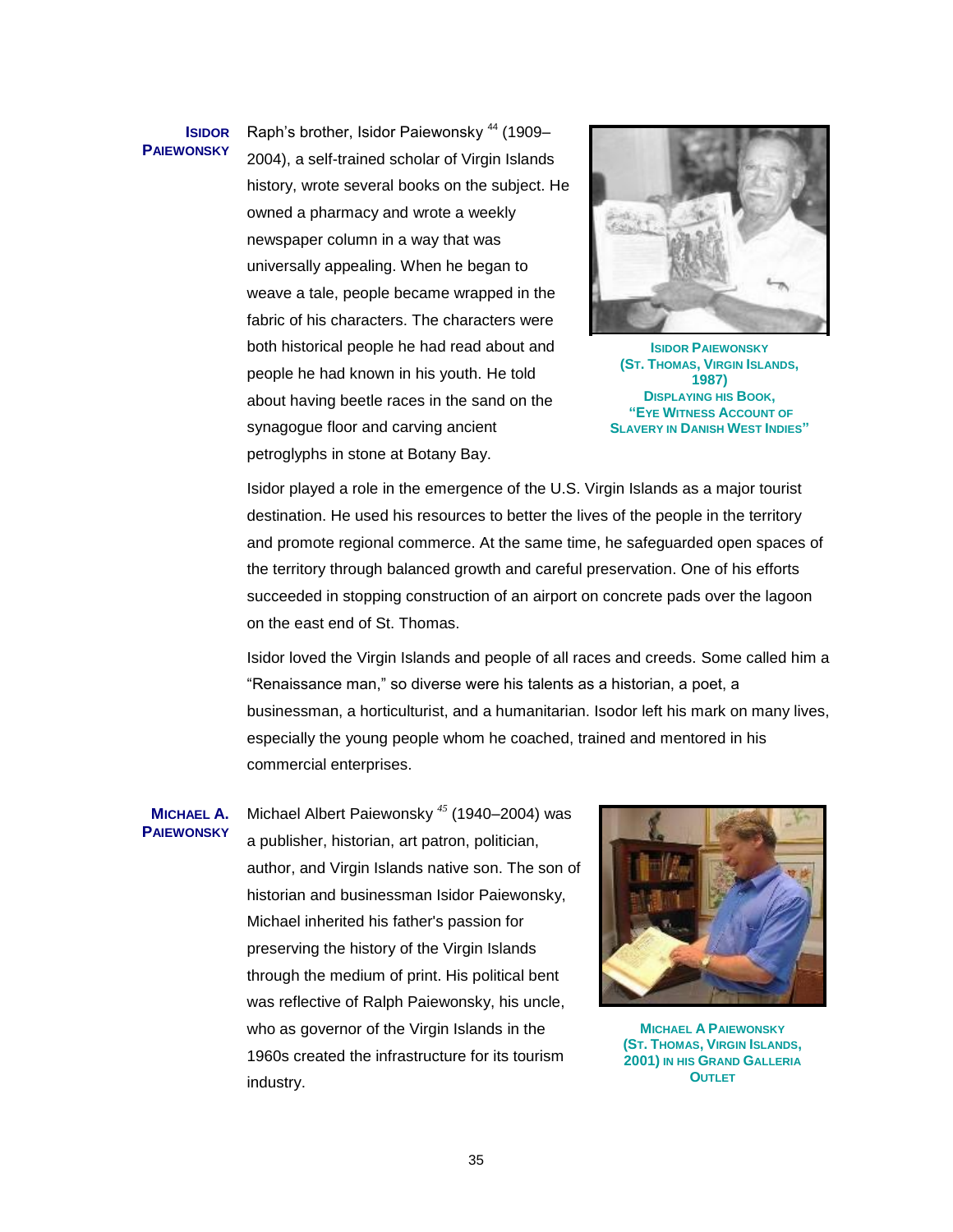Michael started a publishing house to produce and market museum-quality reproductions of historic maps, books and artwork, as well as to reprint historic documents and publish new works on Virgin Island history, including books written by himself and his father.

## **MEYER PARADISE**

Meyer Paradise,*<sup>46</sup>* (1876–1957) the son of Mariampoler Jonah, *der schlosser* [the locksmith], lived in Chicago. He organized the Hebrew Culture Society there and was the biblical instructor at the Adas Bnei Yisroel Congreation in town. He was a director in the advertising section for the Samuel Phillipson Company.

**DAVID L. PASSMAN**



**DAVID PASSMAN (CHICAGO, 2007)** David L. Passman *<sup>47</sup>* (1943 — ) is an educator at the Fasman Yeshiva High School in Chicago. The Passmans are a well-known orthodox Jewish family in Chicago whose ancestors came from Mariampole. The first Passman, immigrant Harris Pascemensky, settled in Chicago around 1886. His brother Simon joined him in 1889 or 1890. The name Pascemensky was simplified to Passmansky, and Harris' nephews legally changed the name to Passman in 1911.

David Passman reports a family anecdote, "I have a copy

of the passenger list of the S.S. Amsterdam in the late summer of 1900, which includes my grandmother Ella Margowsky, then age 15, although she told the authorities that she was 18. She was headed to a close cousin [she told them 'uncle'] in Chicago, and wound up marrying into the Passman family," as she married the Margowsky's third son, Jake, in 1906.

Ella's mother, Shayna Leah Margowsky, who remained in Mariampole and only had a photograph of her children after they left for America, referred to these pictures as her "*papierene kinder*" [paper children].

Five consecutive generations of the The Passman family have been members of the ―Mariampoler *shul* [synagogue]‖ in Chicago, which was renamed Anshe Sholom Bnai Israel Congregation. The Passman offspring of Mariampole descendants celebrated their weddings and bar mitzvahs at this synagogue. David served as its president from 1975 to 1979 and from 1981 to 1983.

Albert Margowsky, David's uncle, initiated and edited the *Mariampole Aid Society bulletins* from 1944 until his death in 1962. Next, David's father, Harold Passman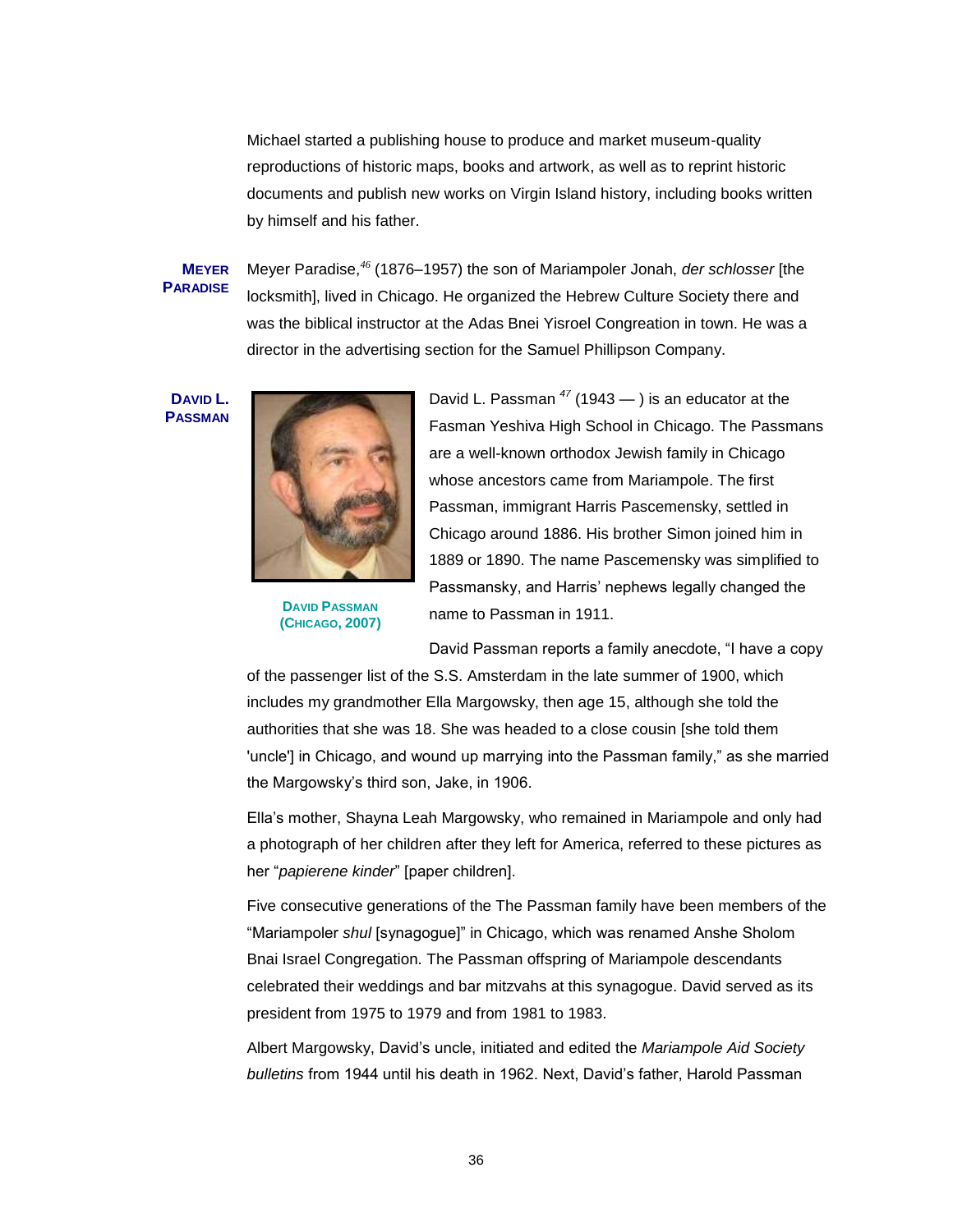served as editor from then until his death in 1975. Finally, son David continued publishing the bulletins until the Mariampoler Aid Society disbanded in 1997.

**BERT**  Bert Rabinowitz *<sup>48</sup>* (1916 – death date unknown) was born in Illinois, the son of Harry **RABINOWITZ** Rabinowitz, a plumber born in Mariampole. As a sergeant in the U.S. invasion of Italy in World War II, Bert earned the Presidential Citation and Bronze Star. He returned to Chicago in 1945. In civilian life, he worked as a recording engineer and radio or movie electrician.

**DOV BAER RATNER** Dov Baer Ratner *<sup>49</sup>* (1852–1917) was a Talmudic scholar born in Kalvarija, Lithuania, a town approximately 22 miles from Mariampole across the Shesupe River. Ratner studied at the *yeshivot* [rabbinical school] of Mir and Volozhin, and acquired a wide secular knowledge by independent study. In St. Petersburg and Vilna, he engaged in commerce, but later he devoted himself entirely to scholarly research.

> Ratner began serious writing at the age 16. He contributed studies, learned notes, and book reviews to a variety of publications, particularly to *Ha-Meliz*. In 1894 his *Mavo le-Seder Olam Rabbah* appeared in Vilna and was followed three years later by a critical edition of the text of the *Seder Olam Rabbah*. From 1901 until his death, he published 12 parts of *Ahavat Ziyyon vi-Yrushalayim*, on the entire orders of *Zera'im* and *Mo'ed* of the Jerusalem Talmud, except for the tractate *Eruvin*, containing variant readings and explanations culled from the writings of early authorities. Selections from this work were subsequently included in the Vilna (Romm) edition of the Jerusalem Talmud. An early adherent of the Zionist movement, Ratner was among the Vilna community notables who welcomed Theodor Herzl on his visit to the city in 1903. Ratner left his books to the Straschun Library of Vilna, of which he had been a director.

**ABA-YITSHAK ROSENTHAL** Aba-Yitshak Rosenthal (1875–1948) was a Zionist activist leader who served as the Mariampole delegate at several Zionist Congresses. He was also the delegate at the second All-Russian Zionist Conference and the representative on behalf of the Suwalk Region at the Zionist Conference in 1908.

**MOSHE ROSENTHALIS** Moshe Rosenthalis (also spelled Rozenthalis) *<sup>50</sup>* (1922 — ) was born in Mariampole. In 1928, he started Hebrew School in Mariampole. From 1940 to 1941, he studied at the Art Academy in Kovno, Lithuania. During the war, 1942–1945, he served in the Lithuanian unit of the Soviet Army. In 1945–1950, he earned an M.A. degree from the Academy of Plastic Arts in Vilna, Lithuania, and in 1950, he joined the Lithuanian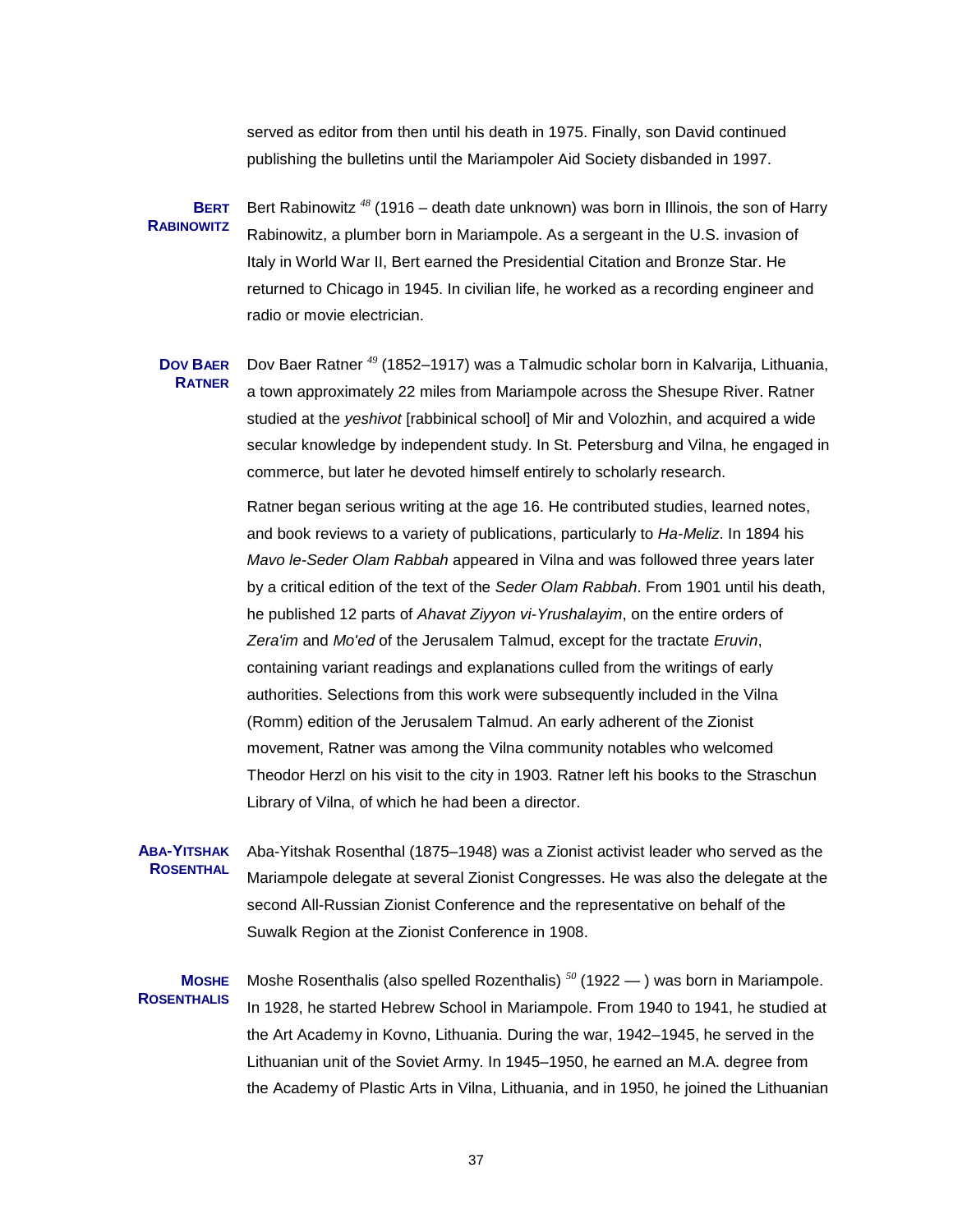Artists Association.

In his youth, Rosenthalis was influenced by the social-realism of the post World War I Soviet Union. As a soldier in the Red Army during World War II, he illustrated propaganda posters. Later as a student, he was influenced by the teaching atmosphere at the Academy of Art in Vilna.

His immigration to Israel in 1958 brought about a change in his artistic perspective. The exposure to western and local painting, the colors, and



**MOSHE ROSENTHALIS (ISRAEL, 2004)**

especially the bright, dominant light of the country, freed him from the conventions of realism and inspired him to try his hand at abstract works. In the special colorfulness of his paintings, which focus on the landscape and on the human image, he succeeded in developing a free interplay between dark and bright shades and forms.

In the 1970s, having gained complete artistic freedom, he reintroduced the elements of drawing into his paintings.*<sup>51</sup>*

**BENJAMIN HARRISON SWIG** Benjamin Harrison Swig (1893–1980) is the son of Simon Swig (birth date unknown– 1939) who was born in Prienai, about 20 miles northeast of Mariampole. Simon came to America in 1877.

> His son Benjamin served in the Massachusetts legislature and founded the Tremont Trust Co., a bank that paid its depositors a fair rate of return on their money (in effect, he devised the notion of the money market account). Benjamin Swig was a real estate tycoon, who was involved in founding the Israel Bond campaign and Brandeis University. He bought the Fairmont Hotel in San Francisco in 1945, and thus, depending on the time of year, may have hosted the founding of the United Nations.*<sup>52</sup>*

#### **BARUKH BEN-YEHUDA**  Barukh Ben-Yehuda*<sup>53</sup>* also known as Boruch Leibvitch,*<sup>54</sup>* (1894–1990), is the son of Yankel *der shohet* [ritual slaughterer, not merely a butcher, but one who is an expert in Jewish law so that the animal or bird is kosher, suitable for eating by Jews].

Barukh, an Israeli educator, was born in Mariampole. He left for Israel in 1911. During World War I, he joined *Kvuzat Deganya* (one of the earliest *kibbutzim* [cooperatives] in Isreal), teaching there and at Rosh Pinnah. He then studied at the University of Brussels and, after earning a doctorate in mathematics and physics in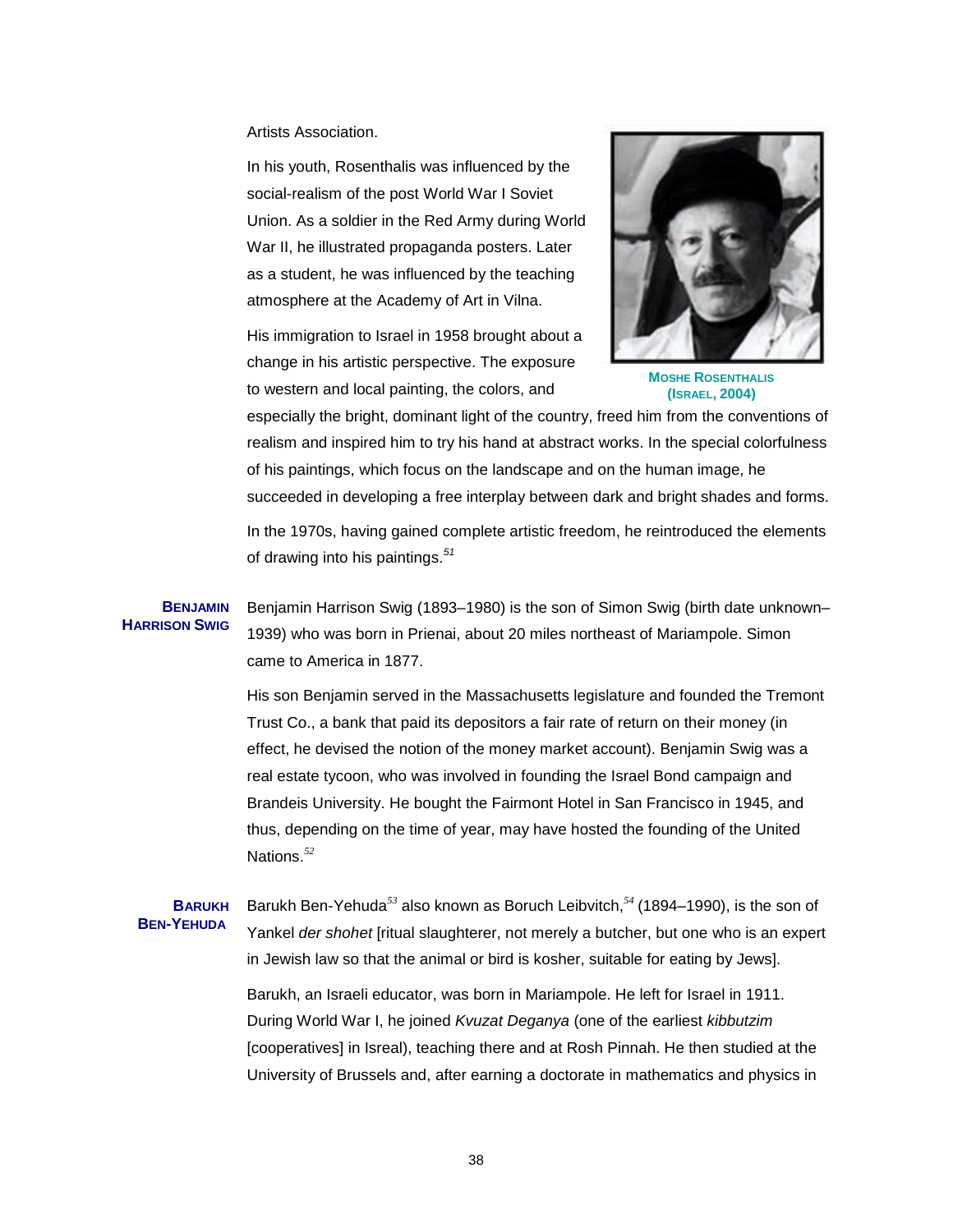1924, he returned to teaching. He became the principal of the Herzlia Gymnasium [high school] in Tel Aviv. In 1927, he helped found the pioneering high school youth movement, Hugim, later known as *Mahanot Olim*. He also founded the Teachers' Council for the Jewish National Fund. He was director of education of the *Va'ad Le'ummi* [national committee] in 1947, and the first director general of Israel's Ministry of Education and Culture until 1951. In 1979, he was awarded the Israel prize for education. His books include: *Toledot ha-Ziyyonut* [The History of Zionism] 1943; *Ha-Keren ha-Mehannekhet: Tenu'at Morim Lema'an Ziyyon u-Ge'ulatah* [The Educating Fund: The Teachers' Movement for Zion and its Redemption] 1949, 1952; *Ta'amei ha-Mikra le-Vattei Sefer* [Biblical Cantillation for Schools] 1968; *Kol ha-Hinnukh ha-Ziyyoni* [The Voice of Zionist Education] 1955; and *Yesodot u-Derakhim* [Fundamentals and Ways] 1952. He also wrote on teaching mathematics: *Hora'at ha-Matematikah be-Veit ha-Sefer ha-Tikhon* [The Teaching of Mathematics in High School] two volumes 1959 and 1960 and mathematics texts. He presented the principal address at the World Congress for promotion of the Hebrew language.

One of his three daughters was attached to the Israeli embassy in England. Another daughter distinguished herself during the Israeli-Arab war.*<sup>55</sup>*

**OTHER NOTABLE**  Among other illustrious natives of Mariampole *<sup>56</sup>* who deserve acknowledgment are:

The poet Alter Abelson, later a rabbi in Brooklyn, New York.

**NATIVES** 

- His son, Lionel Abelson, a New York playwright and essayist.
- Shmuel-Zvi Peltin / Samuel Zvi Paltin (1831–1896), a writer who for 31 years in Warsaw published the periodical *Israelita* in the Polish language.
- Moshe ben Ya'akov Goldshtein, who translated the *Hagada of Pesah* and the *Machzor* [The holiday prayer book] into the Russian language.
- Avraham-Aba Rakovsky, a writer and translator of works into Hebrew.
- Avraham Frank (1884–1941), a journalist and writer of Hebrew books for youth.
- Moshe-David Heiman, who established the first concrete products factory in Mariampole.
- Yehoshua Bronshtein, professor physician.
- Eliyahu Segal (1891–1963), the first sports doctor in Lithuania, also active in the sports organization "Maccabi" and author of articles on medical subjects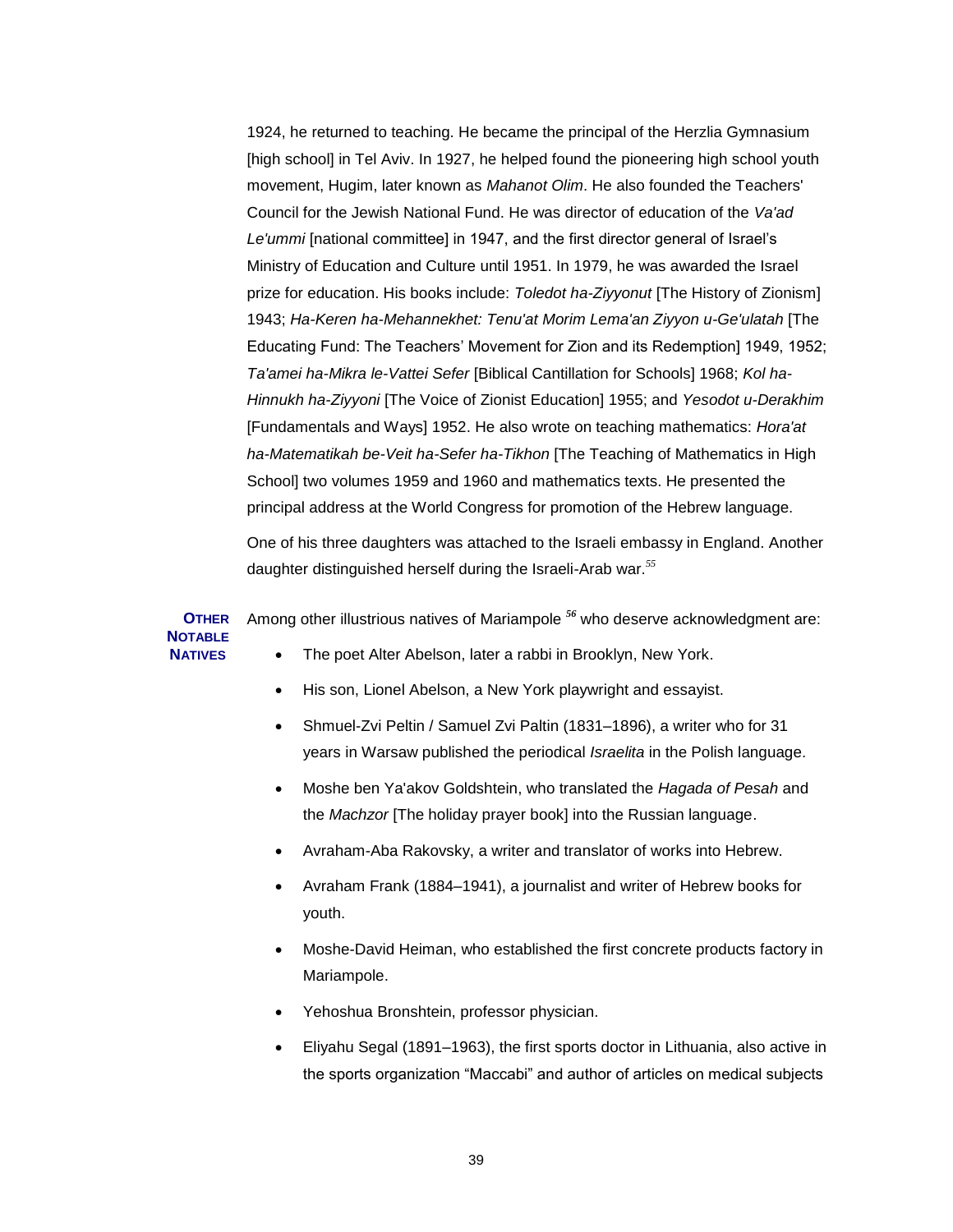printed in the Israeli daily press.

- Aryeh Leib Margushelsky *<sup>57</sup>* (1914–1982), the painter who founded the high school for painting in Tel-Aviv.
- Rabbi Zev Heller, who served as representative from 1923 in the Lithuanian first seim [parliament].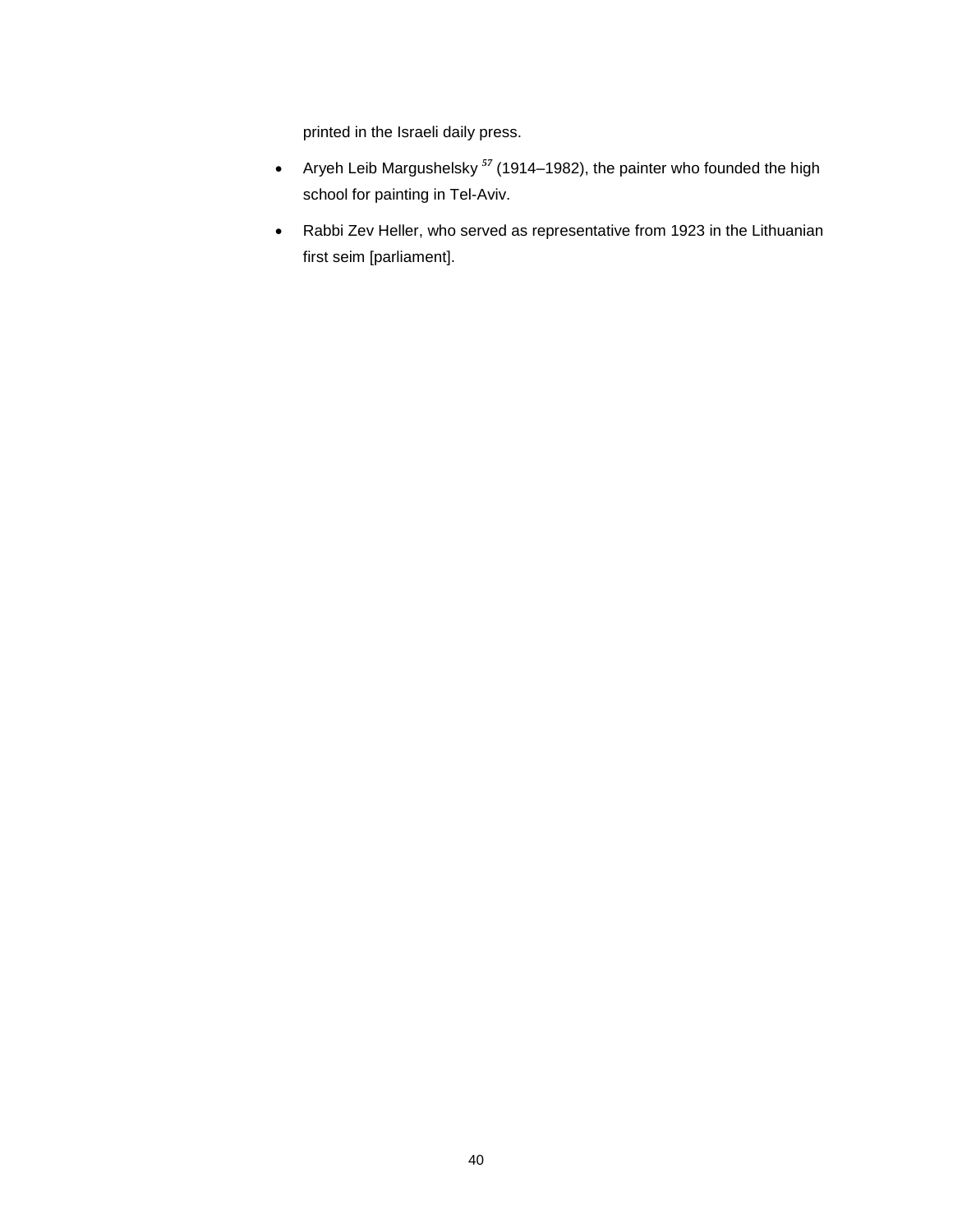

**MEMORIAL AT NAZI KILLING FIELD IN MARIAMPOLE (1941 INCRIPTION IN HEBREW AND LITHUANIAN**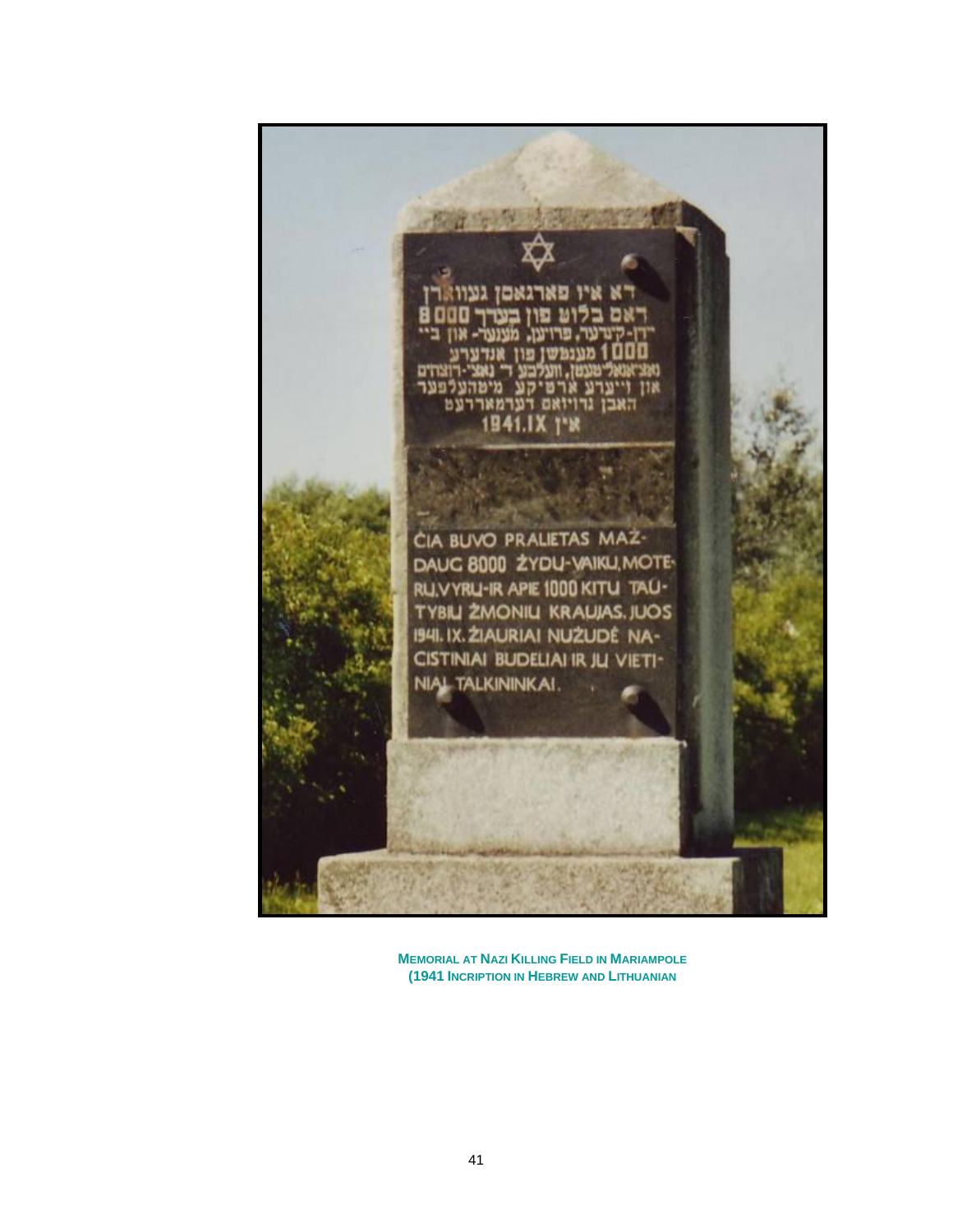#### **MEMORIAL**



This is the field in Mariampole where Jews were murdered by the Nazis and their Lithuanian collaborators. The memorial in Lithuanian reads: "About 8,000 Jews and 1,000 people of other nationalities were murdered here, children, women, and men. They were killed in August 1941 by Nazis and local collaborators."

Had these Jews survived, many of their descendants might also have made noteworthy contributions to the world as have other Mariampoler descendants mentioned in this document. We do not want the memory of these murdered people to be lost.

- **CONCLUSION** The persons discussed in the entries here were Jews who lived or worked in Mariampole, Lithuania, or nearby towns, or their descendants. Some of these individuals later lived in Chicago and participated in the Mariampoler Aid Society.
	- **EPILOGUE** Speaking for descendants of Mariampole, many of us wish we could have met and known our ancestors who left their family home in Mariampole and its surroundings. Now in the 21<sup>st</sup> century living lives of relative comfort, we can only imagine the difficulties our ancestors surmounted so we could be here today and strive to make a difference in *our* world.

Some left their Lithuanian towns to escape the brutalities of the imperialist Russian leaders around 1900, others left prior to the rise of Nazism and World War II.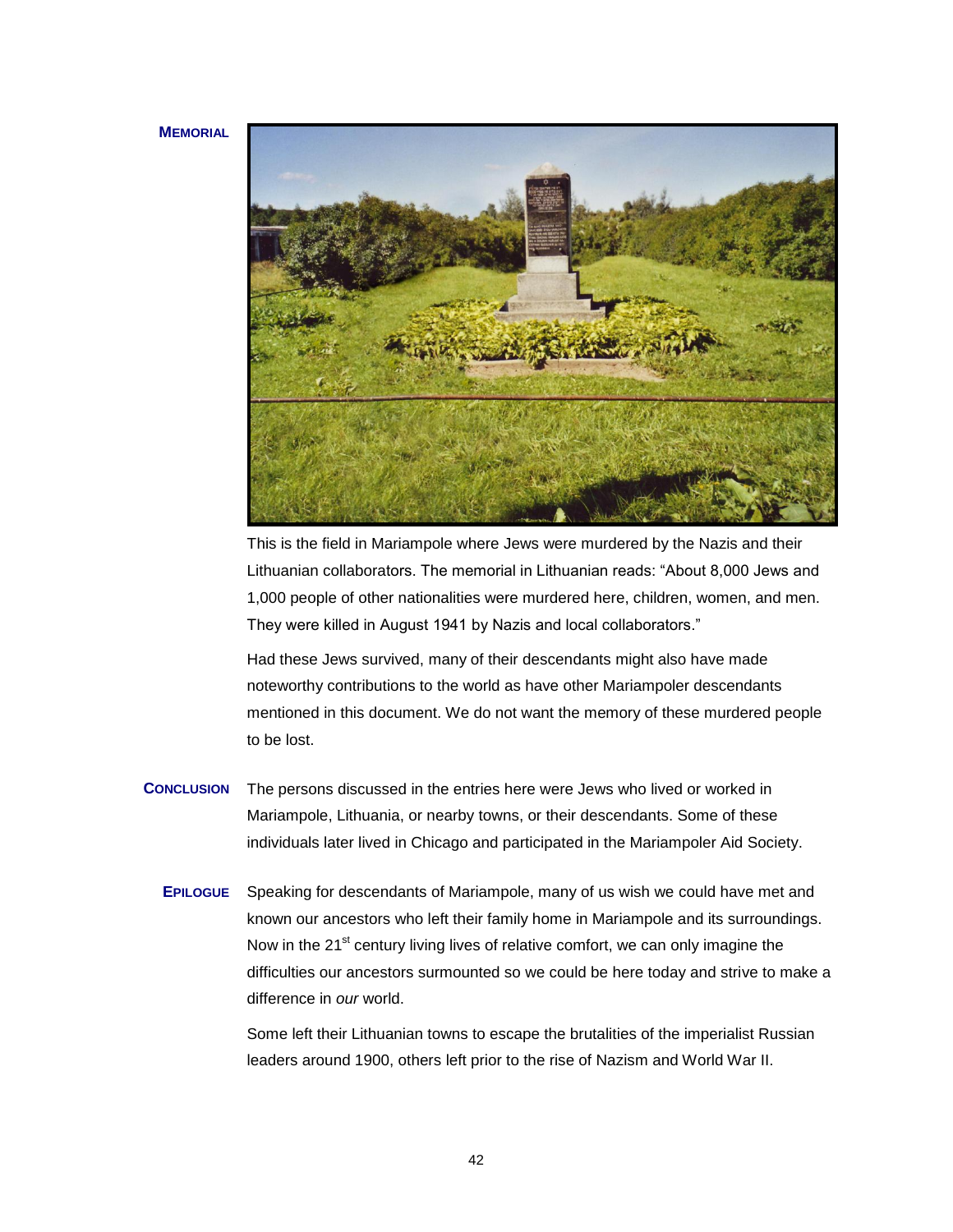Our ancestors crossed the borders between countries, gained the necessary documents for passage and immigration, and survived long voyages by sea (as described in the chapter "Everyday Life in Mariampole." They embarked on a new life, made a living in the best way they knew how, and saved money, and in many cases also sent funds back home so that other family members could follow them to their new world. Once they arrived, many of them faced severe linguistic limitations, tried to master a new language, and struggled to be understood despite their strong Yiddish accents. They had to scramble to make a living and become part of their new society.

Yet, in most cases, they succeeded in the new homes. Perhaps one of the contributing factors to their success was the Jewish cultural value on education and hard work. Because of East European social policies, Jews had been barred from owning land and rural occupations. Consequently, they moved into professions and developed skills in business and trades. These skills were rewarded in the countries to which the Jews immigrated, like the United States, Great Britain, Virgin Islands, and others. In Chicago, many Jewish immigrants of Mariampole and vicinity congregated. They bonded with people from their hometown, and the mutual support organization of *landsman* [townspeople] may have been another factor in the new immigrants' success.

The perseverance of our earliest ancestors made it possible for their progeny and future generations to make noteworthy contributions to society as mentioned in this chapter.

"In time after reaching the shores of their new country, these immigrants became productive citizens. These new Americans established careers, built successful businesses, families, and made many positive contributions to the social and economic fabric of our communities."<sup>58</sup>

l

<sup>&</sup>lt;sup>1</sup> Aron Abelheim: Solomon Batinitzky, correspondence with author by e-mail, June 10, 2007.

<sup>&</sup>lt;sup>2</sup> Joseph Achron: Milken Archive, American Jewish Music, compact disc.

[<sup>&</sup>lt;http://www.milkenarchive.org/about/docs/achron.pdf>](http://www.milkenarchive.org/about/docs/achron.pdf) (accesed Oct. 2007).

<sup>3</sup> Achron, Joseph. *Encyclopaedia Judaica*. Eds. Michael Berenbaum and Fred Skolnik. Vol. 1. 2nd ed. (Detroit: Macmillan Reference USA, 2007), 355-356.

<sup>&</sup>lt;sup>4</sup> Max Band: "Max Band" Ask Art [<http://www.askart.com/AskART/B/max\\_band/max\\_band.aspx>](http://www.askart.com/AskART/B/max_band/max_band.aspx) (accessed Oct. 2007).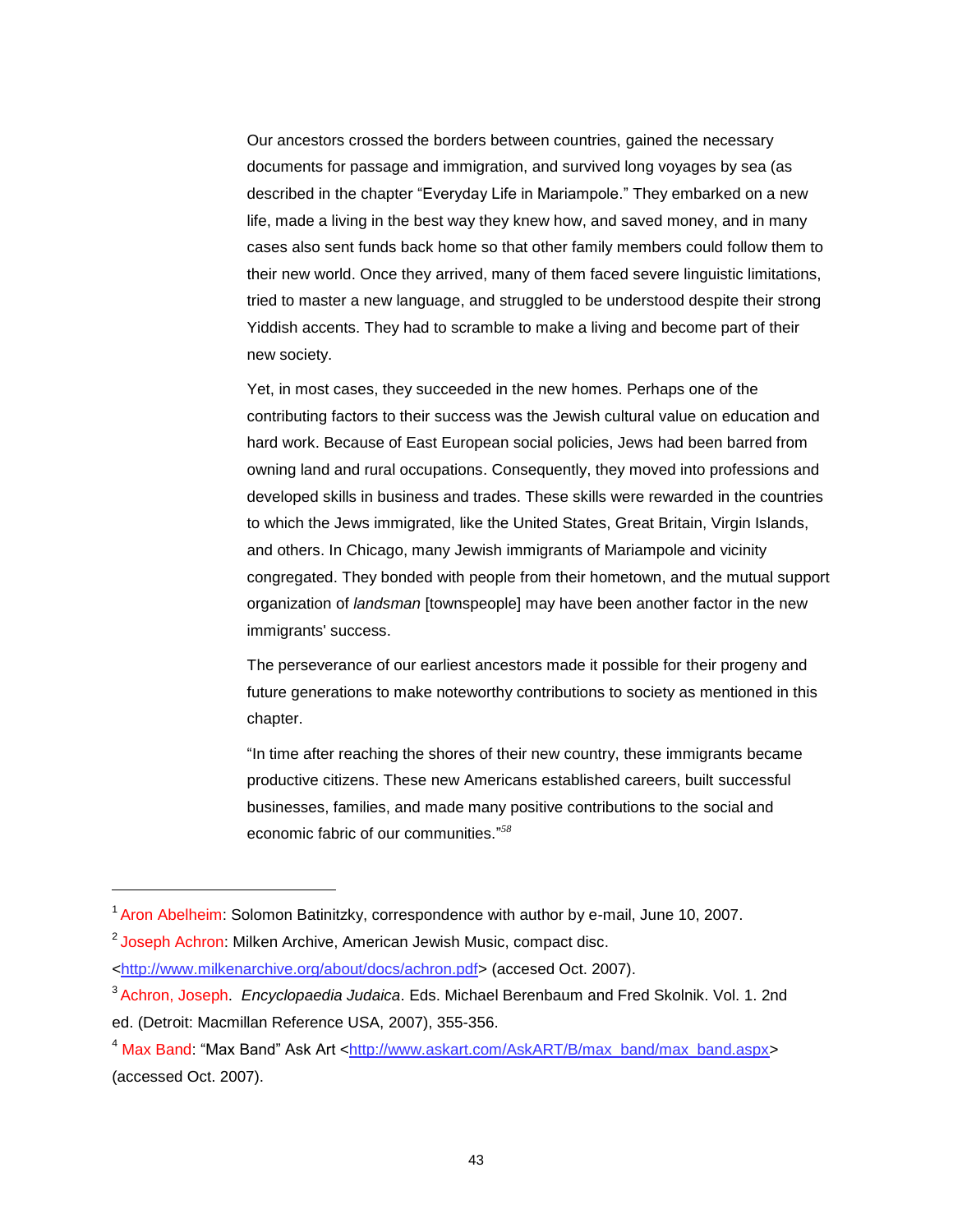5 Band, Max, and Arthur Millier. *The Art of Max Band*. (Los Angeles, Calif: Borden Pub. Co, 1945).

<sup>6</sup> Band, Max: "No Hatred." Time Magazine On-Line. first published June 7, 1948.

[<http://www.time.com/time/magazine/article/0,9171,854408,00.html?promoid=googlep>](http://www.time.com/time/magazine/article/0,9171,854408,00.html?promoid=googlep) (accessed April 2008).

7 Band, Max, and Arthur Millier. *The Art of Max Band*. (Los Angeles, Calif: Borden Pub. Co, 1945).

<sup>8</sup> Dvora Baron: Shachar Pinsker, Unraveling the Yarn: Intertexuality, Gender, and Cultural Critique in the Stories of Dvora Baron [<http://muse.jhu.edu/journals/nashim/v011/11.1pinsker.html>](http://muse.jhu.edu/journals/nashim/v011/11.1pinsker.html) (accessed Oct. 2007).

<sup>9</sup> Dvora Baron: Lieblich, Amia, Devorah Baron, Naomi Seidman, and Chana Kronfeld. *Conversations with Dvora: An Experimental Biography of the First Modern Hebrew Woman Writer*. (Contraversions, 6. Berkeley: University of California Press, 1997.)

<sup>10</sup> Sholomo Batinitzky: Emma Saludok, "The Mariampoler Aid Society Annual Year Book" by Dr. S.M. Melamed; Published in the *South African Rosh Hashana Yearbook 5721-1961* and 2. LITE (Lithuania) Volume 1-1965. (Translated from Yiddish by Rabbi Shmuel Himmelstein).

 $11$  "Mariampoler Aid Society Annual Yearbook," 1961:

l

<sup>12</sup> Sholomo Batinitzky: *The Mariampoler Aid Society Bulletin*, Oct. 1952 (no. 94); May 1954 (113); June 1954 (114).

<sup>13</sup> Jonathan Batinitzky: Solomon Batinitzky correspondence with author by e-mail, Dec. 8, 2007.

<sup>14</sup> Jonathan Batinitzky: *The Mariampoler Aid Society Bulletin*, Dec. 1949 (no. 62).

<sup>15</sup> Solomon Batinitzky: correspondence with author Dec. 8, 2007. "Program Biography," University of Kansas School of Medicine, Arch W. Templeton Distinguished Professor Award Ceremony 2007.

<sup>16</sup> Abraham "Abe" Berkson: Craven, Karen. "Abraham Berkson, Hero of World War II Battle," Chicago *Tribune (IL)* June 8, 1999, Obituary.

<sup>17</sup> David Berkson: Lawrence R. Hamilton, correspondence with author by e-mail, Sept. 20, 2007.

<sup>18</sup> Pollack, Peter. "Izis" *Encyclopaedia Judaica*. Eds. Michael Berenbaum and Fred Skolnik. Vol. 10. 2nd ed. (Detroit: Macmillan Reference USA, 2007), 825-826.

<sup>19</sup> Lerner, Loren. "Borenstein, Sam" *Encyclopaedia Judaica*. Eds. Michael Berenbaum and Fred Skolnik. Vol. 4. 2<sup>nd</sup> ed. (Detroit: Macmillan Reference USA, 2007), 84.

<sup>20</sup> A. Braunstein: The Mariampoler Aid Society Bulletin, April 1954 (no. 112) abstracted from "Jewish American,‖ Feb. 26, 1954.

<sup>21</sup> Samuel Brittan: "Samuel Brittan." Wikipedia. April 5, 2008.

[<http://en.wikipedia.org/wiki/Samuel\\_Brittan>](http://en.wikipedia.org/wiki/Samuel_Brittan).

<sup>22</sup> Samuel Brittain: "Samuel Brittan, Profile." [<www.samuelbrittan.co.uk>](file:///C:\Documents%20and%20Settings\Sunnie%20Gordon\Desktop\www.samuelbrittan.co.uk).April 25, 2008.

<sup>23</sup> Leon Brittan: "Leon Brittan." Wikipedia. April 14, 2008. [<http://en.wikipedia.org/wiki/Leon\\_Brittan>](http://en.wikipedia.org/wiki/Leon_Brittan)

<sup>24</sup> Sam J. Cohen: *The Mariampoler Aid Society Bulletin*, Jan. 1957 (no. 145).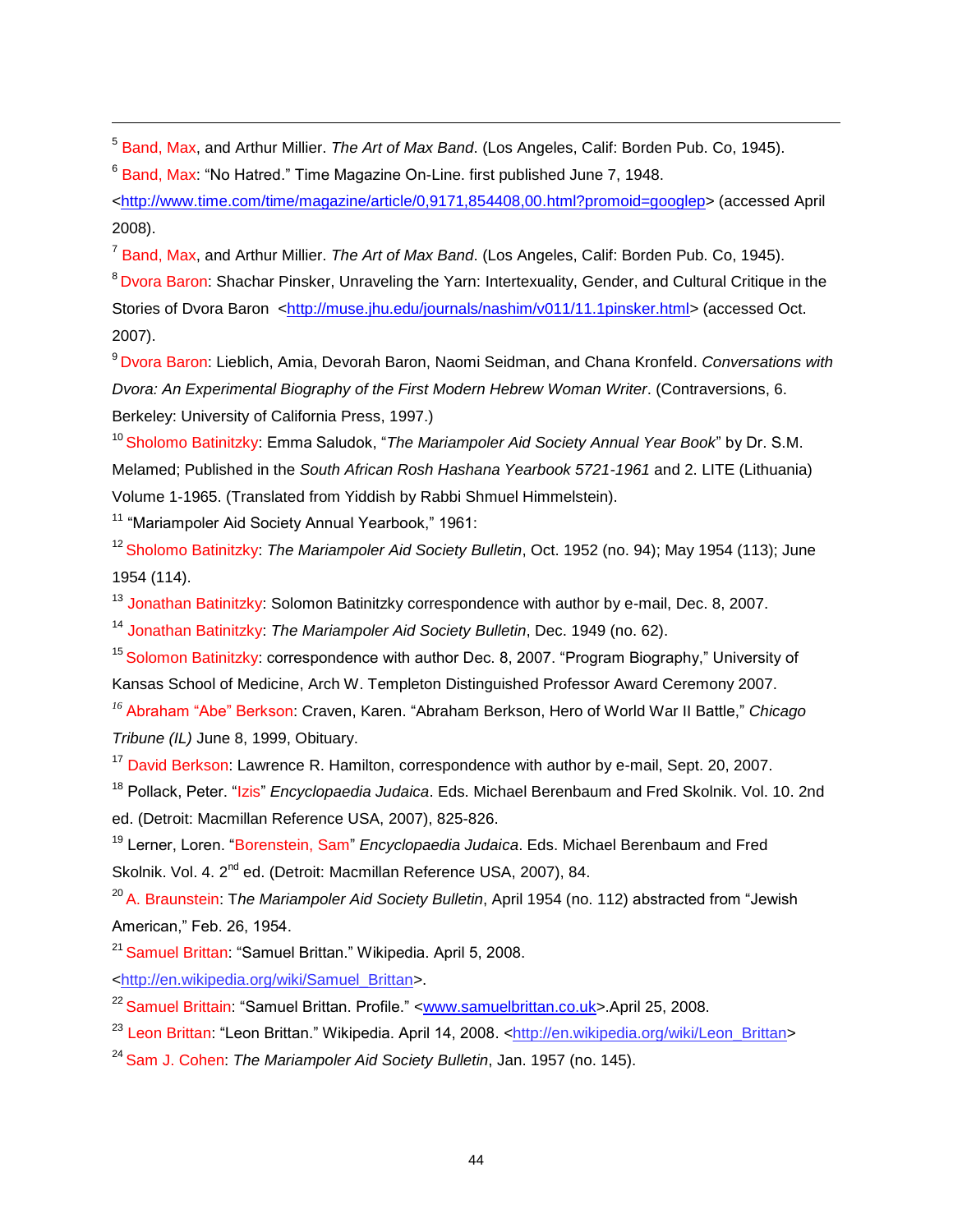<sup>25</sup> Berenbaum, Michael. "Elkes, Elhanan" *Encyclopaedia Judaica*. Eds. Michael Berenbaum and Fred Skolnik. Vol. 6. 2nd ed. (Detroit: Macmillan Reference USA, 2007), 358-359.

 $26$  Irving Fields: Alan Frank, correspondence with author by e-mail, Sept. 10, 2007.

<sup>27</sup> Harry Fisher: *The Mariampoler Aid Society Bulletin*, Dec. 1958 (no. 156).

 $^{28}$  Alan Frank: correspondence with author by e-mail, Sept. 10, 2007.

<sup>29</sup> Benjamin Frankel: *The Mariampoler Aid Society Bulletin*, March 1952 (no. 87).

<sup>30</sup> Benjamin Frankel: "Sinai Temple History" [<http://www.sinaitemplecu.org/ourtemple.html>](http://www.sinaitemplecu.org/ourtemple.html) (accessed March 2008). / Sinai Temple (Champaign, Ill.). *Amid the Alien Corn: 100 Years of Sinai Temple in* 

*Champaign, Illinois, 1904-2004.* (Champaign, Ill: Sinai Temple, 2007), 30-34.

<sup>31</sup> Peter Gordon: American Historical Book Review, "Book Review Europe: Early Modern and Modern."

June 2005. [<http://www.historycooperative.org/journals/ahr/110.3/br\\_150.html>](http://www.historycooperative.org/journals/ahr/110.3/br_150.html) (accessed Oct. 2007).

<sup>32</sup> Joseph Gottfarstein: *The Mariampoler Aid Society Bulletin*, July 1958 (no. 151).

―Joseph Gottfarstein.‖ Wikipedia. Sept. 2007.

l

[<http://de.wikipedia.org/wiki/Joseph\\_Gottfarstein>](http://de.wikipedia.org/wiki/Joseph_Gottfarstein).(accessed Oct. 2007).

<sup>33</sup> Joseph Gottfarstein: Essay: D. Kamzon, Rav Kook Institution [for Talmudic Research] Jerusalem

(Editor), *Yahaduth Lita (neu-hebräisch)*, Vol. 1-4, Tel-Aviv 1959-1984, Vol. 1, 1959, 24, 256.

<sup>34</sup> Catane. Shulamith. "Greenstone, Julius Hillel," *Encyclopaedia Judaica*. Eds. Michael

Berenbaum and Fred Skolnik. Vol. 8. 2nd ed. (Detroit: Macmillan Reference USA, 2007), 81.

<sup>35</sup> Yitschok Aben Meyer Kaplan: *The Mariampoler Aid Society Bulletin*, March 1955 (no. 121).

<sup>36</sup> Solomon Baruch Komaiko: *The Mariampoler Aid Society Bulletin*, June 1957 (no. 150).

<sup>37</sup> Solomon Baruch Komaiko, *Here to stay; A Collection of Jewish Short Stories* (New York: Bloch Publishing Company: The Jewish Book Concern, 1951).

<sup>38</sup> Harold S. Kushner: "Harold Kushner" Wikipedia. April 5, 2008.

<http://en.wikipedia.org/wiki/Harold\_Kushner> (accessed Oct. 2007).

―Harold Kushner, Best Selling Author.‖ [<http://www.leighbureau.com/speaker.asp?id=102>](http://www.leighbureau.com/speaker.asp?id=102) (accessed Oct. 2007).

<sup>39</sup> David Libai: "David Libai" Israel Ministry of Foreign Affairs. April 17, 2001.

<http://www.mfa.gov.il/MFA/MFAArchive/2000\_2009/2001/4/David%20Libai> (accessed Oct. 2007).

<sup>40</sup> Chaim Joseph Lurie: Solomon Batinitzky, correspondence with author by e-mail, June 10, 2007.

<sup>41</sup> Chaem Leib Mergushelsky: *The Mariampoler Aid Society Bulletin*, Oct. 1958 (no. 154).

<sup>42</sup> Danny Newman, *Tales of a Theatrical Guru*. (Urbana: University of Illinois Press, 2006).

<sup>43</sup> Ralph Moses Paiewonsky: [<http://en.wikipedia.org/wiki/Ralph\\_Moses\\_Paiewonsky>](http://en.wikipedia.org/wiki/Ralph_Moses_Paiewonsky); Twenty–five most prominent men and women of the Virgin Islands [<http://cruzansyndicate.tripod.com/page5.htm>](http://cruzansyndicate.tripod.com/page5.htm) (accessed Oct. 2007).